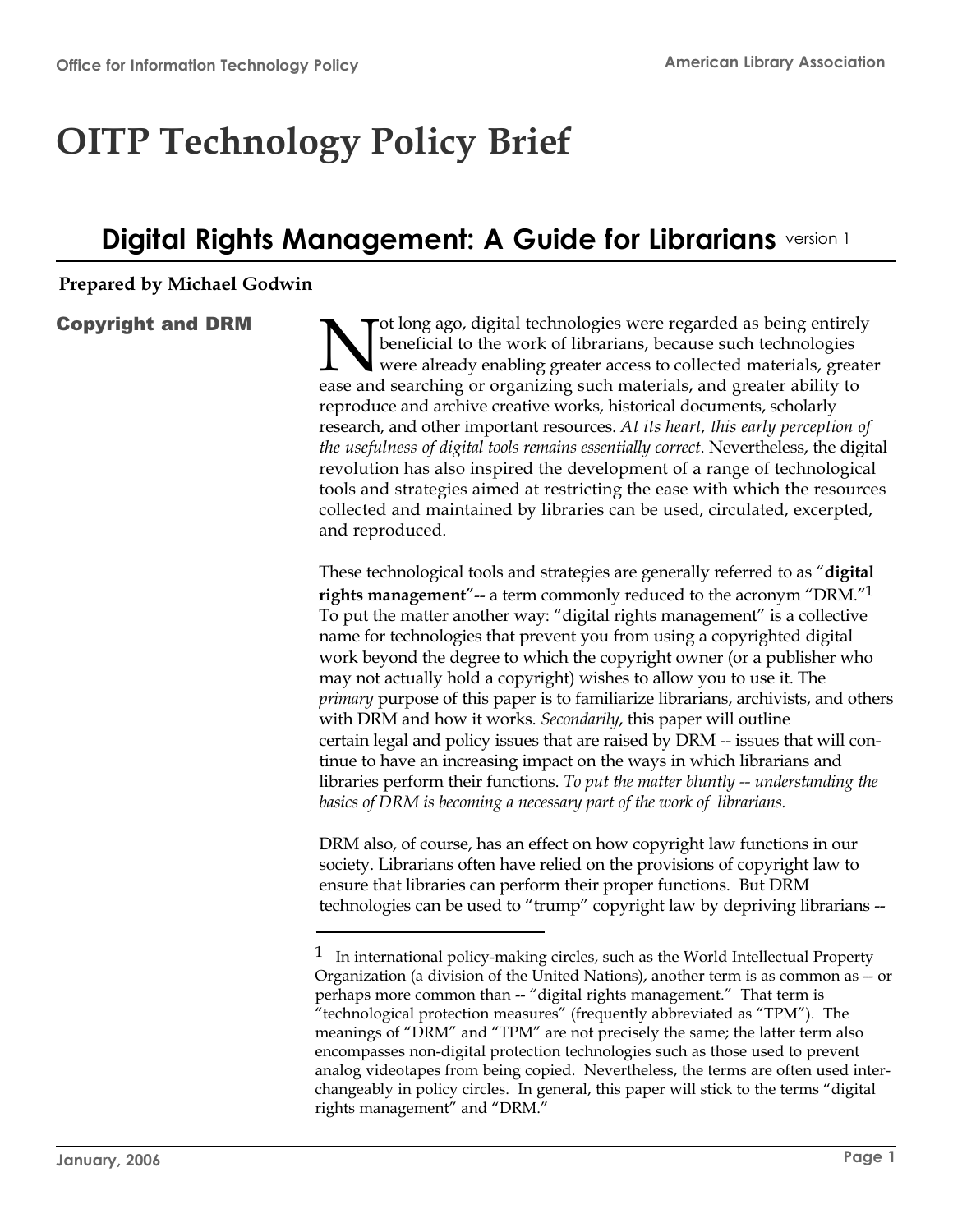and citizens in general -- of rights they are granted by copyright law. Such an overbroad use of DRM technologies may raise questions about whether we should ask legislators or the courts to bring the uses of DRM into line with the rights we as citizens have come to expect under copyright law. Whether legislative or judicial intervention occurs may depend on how careful technologists are not to overstep the boundaries of the rights they are "managing" with "digital rights management." Where might they overstep those rights? Some examples could include:

(1) **Copyright terms**. DRM may be used to prevent copying of works beyond the terms of their copyrights, or may be used to impose copy protection for works otherwise in the public domain, or works that have been licensed for less restricted general uses.<sup>2</sup>

(2) **Preservation and archiving**. DRM may be used to limit librarians' ability to preserve or archive a work, e.g., by preventing a work from being moved from more perishable to more permanent storage media.

(3) **Artistic creation**. It has long been understood that the creation of new artistic works may require the excerpting or transformation of older ones; DRM may be used in ways that prevent such excerpting or transformation from happening.

(4) **Historiography**. Historical research fundamentally depends on being able to access and quote older documents and other kinds of works -- DRM can be implemented in ways that make historiography far more difficult, if not impossible, in many contexts.

(5) **Fair use**. The ability of anyone to make unlicensed use of the protected works of others -- within limits established by law and precedent -- can be curtailed by broad implementation of DRM.

(6) **The use of shared materials in learning environments**. DRM may make it more difficult, or even impossible, for works to be used in otherwise lawful ways in both real classrooms and "virtual" ones (e.g., distance learning).

This is not an exhaustive list of the ways in which the use of DRM may create tensions undercutting the balance of rights created by copyright law. These tensions are fundamental and unavoidable ones, although not everyone acknowledges this. What makes them unavoidable is that DRM tends to be precise and immutable, while our copyright law policy tends to be general

<sup>2</sup> See, for example, works licensed under Creative Commons licenses. You can learn more about Creative Commons licenses at http://creativecommons.org/.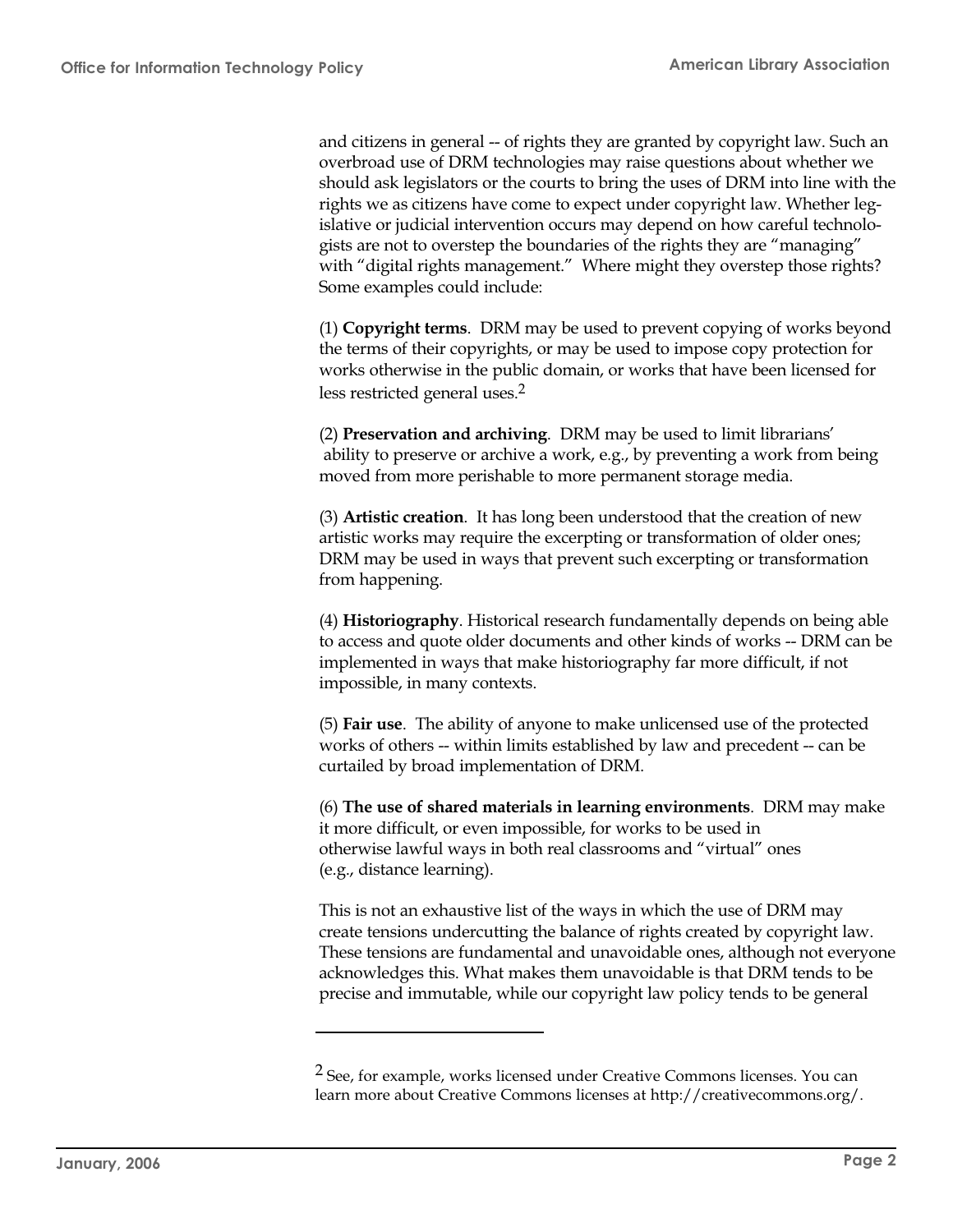and dynamic. What makes them fundamental is that democratic societies need libraries and librarians to support and promote public access to the broadest range of creative and scholarly work. In practice, this means that, for the foreseeable future, there will be ongoing tensions between libraries (and librarians), on the one hand, and DRM-using publishers and rights-holders, on the other.

At first glance, the increasing use of DRM by movie companies, by consumer-electronics makers, and by computer makers may not bother the working librarian very much. You may look over the increasing use of DRM in, say, DVD movie releases and ask yourself why you should care. After all, isn't DRM just a technical means of giving copyright owners new ways to protect the legal rights they already have?

But librarians, and citizens at large, should care about DRM because they have much at stake both in the balances built into our copyright law, and in the technologies, such as personal computers and the Internet, that might be restricted or controlled in order to protect copyright interests. The choices our society makes now about how we may use copyrighted works and about the technological protections for such works will affect us for a long time to come. This is why, as we work through our understanding of DRM, we need to make sure we understand the traditions and principles of copyright as well.<sup>3</sup> Although there is a tendency on the part of some people to equate copyright interests with other kinds of ownership and property interests, under our legal system copyright is actually significantly different.

Copyright law creates a set of legal rights that are different from other rights. Here's one important difference, of particular importance to librarians: copyright law frequently allows other people (sometimes teachers, reporters, or scholarly researchers) to quote a copyrighted work without the copyright owner's permission. In our society, we don't normally make the same kinds of exceptions for unauthorized uses of other kinds of property — for example, you don't get to use your neighbor's car just because he's not using it this afternoon, and you happen to have an urgent need for transportation.<sup>4</sup>

# Basic Considerations of Copyright Law

 $3$  Please note, however, that this paper is not designed to function as a general guide to copyright issues for librarians. It aims, instead, to complement existing copyright-law resources for librarians with a general guide to digital-rights-management and copy-protection technologies and the policy issues specific to those technologies.

<sup>&</sup>lt;sup>4</sup> When I say we don't "normally" make exceptions for unauthorized uses of other people's property, I am not saying there are no exceptions. The law allows us to make certain uses of other people's property in some kinds of emergencies, for example, and it may allow a government to invoke its power of eminent domain or to authorize a utility company to tear up your front yard in service of some larger public good. Copyright law is nevertheless different because it allows for some routine and regular uses of others' property without their authorization.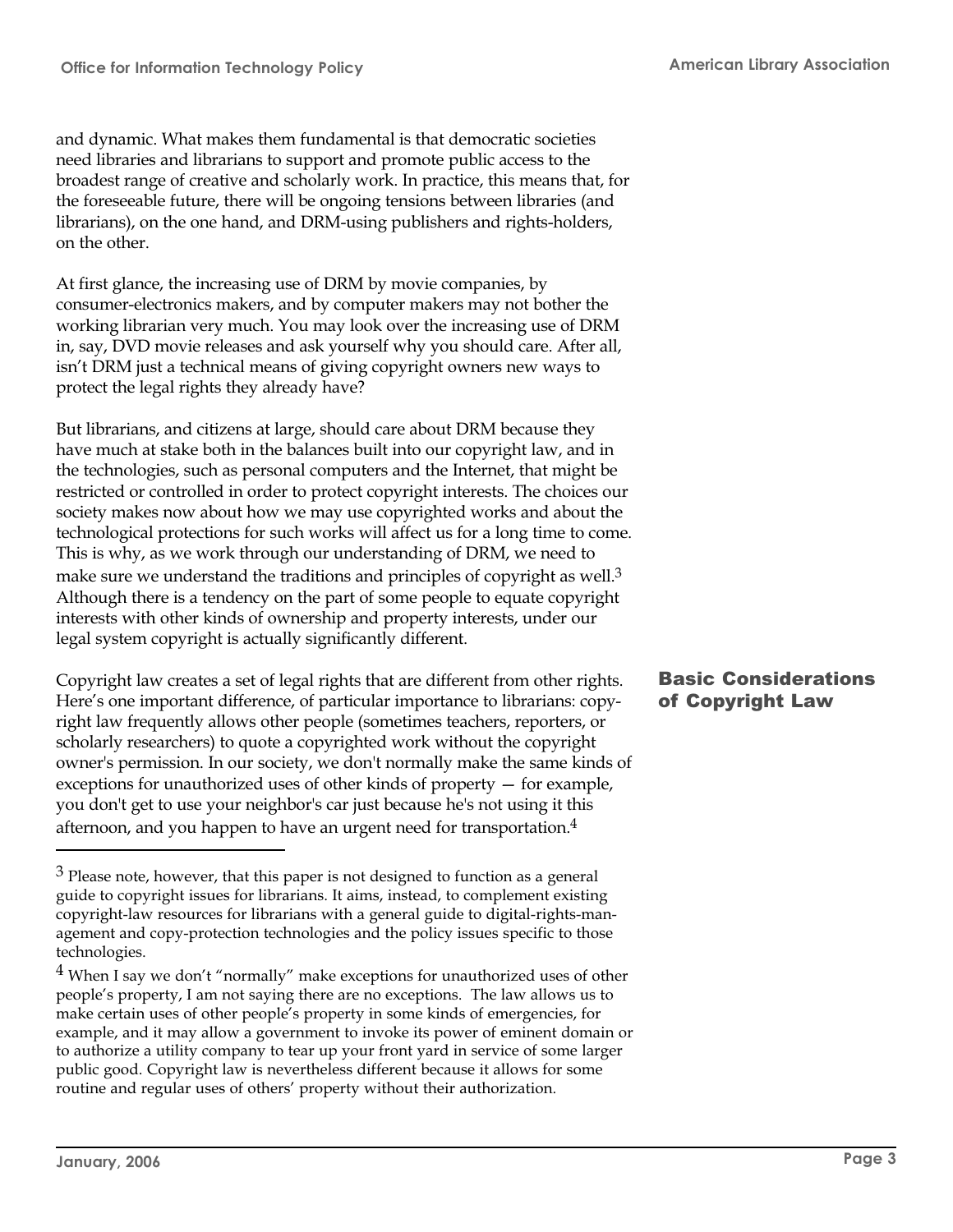Copyrighted works are different in several other ways. They remain the owner's (or her heirs') "property" only for a limited time period, unlike other, older kinds of property. Your house may have belonged to your parents or your grandparents, but the copyright interests of your grandfather may, at some long period after your grandfather's death, cease to be anybody's property. We often refer to this final stage of the legal protection for a copyrighted work by saying it has "become part of the public domain" — a kind of "property" still, but one that belongs to everyone and can be used by and copied by anyone without restriction.<sup>5</sup> Copyright protection of certain kinds of creative works is built into the Constitution. The language of the Constitution (in Article I) makes clear that the Framers saw value in granting artists and authors (or the people to whom the artists and authors gave their rights in their creations) a kind of "exclusive" right in the created work. This means that copyright law allows the copyright owner to "exclude" other people from copying it, at least so long as the legal term of protection of the work lasts, and so long as their copying or other use of your work doesn't fall within one of the specific exceptions, such as "fair use," that are allowed for in our copyright scheme.<sup>6</sup> Why is there such a focus in our legal system on "copying?"<sup>7</sup> The answer is rooted in the history of technology. The technological reasons are that, for almost all of human history, the human capability to make copies of a creative work was very limited. Monks used to spend their lifetimes in the monasteries making copies of pre-existing works, sometimes adding valuable commentary or illustrations. (Then as now, it often helps to break up The Focus on the Act of "Copying"

a block of text with a pretty illustration or a helpful diagram or an italicized headline.) Their copies had to be perfect, without error – and asking human beings to make perfect copies of anything someone else said or wrote is a very demanding thing.

 $7$  The term "copyright," unlike many legal terms, is almost self-explanatory; the term literally focuses on the right to make copies, although over the course of time copyright law in the United States and around the world has increasingly encompassed some related rights as well.

<sup>5</sup> Sometimes such shared "property" is called a "commons," based on the tradition that there may be property in a township whose use and ownership is shared by everybody in the town.

 $6$  The American copyright doctrine called "fair use" has no precise counterpart in other countries, but there are some similar protections in other countries for unauthorized copying -- these protections derive from copyright doctrines relating to "fair dealing" and "private copying." This paper focuses more on the American doctrine of fair use than on these analogous doctrines in other countries, but its reasoning may be applied without much modification in most other countries that, like the United States, are signatories to the Berne Convention (an international copyright treaty).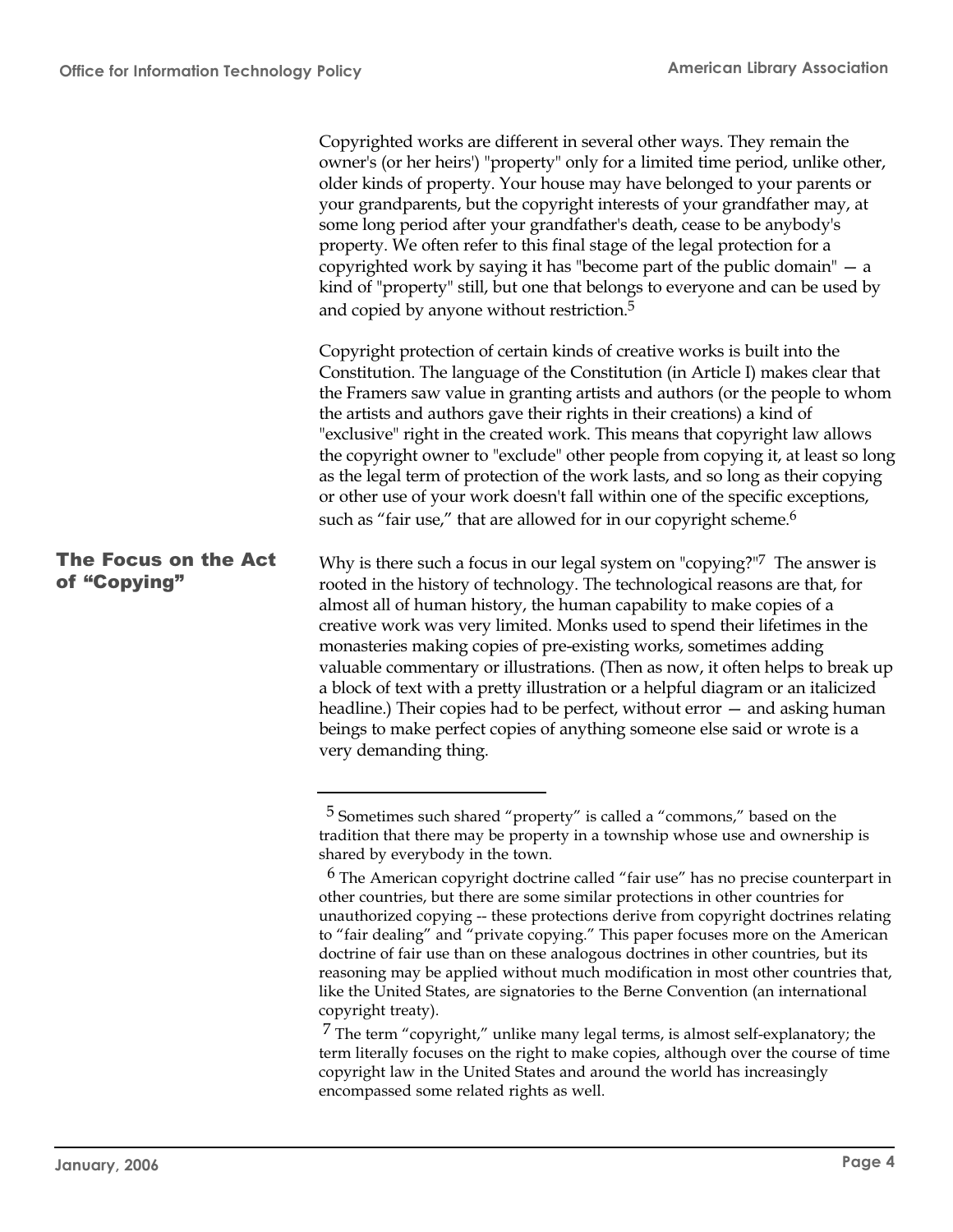This was true until a number of technological changes made copying easier. The first major change was the invention of the printing press — a huge device that required lots of expertise and maintenance to operate, but that enabled printers to make (and sell) many copies of books that were essentially identical to one another.

The printing press created a great opportunity for authors. Instead of begging for patronage from a rich man, a nobleman, or a church to create something in writing, an author could make a deal with a printer, so that the books or other materials he wrote could be sold — perhaps many copies of the work — and both the author and the printer could reap a direct financial reward. The printing press led to a slow but ultimately pervasive expansion of the number and availability of books in Europe and elsewhere that even ordinary citizens might buy (or, through libraries, might have access to).

All this was because the printing press made copying a certain kind of creative work — written works, perhaps supplemented with engraved illustrations — technologically possible in a fraction of the time it used to take the monks to make a single copy.

Over the course of a couple of centuries, the printing of books became commonplace in Europe. But the process remained expensive, so anyone who wanted to publish a book usually had to find a printer or publisher to sponsor the making of copies for sale. Until very recently in our history, if an author had a book that you wanted to get to a wide audience, he or she had to have the support of a patron to get it published.

More important than the expense and difficulty of printing books, however, was that printing changed the way our culture thought of books (and later, of other creative works that could be copied). We began to think the creative effort of the author was the fundamental thing of value, or at least far more valuable than a single copy of the book might be. (In general, that is; sometimes books are themselves rare, collectable items, but that's not normally the case.) I might buy a copy of a Stephen King novel, and I might even say it's "my book," but on another level I reflexively realize that in some other sense, my book (and everyone else's copy of it) belongs to the author, Stephen King — he has more rights to use its text than I do. When I own a particular copy of a book, I own ordinary "tangible" property; the author, at least until the period of legal protection of the copyrighted work ends, owns the "intellectual property." $8$  That is, the author, or the person or group or company he gives his rights to, "owns the copyright."

#### When Printing of Books Became **Commonplace**

 $8$  The term "intellectual property" is a fairly new term in the history of copyright law — only a few decades old, according to law professor Mark Lemley. See Lemley, "Romantic Authorship and the Rhetoric of Property," 75 Tex. L. Rev. 873 (1997) at footnote 123.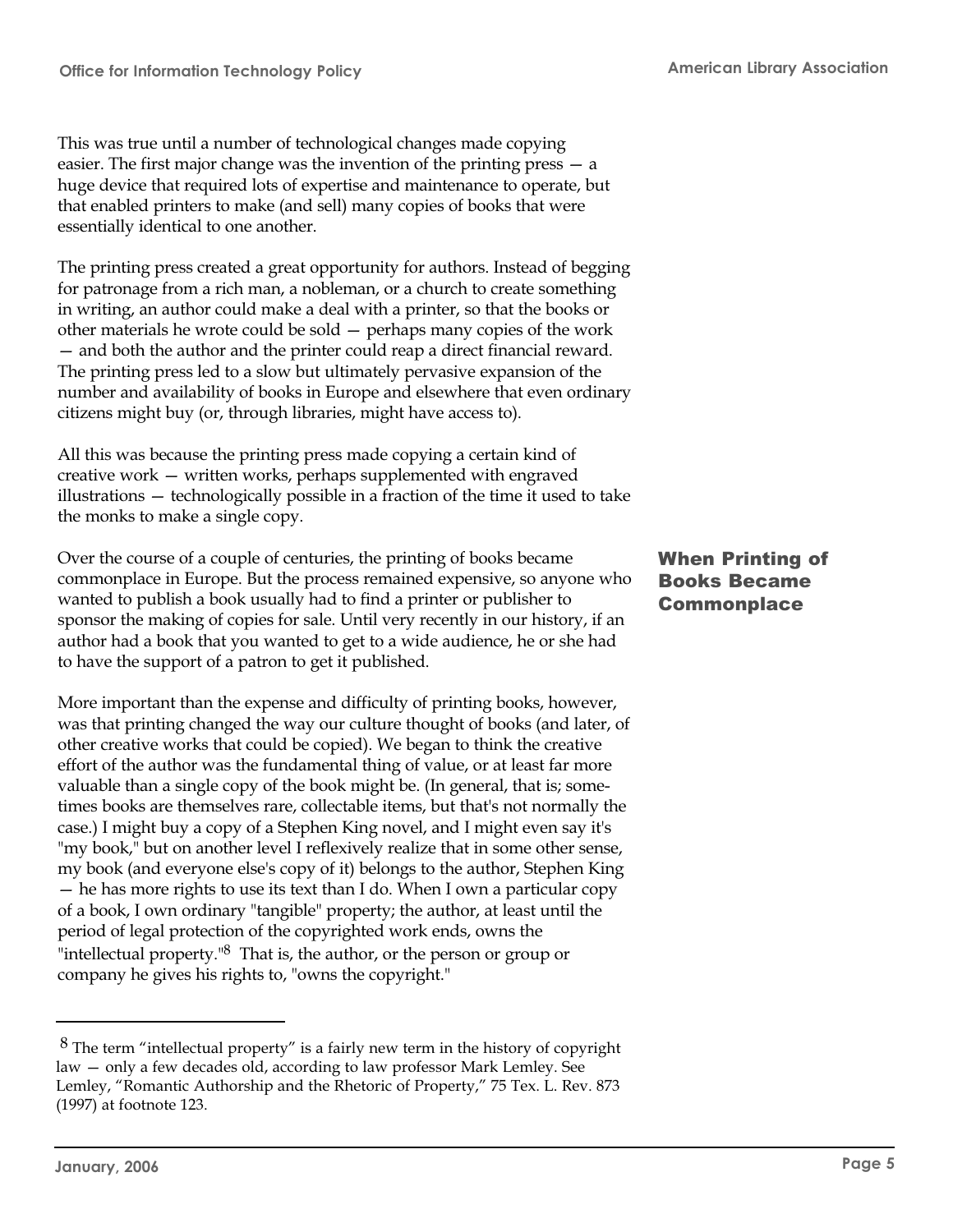This whole system of "copyright law" — which began in Europe and then was made part of the Constitution of the United States, has worked reasonably well, at least with regard to textual works, for the few centuries it has existed. It has since been extended to other creative works, including paintings, photography, and even architectural design, not always without generating controversy. Overall, however, the copyright system has been seen as a force that makes our culture richer. For one thing, this new publishing-industry system meant that more authors got paid (not so many had to beg for a subsidy from a king or a pope). For another, more artists and authors were inspired to create, because the time and effort it takes to create new works could end up with the artists and authors getting paid, which made the creative effort even more worthwhile, and occasionally even paid the rent. And a larger socially beneficial result of these rewards to publishers and authors has been an increase in access to information and knowledge for the public. Libraries and librarians have played a key role here -- even as copyright holders have distributed their works to the public in order to reap financial benefits, librarians have bought copies of the copyright protected works to share with the public. As a result, citizens don't need to buy every copyrighted work in order to (potentially) have access to every copyrighted work.

# The Growth of Copyright Law Raises **Questions**

Of course, this system has not been without its problems. Before there were comprehensive international copyright treaties, publishers in some countries might print works (sometimes in translation) of authors from other countries right next door, and the original authors might not even learn of this act. Then as now, advocates of international copyright systems have preferred to equate such unauthorized publication as a kind of "theft." In general, however, the word "theft" is a misnomer -- there's a special legal term for unauthorized use or copying of copyrighted works: "infringement". The reason for the difference in terminology is that, generally speaking, copyright infringement imposes a different kind of loss or damage on the copyright holder than the theft of physical property imposes on a traditional property owner. In addition, "infringement" is defined in terms of specific statutorily granted rights belonging to the copyright holder, while "theft" generally is understood in terms of older, common-law property interests that don't require any statutory creation or grant.

Even though it has always been possible for infringers to copy textual works (the copying of non-textual works posed different technological problems), the relative difficulty and expense of making copies of works — even with the invention of better and faster printing presses — kept unauthorized copying of legally protected works at a low level compared to what became possible in the modern era. And international legal agreements made it increasingly difficult for publishers in other countries to pull the old infringement-acrossthe-border dodge.

All of this began to change, however, in the 20th century, and has accelerated to a surprising degree in the 21st. This is because, when the lawyers and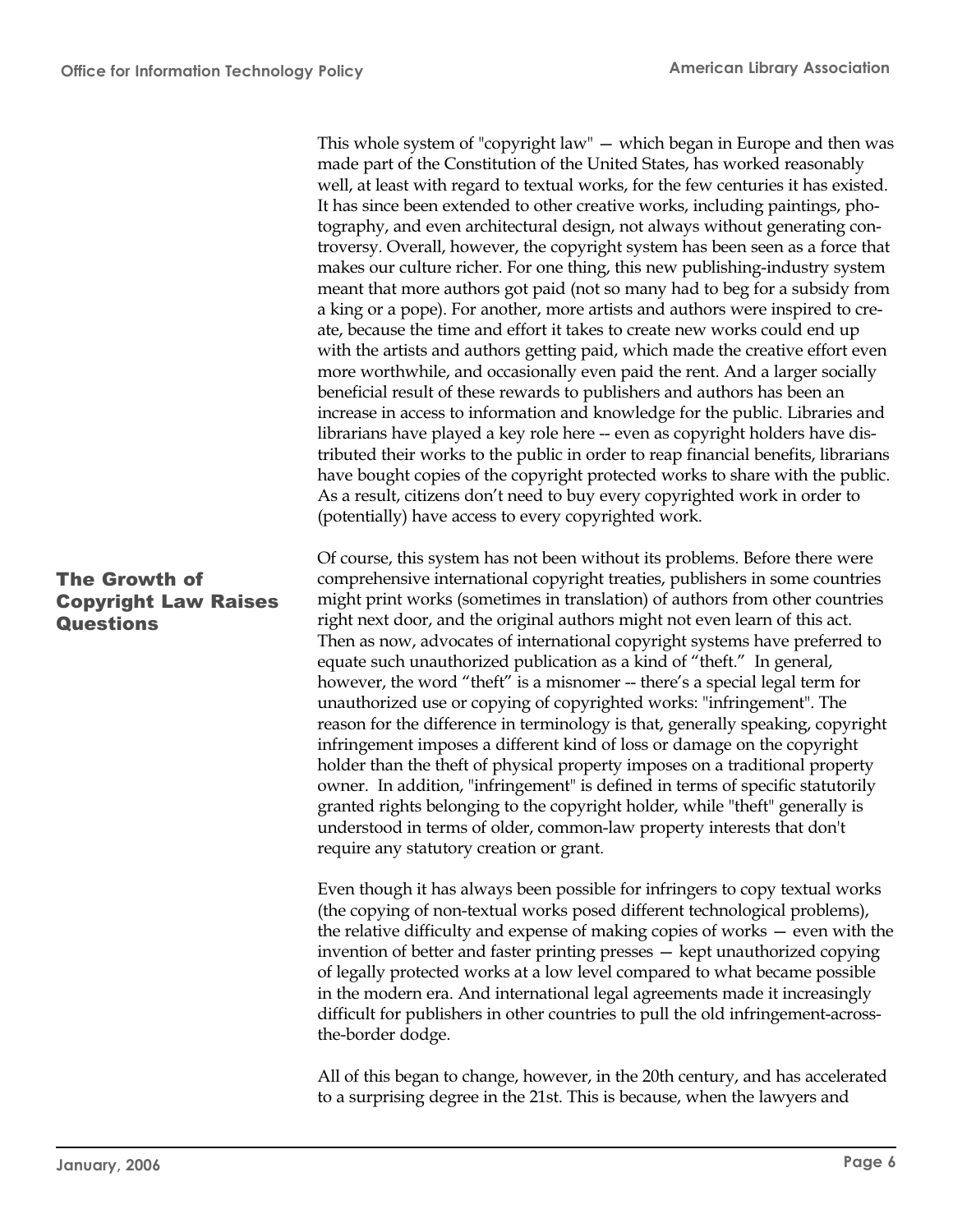legislators and judges first framed the idea of protecting an author's interest in his or her creative work by focusing on the *copying* of the work, they did so at a time (just a two or three centuries ago) when copying was expensive, and illegal copying was hard to conceal. So it seemed only natural to take the *difficult* part of making unauthorized use of an author's work — the making of a copy — to build a framework of legal protections to protect authors and publishers from illicit copy makers.

With the advent of cameras, photocopying machines, tape recorders, and other consumer-operated copy-capable machinery and tools , however, the idea that the making of a *copy* is the easiest place to enforce a creator's or publisher's right might reasonably be called into question.<sup>9</sup>

Computers and computer networks, as well as other digital tools, have made this question even more acute. So it is no surprise that computer companies and software vendors discovered an aspect of this problem in the late 1970s and early 1980s, because the software that ran on personal computers is inherently copyable. Their experience led to the first efforts at DRM, then known only as "copy protection." <sup>10</sup>

Many of us are aware how inexpensive it is to make computerized copies of *digital* creative works — the cost probably is too small to be measured. What is less well-recognized (but just as true) is that other digital tools make it possible to take *analog* works (original paintings, say, or printed books) and digitize them and distribute the perfect copies — sometimes as part of an illicit "copyright piracy" enterprise, for commercial gain, and sometimes just for free.<sup>11</sup> In effect, digital tools make the copying of any content, regardless of its form, far easier than it used to be.

<sup>9</sup> These tools have grown both remarkably less expensive and remarkably more powerful over the course of the 20th century.

<sup>10</sup> Throughout this paper, the term "copy protection" is used interchangeably with "DRM."

<sup>11</sup> It is a common myth that works in digital form are more copyable than works in analog form. The reality is that digital copying technologies make it easier for anyone to copy works in either digital form or analog form. A more complete discussion of the fact that analog content can be digitally copied appears in section II of this paper.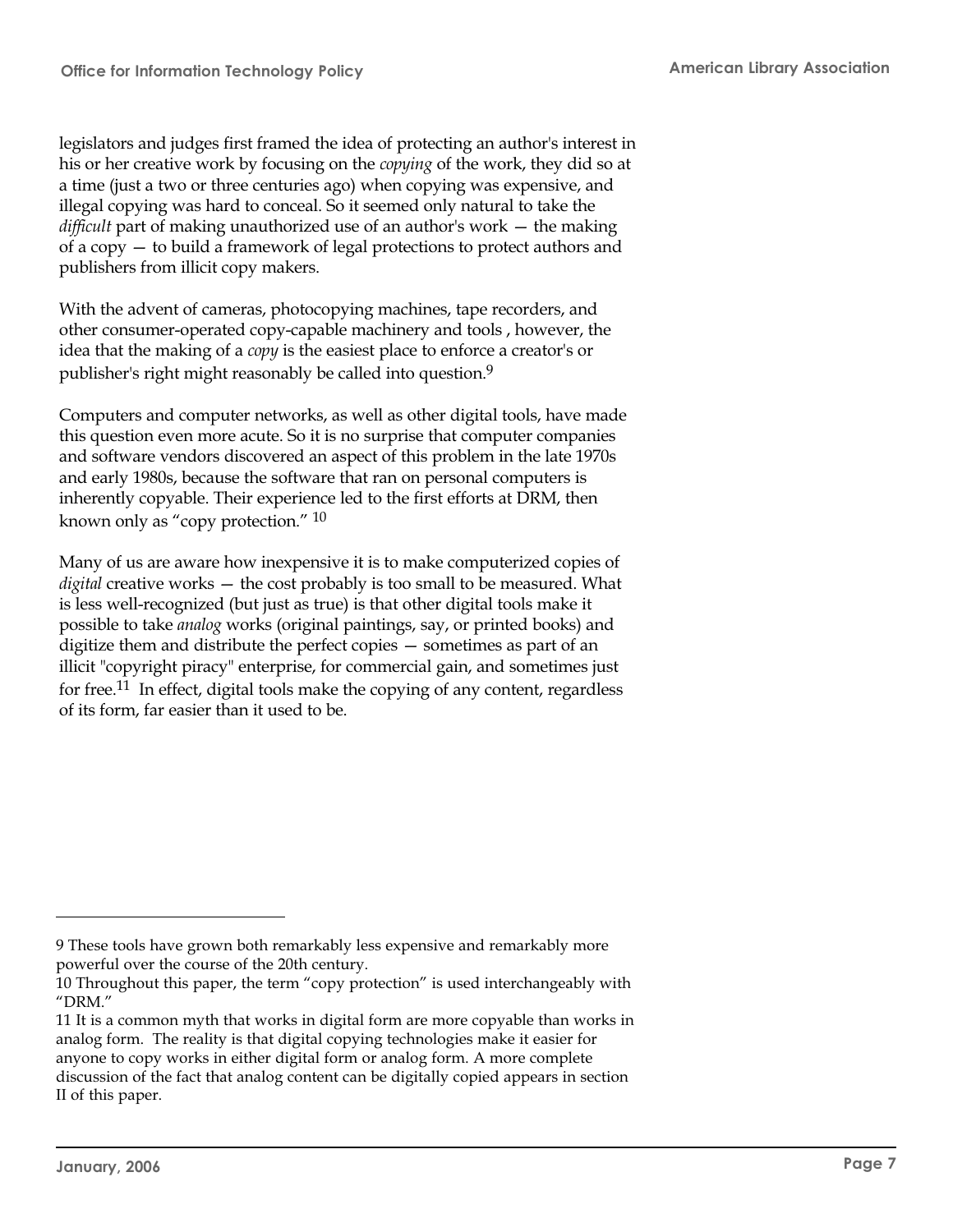#### DRM: A Response to Cheap Copying

The problem posed by digital technology, at least as many artists, authors, and publishers see it, is how to make copying of creative works more difficult or at least more controllable. If it is possible to put the breaks on easy copying, then it becomes less necessary to revise the whole system of law we've built around the notion of "copyright."<sup>12</sup>

For those who want to make copying difficult, as it once was, the digital revolution has been both a curse and a blessing. On the one hand, when a work is in digital form, it can easily be copied by digital mechanisms such as the "copy" functions in computer operating systems. But when the work is in digital form, it turns out, there are also a number of technological options that can be employed to limit one's ability to copy all or part of a work. When Stephen King published a novella in 2000 called "Riding the Bullet" and sold it over the Internet, the book was placed in a digital format that limited what you could do with it — there were restrictions on whether you could print any of it at all, or print it out on your printer just because you prefer the feel of paper.

King's experiment taught all of us at least two things: (a) that there's a market for works in digital form that can be downloaded and used on your computer and other digital devices, and (b) some folks who had never read a book online before discovered that, even apart from the difficulties of reading a book on a computer screen, the limitations on a *digital* creative work seemed to be even greater than those on a paperback copy. (At least with the latter you can take the paperback to a photocopier and produce a few page copies that way.)

King's experiment underscored the burgeoning movement by publishers, record and movie companies, and other enterprises that either are creative themselves or that work with creative people to develop and market new works — a movement to find digital tools that put limits on what individual citizens can do with the copies of creative works that they buy. And this new movement brings us back to the set of issues with which librarians and ordinary citizens should be increasingly concerned. Because, as Law Professor Julie Cohen has put it, the traditional copyright system has been helpfully "leaky" (i.e., general and dynamic versus particular and rigid) our culture has benefited from creative works even when those works are still protected by copyright law. For example, many of us know pop song lyrics even though

<sup>12</sup> Other artists and authors and publishers approach the problem differently, however, by suggesting that perhaps compensation of artists and authors should not focus so much on the making of copies of the creative work. There are other models for compensating artists, which include but are not limited to compulsory licensing and levies on playback or recording equipment. This paper does not advocate any of these alternatives; it assumes that the making and selling of copies of creative works will remain at the heart of the compensation system for some time to come.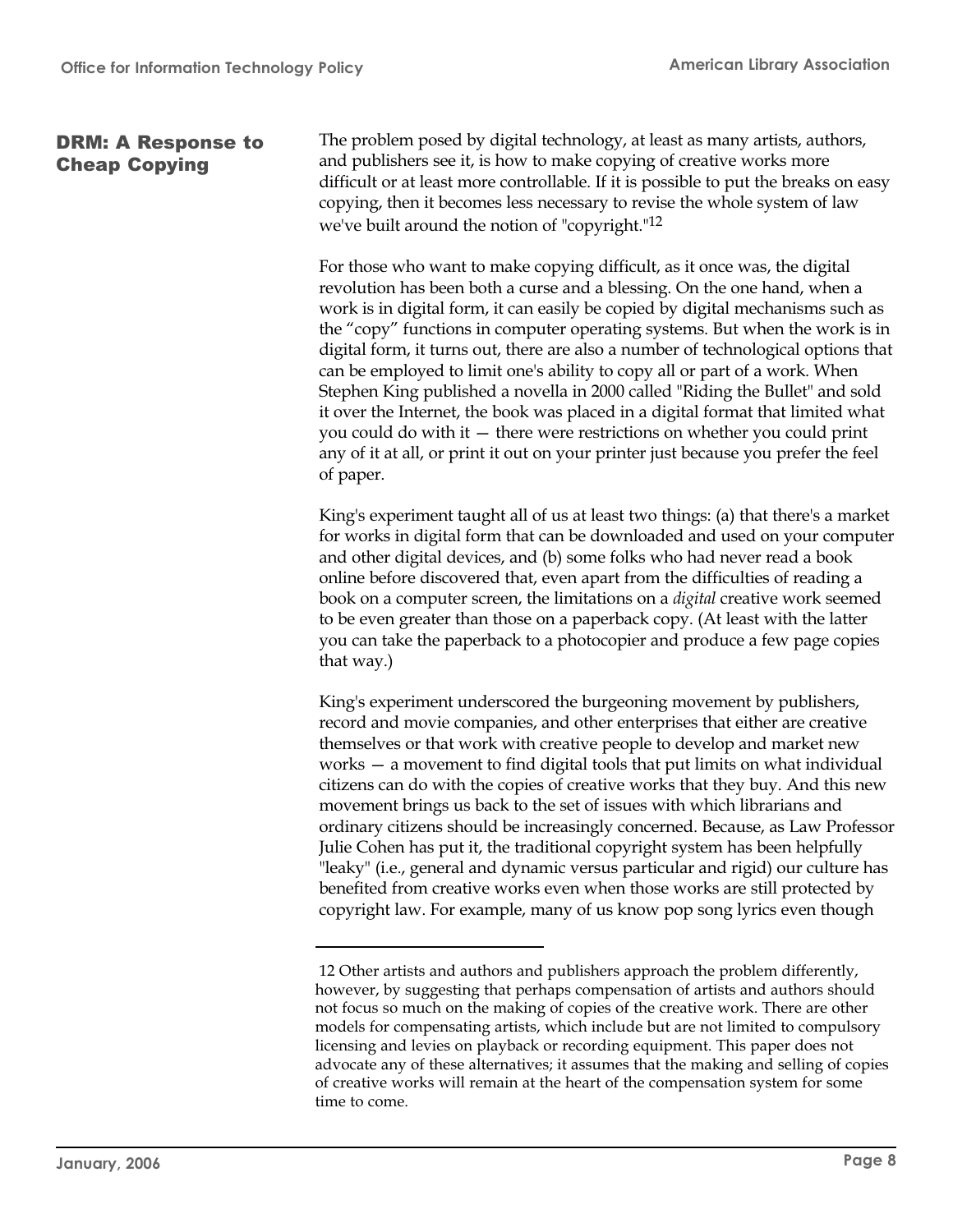we may never have bought a sheet of music — the fact that we know them by heart, and even can sometimes sing them to each other, is something that makes our lives a little richer, without really making the creator or publisher any poorer. Indeed, if we sing well enough (or badly enough), we may inspire someone to go out and buy the original recording.

More generally, creative works that can easily be quoted and shown to other people and reused in creative ways help enrich our culture by replenishing it with the latest and best creative works. To put it bluntly, our lives are richer because we get to share so much of our culture even as we continue to maintain a system that encourages artists and authors to create more cultural works.

A potential problem with DRM is that, when it's done in the wrong way, it may end up walling off parts of our culture from one another. Worse, the perceived need to use DRM to protect every digital work may cause undesirable changes in the very technologies that have revolutionized our daily lives over the past two and a half decades.

The questions we have to ask now are these:

- What does DRM look like? How do we recognize it?
- Should DRM be administered by the government or developed solely in the marketplace? What limits, if any, should be placed upon it?
- What harms can it do to the balances built into our copyright law? What other harms might DRM cause?
- Are there good forms of DRM that benefit citizens? If not, could there be? What would such forms of DRM look like?

We focus in this essay both on technical issues and proposals and on the legal and policy proposals these technical issues and proposals have generated. Ideally, consideration of these issues will result in conclusions that are applicable across a broad range of proposed copyright-protection schemes, and not just the particular technology-mandate proposals being considered in Congress and elsewhere.

Since the personal-computer revolution began, more than a quarter of a century ago, a number of approaches and technologies have been developed to prevent unauthorized copying of, or to otherwise control digital content. There are three broad classes of approaches that are currently used, or that have been proposed in various standards-setting or legislative proceedings. Sometimes these approaches are used by themselves, and sometimes in combination with one another.

#### A Cultural Downside to DRM?

# The Forms of Digital Rights Management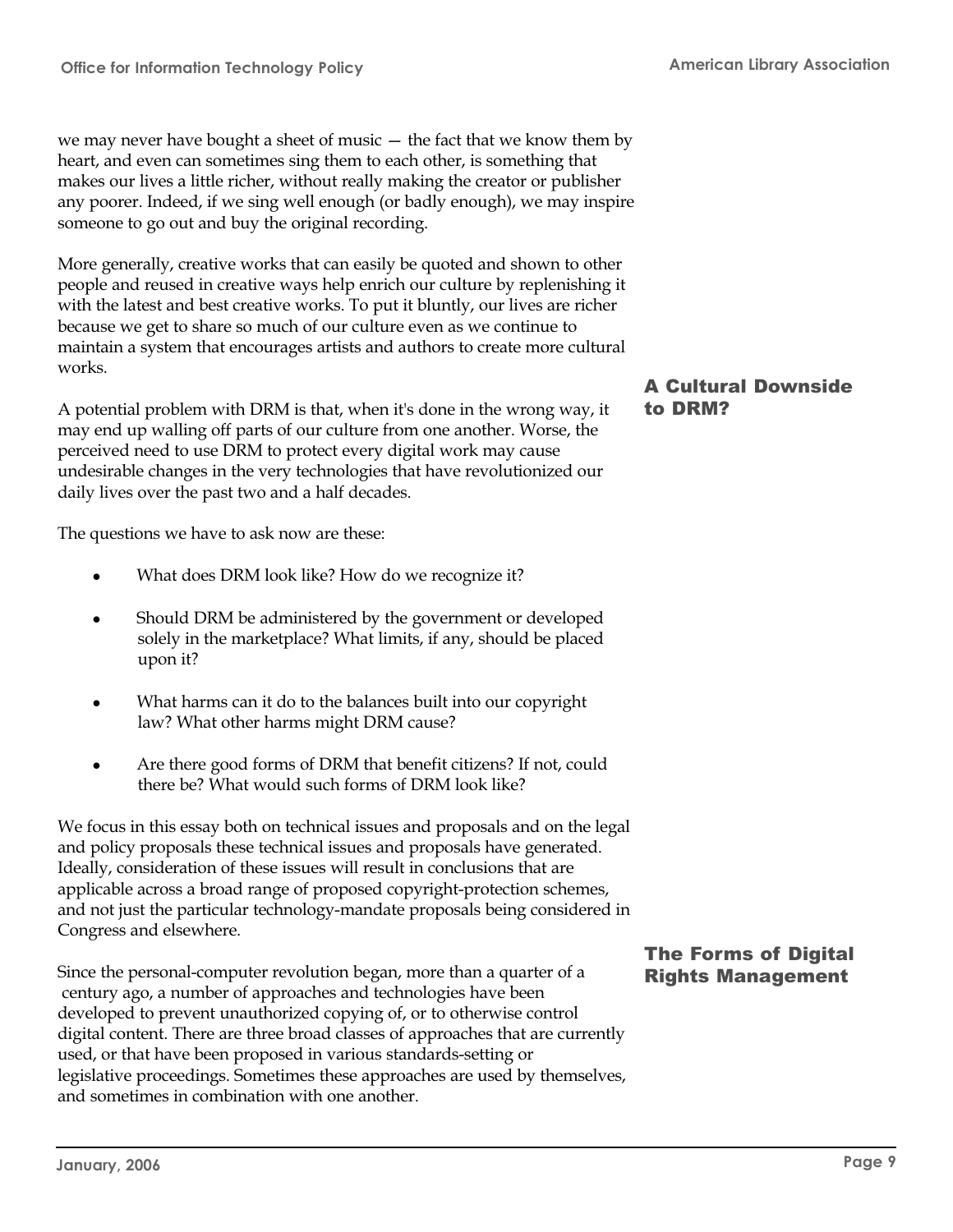#### Encrypting Content

The first and, still, the most common copy protection approach is encryption — the use of a mathematical/computational process to scramble information so that only those who have the right key or keys can obtain access to it. This, for example, is how DVD movies work — their content is scrambled so that only DVD players that have the right keys can decode the content so that someone can watch the DVD movie. Similarly, if you receive cable or satellite television, your TV service provider normally scrambles content in ways that prevent most unauthorized people (that is, nonsubscribers) from getting access to it.

The basic approach for encryption is to encrypt the digital content so that only a player with both the decryption device or software and the proper key can play the content. The content owner can broadcast the content to everyone but unless the recipient has valid decryption keys he or she cannot play the content. Scrambling is a similar copy-protection approach, but without a userapplied key; instead, the key that includes the unscrambling algorithm resides in the player device (which may be hardware, or software, or both).

There are several varieties to encryption-based copy protection. In the simplest type, all content is encrypted under a single master key. Technologists consider this approach a comparatively fragile scheme because, once the single key is compromised, the entire system is considered compromised or "broken."<sup>13</sup>

Other encryption-based approaches avoid the pitfalls of such easily broken schemes by using schemes that require many different keys. For example, some encryption-based systems encrypt each piece of content with its own individual key. As a result, the loss of a single key only means the compromising of a single piece of content, and not the entire system. In the most complex variants of encryption-based systems, the encryption keys are unique not only for the content but for the player as well. Thus, someone who received both the encrypted content and the encryption key associated with another person could not play the copied content on his own player. (Such schemes have obvious potential to restrict the ability of libraries to lend out protected works; if the DRM scheme limits use of a given copy of a work to one person, the ability of a library to offer that copy to many people -- a routine function of libraries -- is hindered.)

An example of this more secure encryption-based approach can be found in Europe, where pay-television satellite-TV providers commonly use

<sup>&</sup>lt;sup>13</sup> Cryptographers generally disfavor such "Break Once Break Everywhere" (a.k.a. "BOBE") encryption schemes. This is the approach used by cable-television set-top boxes. Once the scrambling or decryption technology of a set-top box is understood, the box itself can be "pirated" and duplicated, making it possible for the creation of an aftermarket in illegal, cloned cable descramblers. And in fact a number of such descrambler-cloning enterprises exist, in spite of their illegality.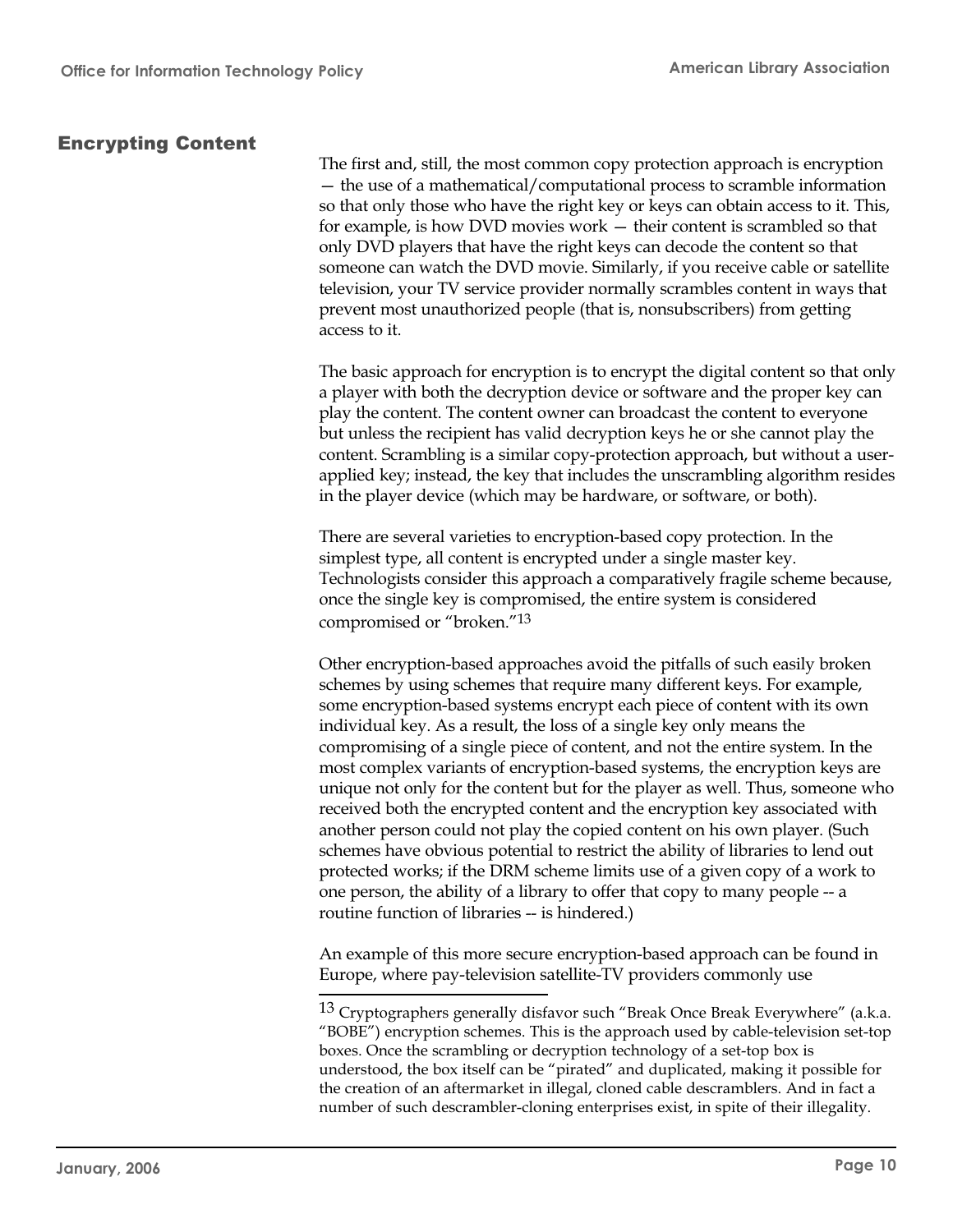encryption-based copy protection. Subscribers have a hardware set-top box that unscrambles the satellite transmissions into video signals that are then displayed on a standard television. These subscribers also have a so-called "smart card": a personalized device that plugs into the set-top box and controls which television programs can be decrypted and displayed. The satellite television providers transmit their programming in scrambled form, and set-top boxes with authorized smart cards are able to unscramble programs for viewing. The TV distributors can also send instructions to individual smart cards, authorizing them to unscramble certain television shows or prohibiting them from unscrambling others.

A similar scheme, called Content Scrambling System (also known as "Content Scramble System" or "CSS"), has been used by the DVD divisions of the movie and television industries. Under this approach commercial DVDs are encrypted with a series of keys. These keys are embedded in different video players, whose manufacturers are licensed to build them into their products. As a general result, only "authorized viewers" (those with legitimate, authorized DVD players that use authorized keys) can watch the DVDs. The Content Scramble System was designed so that the administrators of the system are able to "turn off" certain keys if they are compromised — so that some DVD players with now-deauthorized keys could be shut out of playing new DVDs without causing the entire system to fail.

The CSS scheme has already been demonstrated, however, to be vulnerable. In its current form, CSS has already been compromised by a Norwegian citizen named Jon Johansen, who came up with a generalizable workaround for the DVD scrambling system. That workaround computer program, called "DeCSS," makes it possible for sufficiently sophisticated users to sidestep DVD scrambling and render DVD movie content unscrambled (a.k.a., "in the clear"), so that it can be viewed on any player. More important in the context of copyright policy, the unscrambled work can be copied on the Internet and elsewhere.

In spite of this breach of the CSS system, however, movie companies continue to produce DVD movies using the existing scrambling system. As a practical matter this breach has not hurt the DVD market, which has continued to see remarkable growth in the period since Johansen published DeCSS<sub>14</sub>

While it is not yet evident that Johansen's "crack" of the CSS system will cause long-term harm to the DVD market, the failure of CSS to survive a deliberate attempt to circumvent it has spurred both the content companies and the computer and consumer-electronics companies that produce

<sup>14</sup> See, e.g., Hernandez, "DVD sales up 57% in 1st half of 2003," Los Angeles Daily News, Aug. 4, 2003, republished in The Arizona Republic's online edition at <http://www.azcentral.com/arizonarepublic/business/articles/0804dvds04.html>.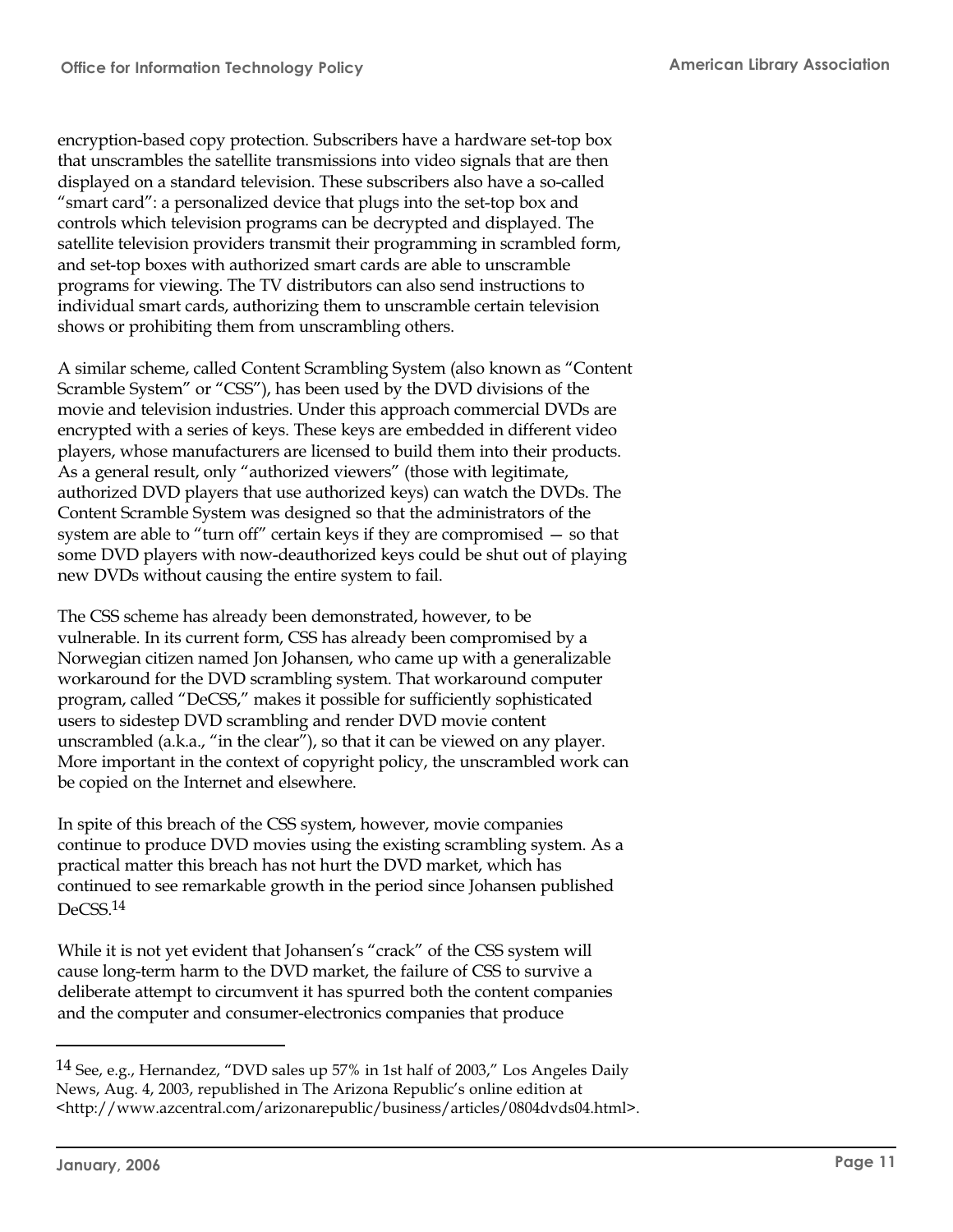Personal Computers

and "Trusted Computing"

players for DVDs to explore alternatives in the delivery of content that may be more secure. The current push by the media companies towards "highdefinition" DVDs is widely seen as a significant opportunity to enhance CSS or replace it with a superior DRM technology.

It is widely accepted that personal-computing devices will increasingly be a platform for the delivery of copyrighted content. This prospect scares content companies, because personal computers and other digital devices have historically been far easier for individual users to investigate and reprogram.<sup>15</sup> As a result of this widely shared perception, major information-technology companies, including Intel and Microsoft, have invested significant resources in an approach that would deliver content in encrypted form, and allow it to be decrypted only within a tamper-resistant environment within a computer or other device. This approach relies on a new design feature for Intel-based personal computers — a design feature that goes by various names, most commonly "trusted computing" or "the Next Generation Secure Computing Base" (NGSCB).<sup>16</sup> This approach has its advantages  $-$  notably, it doesn't have the flaw of being "Break Once Break Everywhere" — but it also restricts users of this content more than they are restricted by analog versions of the content, or by previous digital versions of it.<sup>17</sup>

Unlike variations of the encryption approach that require that all content be encrypted under a single key, content-protection approaches that rely trusted computing, which use a separate key for each computer or other playback device, can be used to "tether" content to that particular device. The notion that content may be "tethered" to a particular computer or other device, or to particular individual users is comforting to many in the content industry, because doing so could drastically limit the extent to which content can be copied and redistributed on the Internet (or by any other means). It is troubling, however, to many copyright scholars, who believe that an individual's ability to give away or sell the copy of a work that he or she buys, or a

 $15$  The terms "hacker" and "hacking" used to refer to such investigation and reprogramming, although in recent years they have been more commonly used to refer to "computer intrusion" and other presumptively antisocial acts. It is not uncommon nowadays to see these terms, with their current negative connotations, applied to those who merely investigate and/or modify tools and content they already own.

 $16$  NGSCB was formerly known as "Palladium," its in-house codename at Microsoft Corp.

 $17$  Advocates of "trusted computing" make a point of stressing that trusted computing is not itself DRM, but merely may be used as the basis of a DRM scheme. That observation is certainly true, but the available public reports concerning trusted computing suggest that content protection and control (by the content provider) were among the initial motivations for the development of this technology. It also seems likely that content-protection schemes will be among the first and foremost uses of trusted-computing technologies.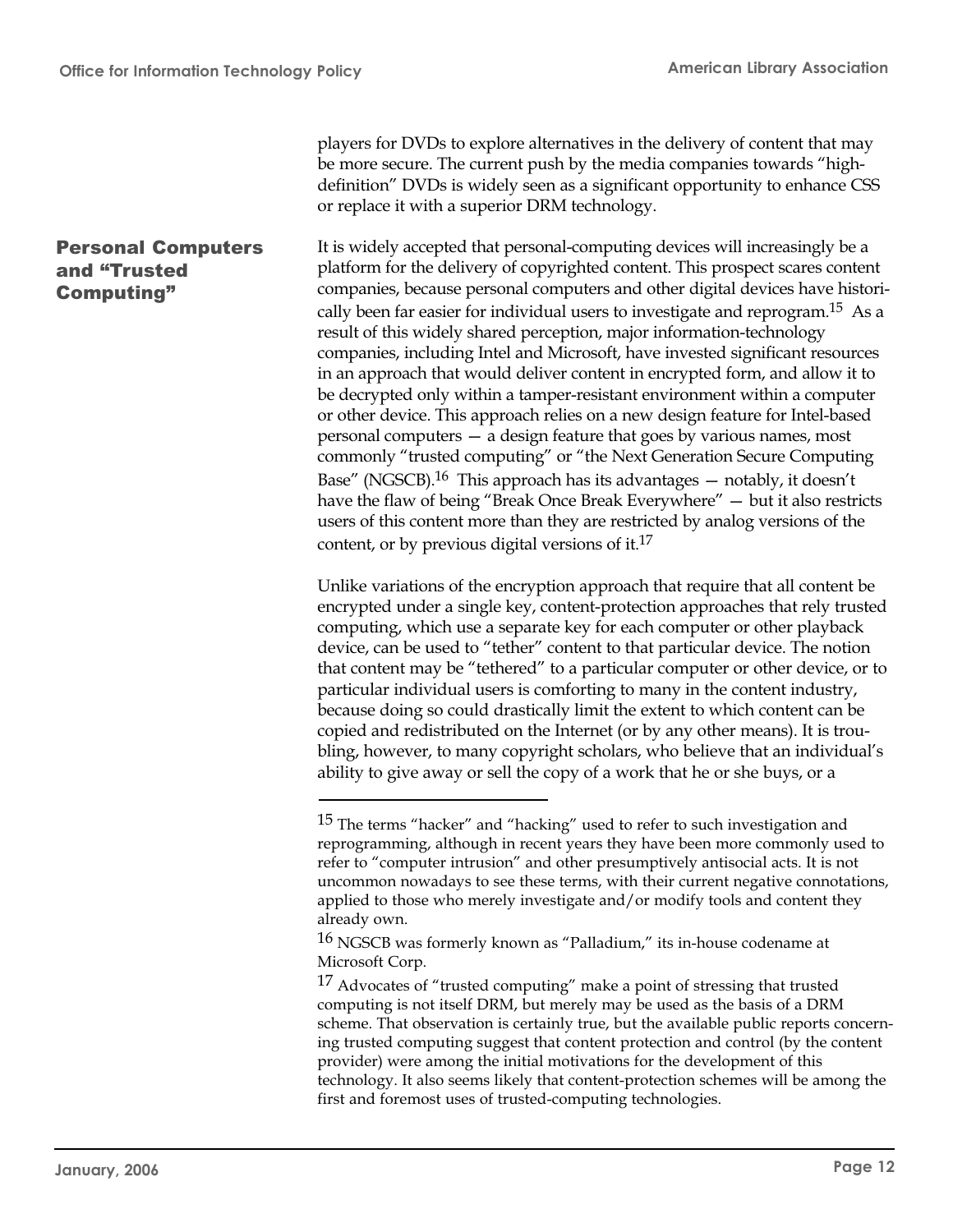library's ability to lend books that it purchases — this right is referred to by copyright scholars as the First Sale Doctrine — is central to the balance of rights built into our copyright laws. It is also troubling to many consumers, consumer advocates, and businesses, because they expect to have the right to give away or resell the copies of copyrighted works that they buy. Used bookstores, for example, depend on this right for their very existence. And many libraries routinely sell off lesser-used parts of their collections in order to make room for new works. (Obviously, if the works in question are purely digital in form, making room for new works is less of a problem, but many digital works -- *e.g*., some CD-ROMs and movie DVDs -- still take up space in libraries, even though their content is essentially digital.)

A second major approach to copy protection is something we can call "marking;" it depends on adding a mark in some way to the digital content. The mark may be used to indicate that the content is copyrighted, and in some cases it also carries instructions about what uses of the content are authorized. For example, in theory a mark may label some content as "do not copy" and another mark may label some other content as "copy once but don't re-copy."

There are three general forms a mark may take in the digital world. First, it may take the form of a **simple label** that is sent along with the content. Second, it may be a **"watermark"** - an arrangement of digital bits hidden in the background of the digital content. Or, third, it may be a **"fingerprint"** — a unique identifier that is derived from the characteristics of the content itself.

Marking is typically used for one of three reasons. First, it is used when an encryption-based method, for whatever reason, is not viable (or is not perceived to be viable). For example, if the Federal Communications Commission requires that broadcast television signals not be encrypted that they be broadcast "in the clear" — any DRM for broadcast television signals must be based on marking.<sup>18</sup> Second, marking is used in systems that attempt to detect copying after the fact rather than preventing it  $-$  such use is among the so-called "forensic" uses of marking. Putting a mark on a piece of digital music, for example, allows one to create a search engine that can find a marked clip on the Internet, which the searcher might then assume is an unauthorized clip (on the theory that *authorized* marked clips aren't available at all via the Internet). Moreover, if the mark is sufficiently sophisticated, it may carry information that can be used to determine where the unauthorized content originated (*e.g*., from a movie-studio employee).

<sup>18</sup> Ironically, however, the typical protection scheme offered for marked TV content that is broadcast "in the clear" is to encrypt it after it has been " demodulated" (that is, received by a TV receiver). Under this scheme, marking the content is not really an alternative to encryption-based protection; it simply requires encryption at a different point in the transmission chain from broadcaster to audience. Why policymakers might consider this a better alternative than simple end-to-end encryption, especially given that the content is "in the clear" and unprotected for most of the distance it travels, is unclear.

# "Marking" Digital Content for Copy Protection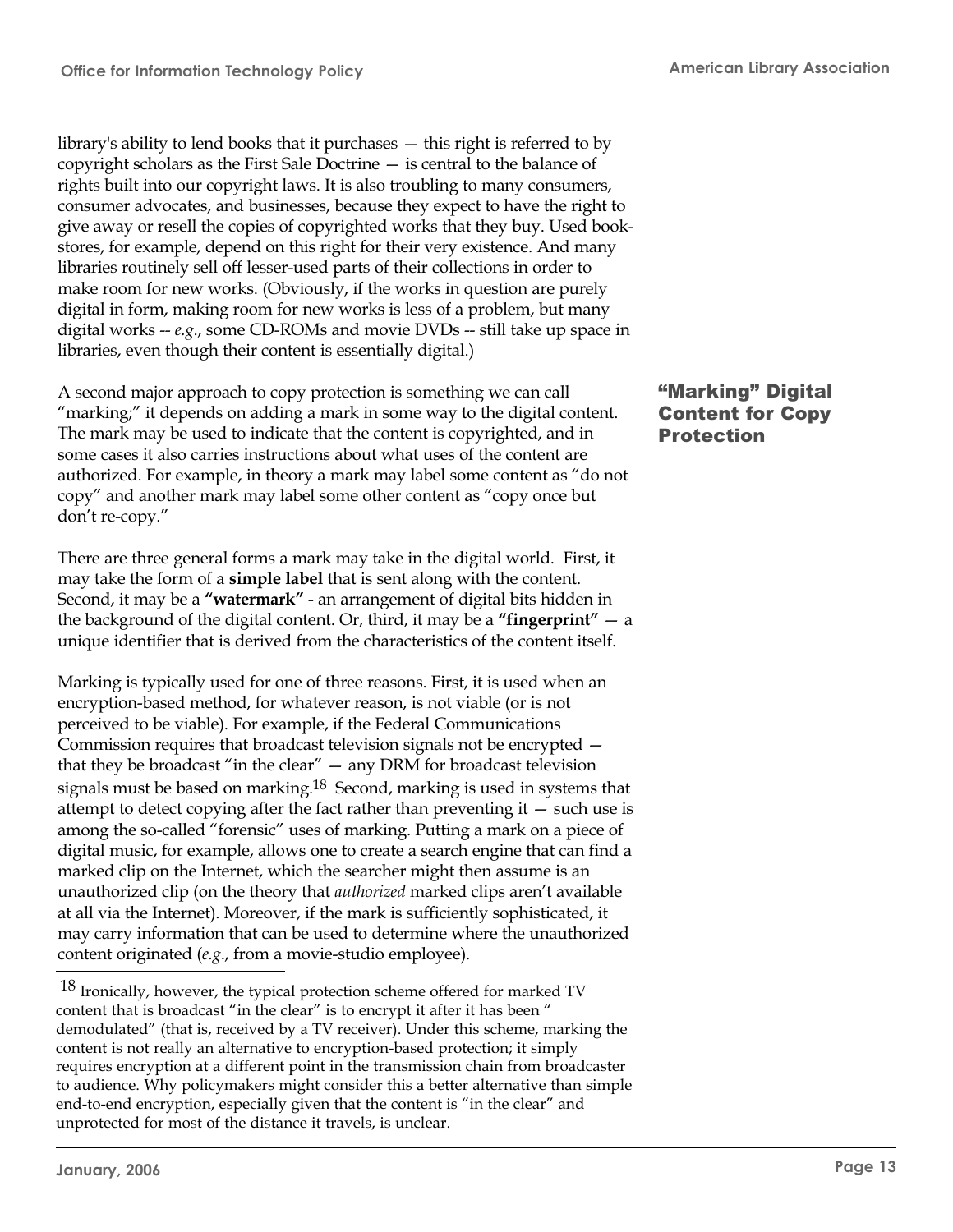|                                         | The third major use of marking is as a response to the so-called "analog hole."<br>The term "analog hole" refers to the ability of a would-be infringer to capture<br>content as it is being played (or just before it is played). One obvious example<br>of this would be playing of a DVD and capturing the DVD's content by using<br>a camera with a microphone, or by replacing an output device such as a<br>television set with a recording device, or by connecting to the digital player<br>through analog connectors.                                                                                                                                                                                                                                                                                                                                                                                                                                                                                                                                                                                                                                                                                                                 |
|-----------------------------------------|------------------------------------------------------------------------------------------------------------------------------------------------------------------------------------------------------------------------------------------------------------------------------------------------------------------------------------------------------------------------------------------------------------------------------------------------------------------------------------------------------------------------------------------------------------------------------------------------------------------------------------------------------------------------------------------------------------------------------------------------------------------------------------------------------------------------------------------------------------------------------------------------------------------------------------------------------------------------------------------------------------------------------------------------------------------------------------------------------------------------------------------------------------------------------------------------------------------------------------------------|
|                                         | Encryption-based methods by themselves do not address the analog hole,<br>because content must be decrypted in order to play it. At the point of playing,<br>decrypted content is, at least for the moment, "in the clear" and can be<br>captured in a number of ways and redigitized. <sup>19</sup> By contrast, some kinds of<br>marks may remain attached to the content even as the content is being<br>played, which is the basis for some models of content-protection schemes.                                                                                                                                                                                                                                                                                                                                                                                                                                                                                                                                                                                                                                                                                                                                                          |
| <b>Simple Marking</b><br><b>Schemes</b> | The simplest type of mark consists of a straightforward label that is sent along<br>with the content. Think of it this way: in effect, a "simple mark" approach is<br>one under which a copyright notice is paper-clipped to a document. The<br>"simple mark" approach is especially cheap and simple to implement -<br>although only at the content-production level $-$ because the mark is easily<br>located and is separate from the content. The costs associated with marking<br>content are not, however, necessarily cheap and simple to implement on the<br>hardware side - there are many costs associated with upgrading computers<br>and other digital devices to recognize the mark. (Librarians should be aware,<br>furthermore, that when they buy new digital equipment for library-goers to<br>use, that equipment may come with built-in mark-recognition technologies<br>that restrict how individuals can view or otherwise use digital works.)<br>Moreover, a simple-mark scheme has other weaknesses -- a simple mark may<br>not carry enough information to indicate the precise origin of the<br>unauthorized content, and since even if it does carry that information the<br>mark may nonetheless be easy to remove. |
|                                         | The most prominent example of a simple-mark or simple-label scheme is the<br>"broadcast flag" scheme recently adopted by the Federal Communications<br>Commission (although later struck down in a federal court challenge). The<br>"broadcast flag" is a simple mark that can be attached to a digital-television<br>broadcast. (Note that the term "broadcast flag" is often used, inaccurately, to<br>refer to a much broader and more complex broadcast protection scheme of<br>which the flag itself is only one small part; the "broadcast flag" scheme is                                                                                                                                                                                                                                                                                                                                                                                                                                                                                                                                                                                                                                                                               |
|                                         | 19 The most obvious way to digitize (or redigitize) analog content is to point a<br>digital movie camera at a movie or television screen. A less obvious way, perhaps,<br>is the use of a personal video recorder, such as TiVo or Replay TV, to capture<br>analog television content in digital form. Many digital television receivers have<br>been produced with analog outputs so that they can be integrated into existing<br>home-entertainment systems. This means such receivers can be used to "route"<br>in-the-clear digital content through analog interfaces, after which the content can<br>be redigitized without any protections associated with it.                                                                                                                                                                                                                                                                                                                                                                                                                                                                                                                                                                           |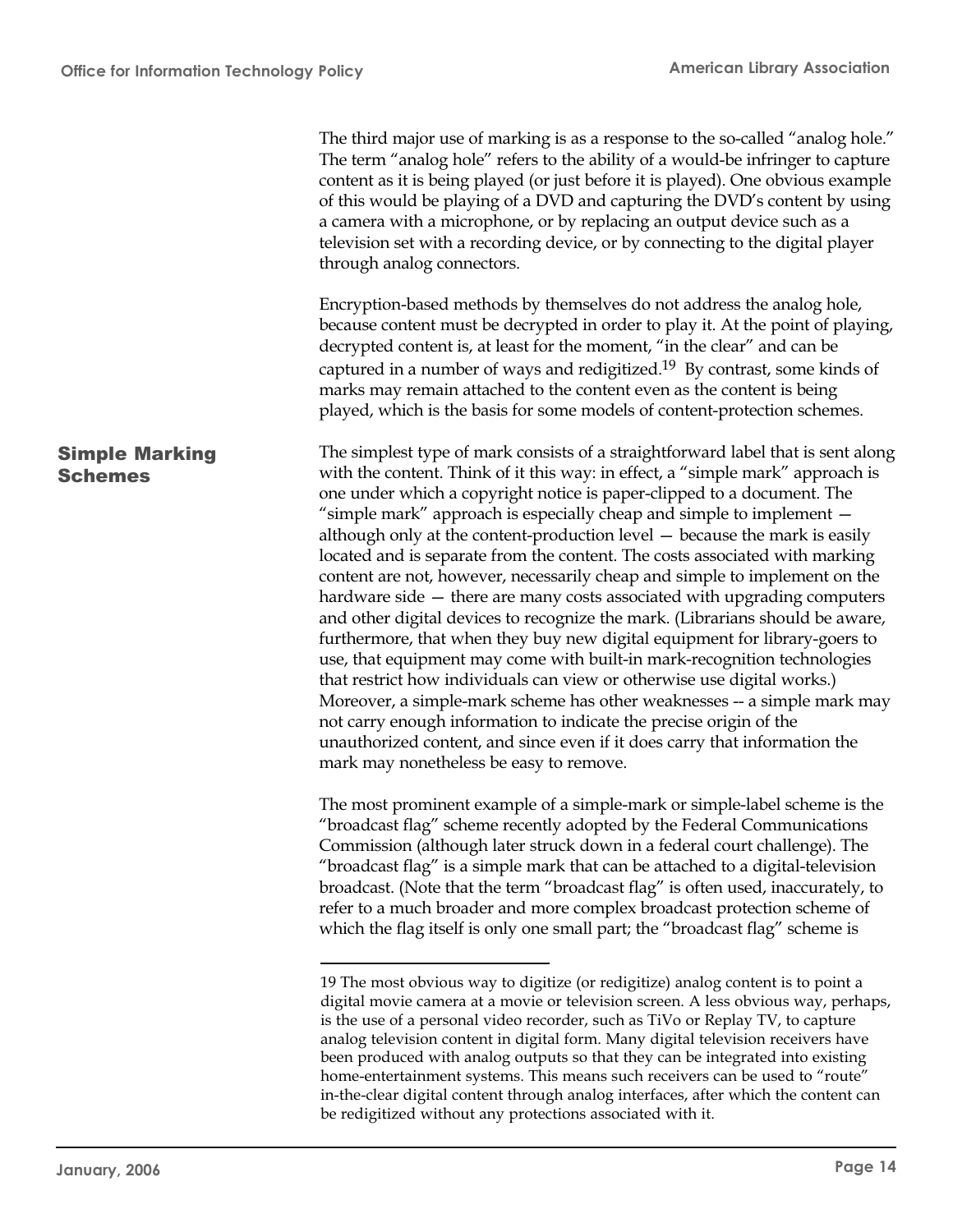outlined in greater detail later in this paper.) Here we use the term "broadcast flag" to mean the digital mark by itself — "broadcast flag scheme" is the term used for any larger framework that is based on systematic mechanical recognition of the broadcast-flag mark.

Broadly described, a broadcast-flag scheme for digital television works this way: A digital television broadcast transmits a sequence of discrete packets of data to its recipients. Each packet contains a part of video that is to be displayed, preceded by a brief "header" that conveys such information as where the packet fits into the overall sequence. The header may also contain a short digital sequence or "broadcast flag," which labels the broadcast as copyrighted and which additionally conveys that the copyright owner grants only certain limited privileges to the broadcast's recipients. Alternatively, a broadcast flag may not be present in every packet of digital TV content — if so, hardware must be redesigned to capture and "hold in detention" the packets of televised content until enough of packets can be examined to determine whether a broadcast flag is present.

In such a scheme the mark is not part of the content itself; instead the mark merely accompanies the content. This is both the strength and the weakness of this approach. It is a strength because it allows the mark to be found and interpreted easily, and because the mark can be applied to virtually any type of content. It is a weakness because anyone who receives the content outside of a secure personal computer or consumer-electronics device (or a home-entertainment environment constructed of such secure devices) can easily separate the mark from the content by editing it out.<sup>20</sup>

Most people think of the term "watermark" in reference to paper products hold a watermarked piece of paper up to the light, and you can see where the manufacturer has marked it, perhaps with his or her company logo. On paper, a watermark is not part of the content, but part of the medium (paper) on which the content has been placed.

In the digital world, however, a watermark is a subtle mark that is added to the digital content itself. For example, if the content is a recorded song, the watermark might be a faint sound that is added as background noise to the song. Digital watermarks are so named because they serve the same purpose as watermarks on paper — the idea is to embed a subtle mark deeply into the fabric of the content, without interfering too much with the content itself.

# "Watermarking" Digital Content

 $20$  Once one captures digital content, one can use a computer to remove, modify, or forge a label. While the content may be encrypted while in transition to display, it must ultimately be displayed "in the clear" (that is, decrypted) in order for an audience to use it. Obviously, cryptography alone cannot prevent the complete removal of a label of content that is displayed or otherwise made available in unencrypted form.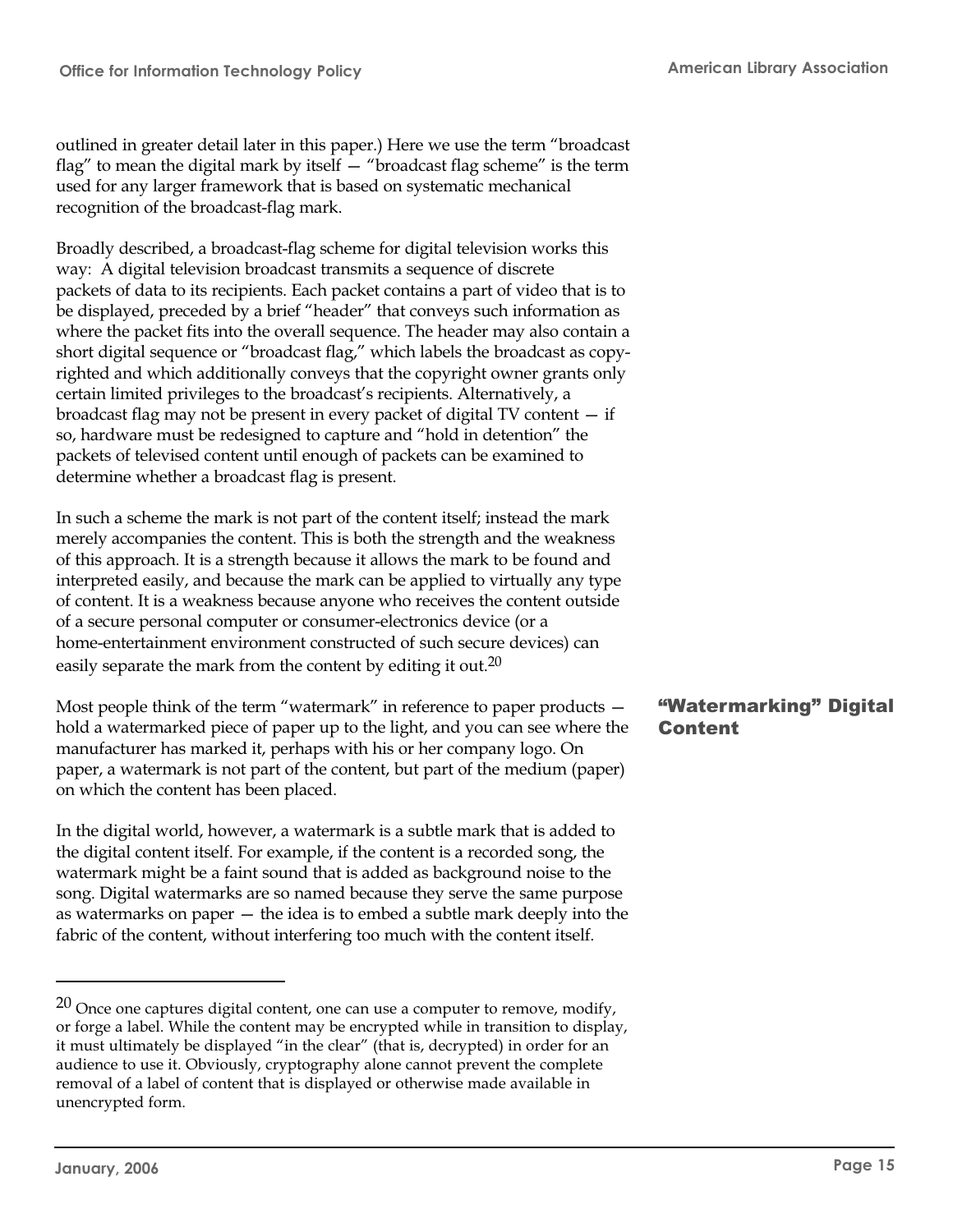A successful watermark must have three characteristics. It must be:

- **•** Imperceptible to the user of the content: Adding the watermark must not affect the user's experience in viewing the content.
- **Detectable by machines:** An authorized player or other digital tool must be able reliably to detect the watermark.
- **Difficult or impossible to remove:** It must be difficult or impossible for an unauthorized party to remove the watermark or to render it undetectable, except by unacceptably damaging the perceptual quality of the content.

Several companies offer products that claim to meet these requirements. Only a few of these products, however, have undergone independent scientific scrutiny, and those few that have undergone such scrutiny have not stood up well. As a technical matter no one knows for certain whether it is even possible to meet all three requirements simultaneously.Unlike a simple label, a successful watermark would be embedded in the content itself, and if the watermark were adequately persistent then nobody would be able to separate it from the content  $-$  or at least not without a great deal of trouble. <sup>21</sup>

A fingerprint is a type of mark that is not added to the content, but is extracted from the preexisting characteristics of the content.<sup>22</sup> For example, if the content is a recorded song, then the fingerprint may be derived from the song's tempo, its rhythms, the length of its verses or movements, and mix of instruments used, and/or other features.

 $22$  "Fingerprint" is a term of art that unfortunately has different meanings in different subareas of computer science (as well as other areas of science, of course). Here we use the meaning common in discussions of digital copy protection.

# "Fingerprinting" Digital Content

<sup>21</sup> The watermarks discussed in this paper are "robust" watermarks, which are designed to survive common operations such as data compression. Other types of watermarks are "fragile," meaning that they are deliberately designed so that they do not survive such operations. Fragile watermarks are useful only in conjunction with robust watermarks, and fragile watermarks are by definition easily removed from content, so their use cannot increase a system's resistance to hostile attack. The idea is that if a machine detector finds the presence of a robust watermark in the absence of a fragile watermark, it follows that the content has been inappropriately manipulated. But since the theory relies on the proposition that there is such a thing as a robust watermark, we need to focus only on whether such robust watermarks are possible.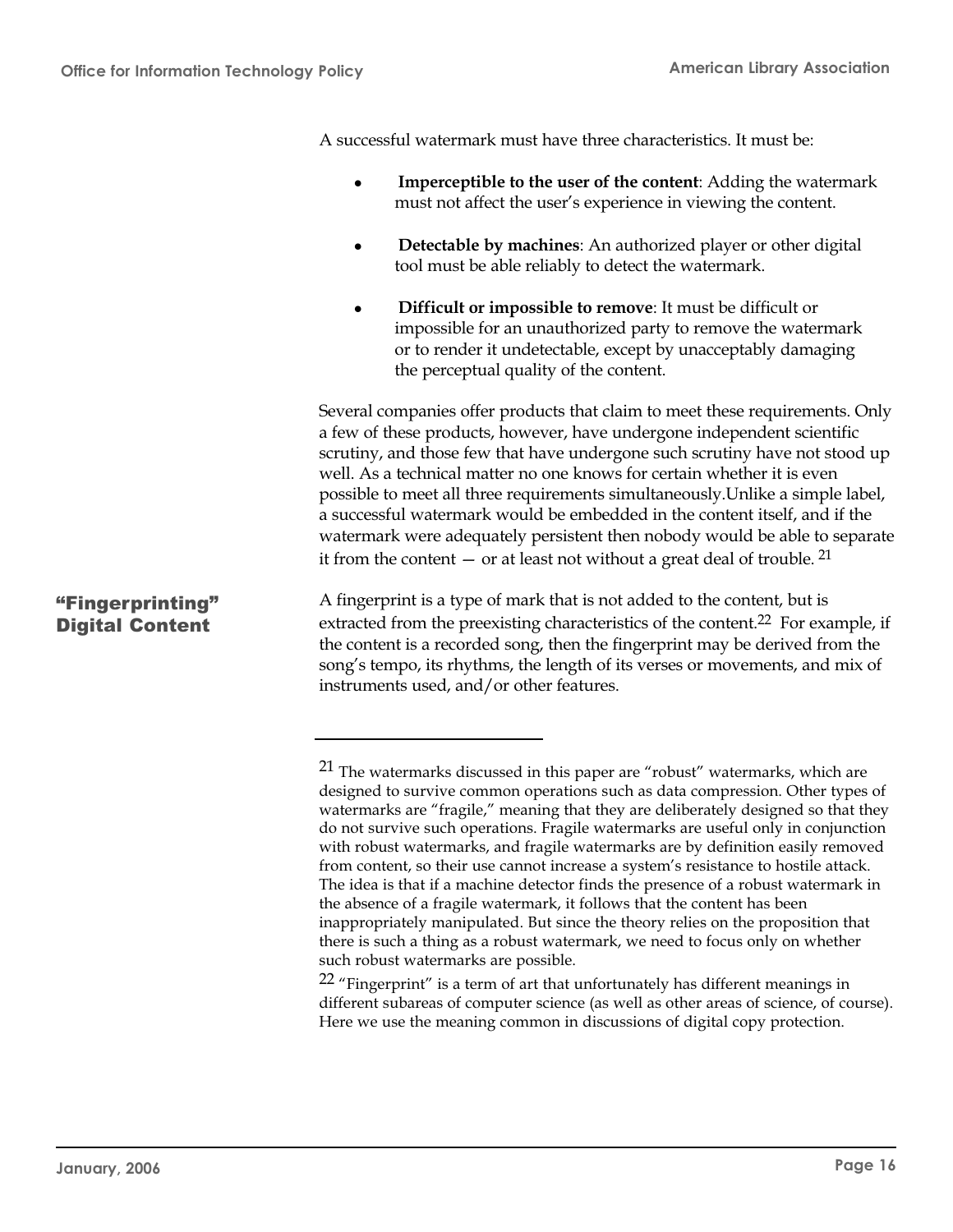To be effective, a fingerprinting method must be:

- **II Unique or At Least Precise:** Two pieces of content that look or sound different to a person should almost always have different fingerprints.
- **Difficult or Impossible to Remove:** It must be difficult or impossible for an unauthorized party to alter the content in a way that changes its fingerprint, except by unacceptably damaging the perceptual quality of the content.

To be successful, a fingerprinting method must meet both of these requirements. A number of companies offer fingerprinting technologies that claim to satisfy these requirements, but none of these claims has undergone independent scientific scrutiny. As a technical matter, it has not been independently established whether it is even possible to meet both requirements simultaneously.

Since the fingerprint is derived from the preexisting content, it cannot be used to store information about the content, such as an enumeration of authorized uses. (By way of analogy, your actual fingerprints may be unique to you, and may serve to identify you, while telling us nothing at all about your legal status.) Instead, the fingerprint acts as a unique identifier for each piece of content, and this identifier can be used to access an external database containing information about each piece of content. Assuming that such a database could be built, a fingerprint could serve roughly the same function as a watermark.<sup>23</sup>

To be persistent, a watermark or fingerprint must be able to survive any of the digital transformations that a would-be infringer might attempt to perform on the digital content. A wide range of such transformations exists. These include (but are not limited to):

- **Playing** the content, then using a recording device such as a microphone or a camera to recapture the played content,
- **Compressing** the content using a method such as MP3 that

A Deeper Understanding of the "Persistence" Requirement

 $^{23}$ One possible use of watermarks that has been discussed is the use of "serial" watermarks" as a form of what might be called "externally imposed fingerprinting." For example, when a user buys a recording from a website, the downloaded file could be uniquely marked with a subtle mark reflecting not the characteristics of the music but the identity of the buyer. This measure might enable content companies to track the source of an infringing digital copy of the recording found on the Internet. No scheme currently proposed entails the use of "serial watermarks," so I do not critique such a scheme here, although I note in passing that users may be wary of a scheme aimed at branding the content they experience with identifying information.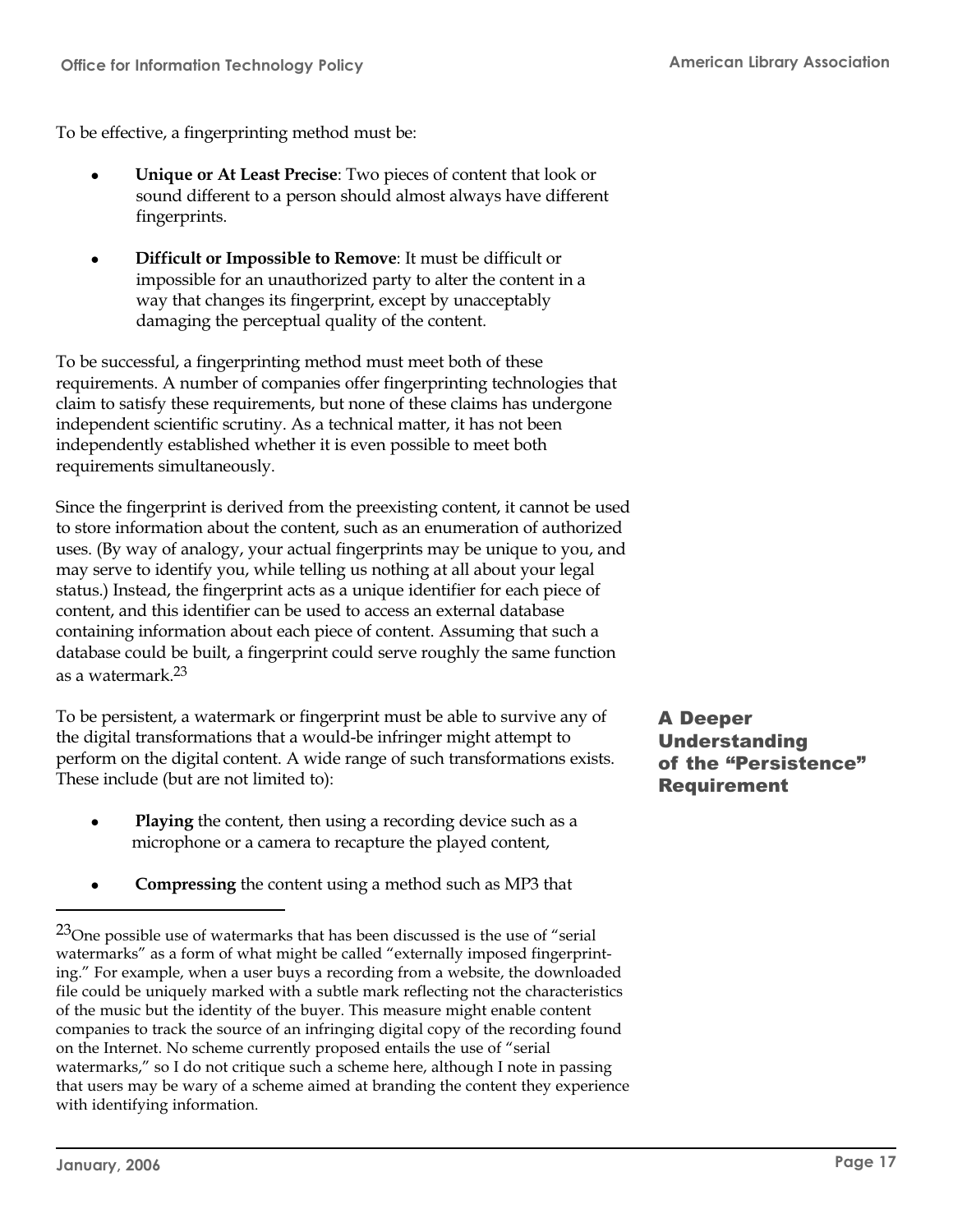makes some modifications in the content in order to facilitate

<sup>l</sup> **Adding** certain kinds of random noise to the content, and <sup>l</sup> **Altering** the content by making subtle changes in the tempo, timing, pitch, or coloration of the content. Many of these changes are often made for legitimate reasons, and there are many useful (and lawful) signal-processing and image-processing tools that allow an even broader range of possible transformations. Experts agree that devising a mark or label capable of surviving the full range of these transformations is much more difficult than a non-expert might initially expect. By itself, no mark can function as a copy-protection scheme. Instead, a mark is a building block that is used in designing a copy-protection scheme. Though the details of such schemes differ, they share certain important characteristics. First, marking schemes rely on widespread marking of copyrighted content, since they cannot hope to protect content that is not marked. If a "simple marking" or "watermarking" approach is being used, then of course there is no way to mark content that was distributed before the copy protection scheme was adopted.<sup>24</sup> Unmarked unauthorized copies of content could continue to be copied on the Internet and elsewhere, and could continue to be experienced and manipulated by users, so long as players and other devices that inspect content for marks, but do not find them, continue to be capable of playing or processing unmarked content. This is why some critics of markingbased schemes argue that the only way for marking-based schemes to work is if players and other devices read and play only marked content, and refuse to read or play unmarked content. Second, marking schemes rely on all devices that read the content to check for the mark and, if the mark is found, to obey any corresponding restrictions on use of the content. Of course, devices that were sold before the copyprotection scheme was adopted will not be able to satisfy this requirement. This gives rise to what may be characterized as "the backward-compatibility problem," which may undermine attempts to implement industry wide copy protection schemes. When a new copy protection scheme is launched, it generally isn't implemented in pre-existing devices. For example, a new scheme for copy protecting recorded music may not be supported by the existing CD players already in use. This fact poses serious problems for the advocates of  $24$  In practical terms, this means that all content is traded in unprotected, unmarked form on the Internet today may continue to be traded, absent the sort of regime described below. How "Marking" Functions in a Copy Protection Scheme The Backward-**Compatability** Problem

compression,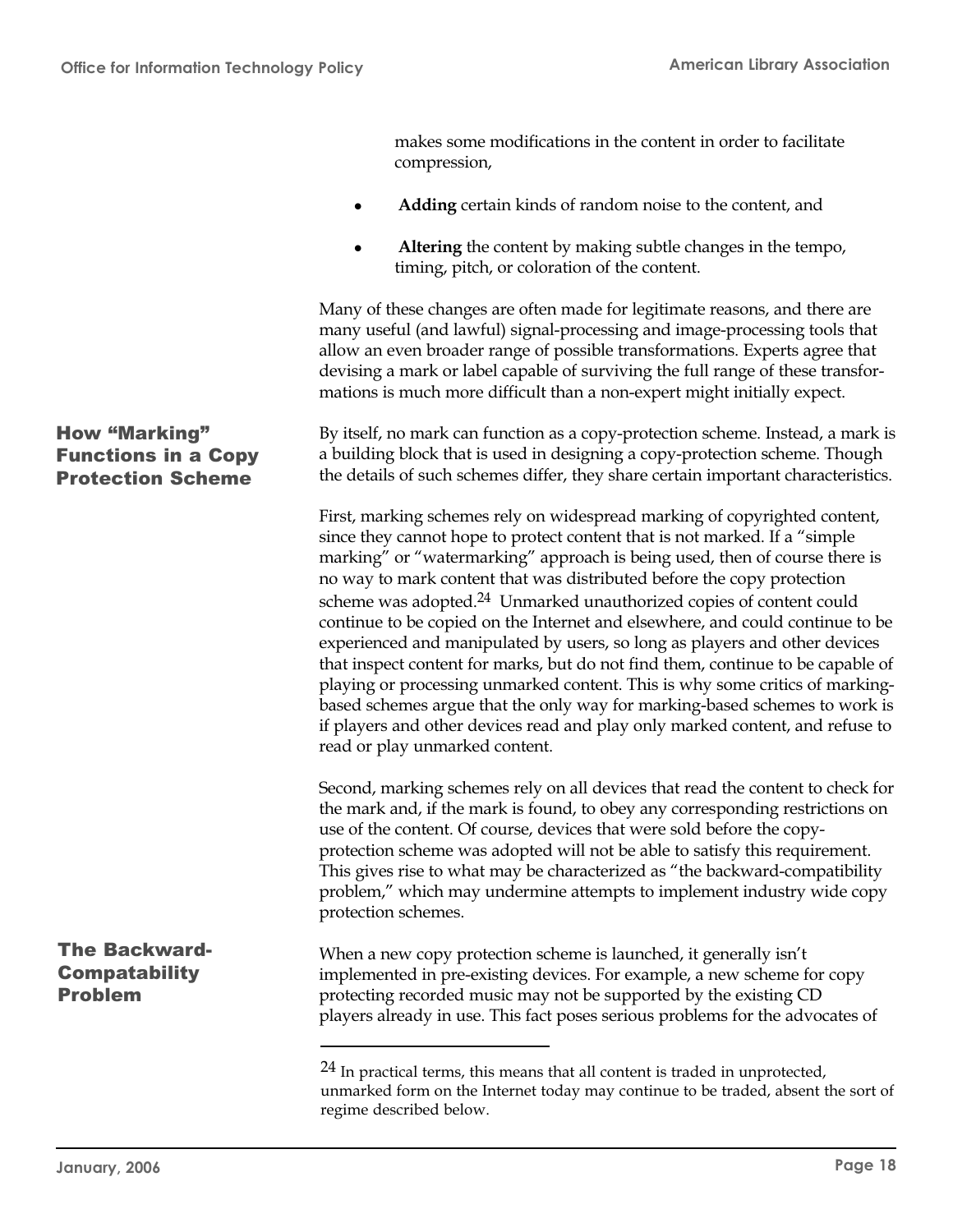copy protection. There are three ways for proponents or implementers of this scheme to deal with this backward compatibility problem, but all three have serious costs and other flaws.

The **first approach** is to ignore the problem. This makes the owners of existing devices happy, but the existing devices become a loophole in the system, a loophole that is widely available to would-be infringers. This approach is precisely what is asked for by proponents of the broadcast-flag approach to DRM for digital television broadcasts — existing digital television receivers will continue to function regardless of the presence of the broadcast-flag bit, which means they can be used to sidestep attempts to limit copying of television programs.

The **second approach** is to require all consumers to upgrade immediately to new players that support the new copy protection scheme. This seems likely to anger consumers, and understandably so, as they would be forced to throw away perfectly good equipment and replace it with expensive new equipment. It is hard to imagine such an approach being viable for established media such as television, $25$  movies, or music. $26$ 

The **third approach** is to accept the existing-equipment loophole for existing content, but to release new content in a fashion that allows it to be played only on new players. This is essentially a slow-motion version of the preceding approach. Consumers would be forced to choose either to buy an expensive (and perhaps redundant) new player, or to forgo all new content. This approach too seems likely to provoke a high level of consumer anger and expense, albeit perhaps less than the backlash that might be triggered by an abrupt cut-off of existing home-entertainment equipment.

There seems to be no clearly unproblematic way to address the backward compatibility problem, except in cases where a truly new medium (rather than a new format or new distribution method for an existing medium) is

 $25$  Nevertheless, such an approach has been suggested by some advocates of copy protection in the context of the United States' planned transition to digital broadcast television, which is seen, incorrectly, as posing a unique threat to copyright holders.

<sup>26</sup> The consumer markets for movies and (especially) for music have of course endured a number of format changes. What made the transitions — e.g., from VHS movies to DVD movies, and from music LPs and cassettes to CDS — tolerable for consumers were that they were unforced; consumers got to choose when they would move to a new format, and could set up their home entertainment systems to accommodate multiple formats. This will not be the case during the transition to digital television in the United States because the U.S. government plans to reclaim the spectrum loaned to broadcasters during the digital transition so that broadcasters could transmit both digital and analog television. Once the transition is complete, analog broadcasts will be shut off, and consumers will have to pay to upgrade their equipment in order to receive broadcast television content.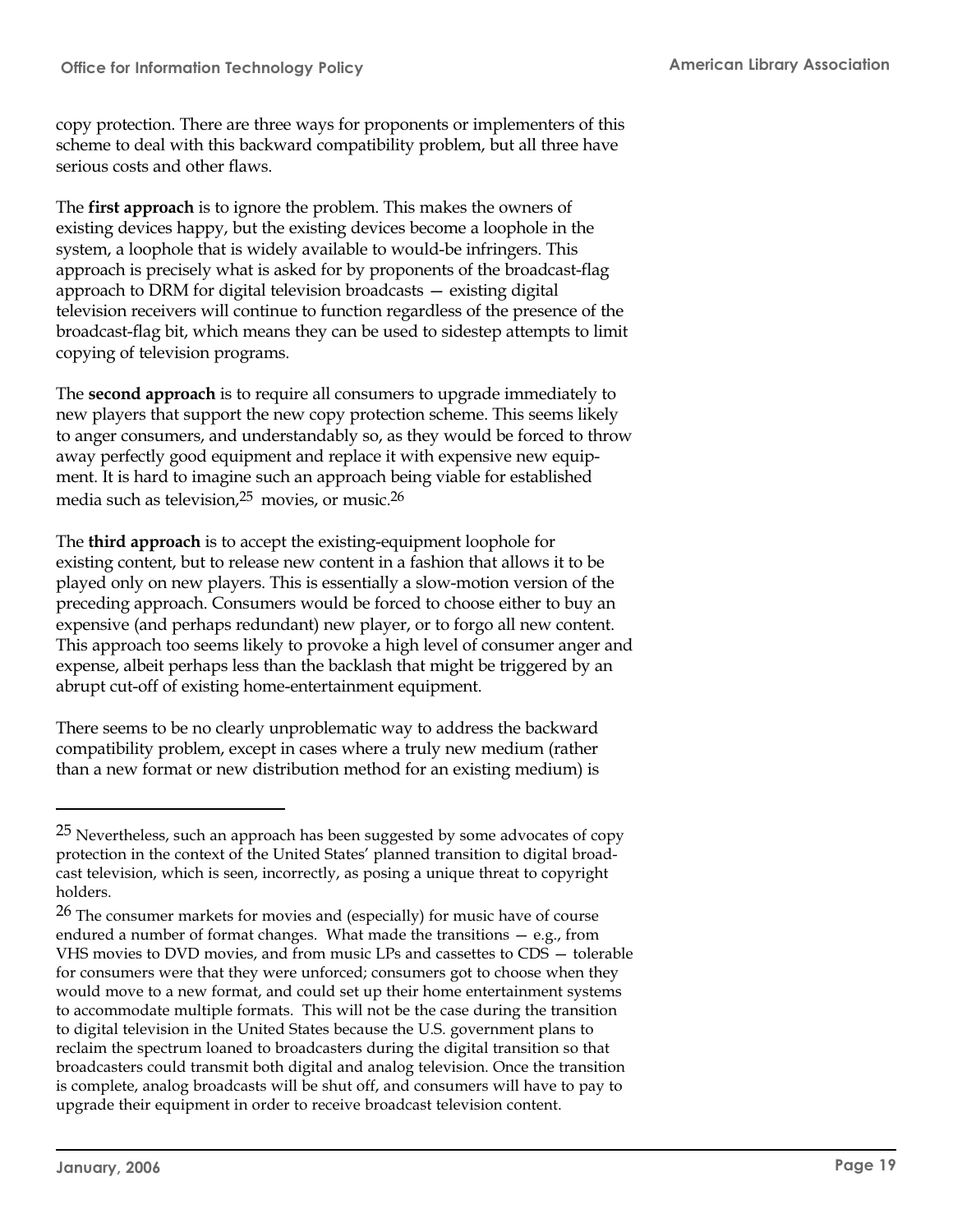being created. The advent of DVD movies was an instance of a new media format $27$  that gave moviemakers and DVD player builders an opportunity to build in a type of DRM. But such helpful transitions to new media, new media formats, and new technologies are not predictable as a general rule. Moreover, waiting for a new medium or media format is no help for those who hold copyrights in existing media such as music and movies, and who may be heavily invested in business models based on media formats such as CD audio recordings and DVD video. It has been argued that improvements in older media forms — *e.g*., high-definition television — may be compelling enough to ease the consumer transition to new players and other devices, but it has yet to be seen whether these claims for HDTV will be borne out in the marketplace. Historically, changes or improvements that provide opportunities for new protection schemes have come about because of market demand rather than government mandate. In the HDTV context, however, the transition to digital television has largely been driven by the government. Because digital television, including HDTV, is commonly (if incorrectly<sup>28</sup>) perceived to be more easily copied and transmitted over networks like the Internet, there has been a push by content companies to protect over-the-air broadcasting with a marking scheme called, generally, "the broadcast flag" scheme or sometimes just "the broadcast flag." ("The broadcast flag" is actually the term for the mark that is used in the scheme.) A version of that scheme was adopted by the Federal Communications Commission in November 2003. (The FCC's regulation was later struck down by the DC Circuit Court of Appeals.) The goal of a broadcast flag scheme is to label the digital broadcast content, then somehow ensure that it cannot be captured at all, or that if it can be captured (e.g., by consumer personal video recorders like TiVo or Replay TV) it cannot be duplicated without limit or redistributed to the Internet. A Closer Look at the Broadcast Flag Scheme

 $27$  I distinguish here between media forms (such as music recordings and television) and media formats (such as music CD and cassette formats, or the analog and digital television formats). Media formats may change frequently, and at a faster rate as technological advance accelerates, but new media forms arise less frequently.

 $28$  This threat model for digital broadcast television has been significantly criticized by a number of participants in the Federal Communications Commission's proceedings regarding broadcast-flag regulation. It has been noted, for example, that data files of digital-television content are generally too large to be easily transmitted over the Internet, absent file compression that reduces the quality of such content. This remains true even if we assume that broadband Internet transmission capability will continue to grow significantly over the next decade. As has been pointed out earlier in this paper, analog television content is more vulnerable to Internet redistribution because, once digitized, its data-file sizes are significant smaller than those for HDTV program, and thus easier to transmit and receive. See also the discussion of "Analog versus Digital" in Appendix I.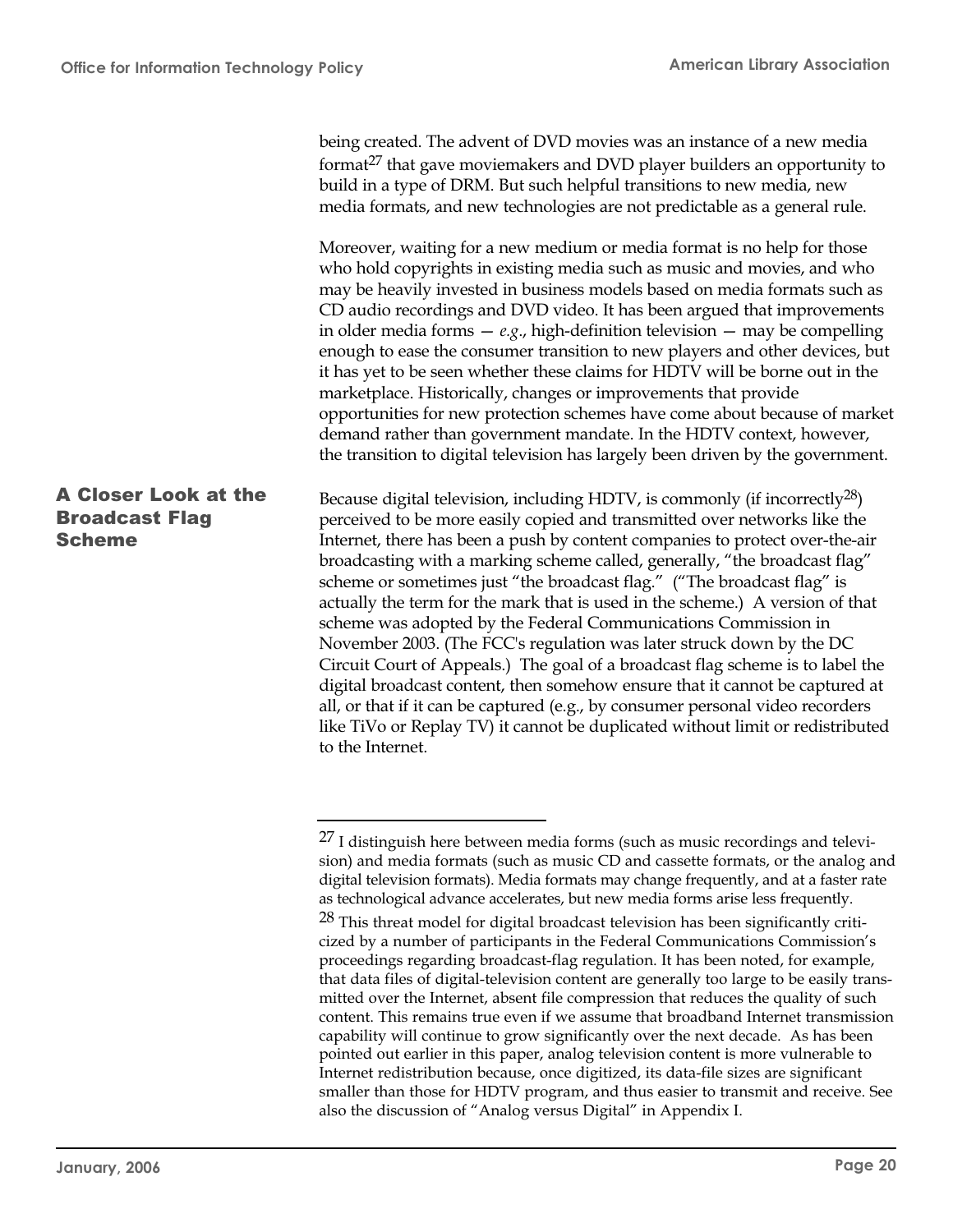The broadcast-flag scheme is a hybrid copy protection scheme that uses different methods to protect the content at different points in the distribution chain. In the first stage of distribution, the content is broadcast over the airwaves in digital form but is otherwise "in the clear" (unencrypted, unscrambled). In this stage, a broadcast flag is invisibly attached to each field or frame of digital television content. The broadcast flag, when present, denotes the copyright owner's statement that the recipient is not authorized to redistribute the content.

To state the flag scheme in somewhat oversimplified form, the proposal requires that when a device containing a "demodulator" (*e.g*., a set-top box that receives a signal from an antenna or from a cable-TV feed) has received the content, the demodulator must check for the existence of the broadcast flag, and if the broadcast flag is present, the decoder may not pass on the content to another downstream device (such as a television, a video recorder, or a computer) unless the device containing the demodulator first re-encodes the content using some other copy-protection technology, or else passes it through "robust" (user-inaccessible) channels to another device that can be relied upon to do the re-encoding.<sup>29</sup>

If the decoder does re-protect the content, it must do so using one of the approved copy protection technologies that are listed in "Table A" of the broadcast-flag framework.<sup>30</sup>

The scheme additionally requires that if a downstream device is capable of understanding content that is encoded using one of the Table A technologies, then that downstream device must itself implement that Table A technology.

Given the relative simplicity of the broadcast flag itself, the mandates relating to other technologies are in fact the main effect of the broadcast-flag approach. In this sense, the broadcast-flag scheme can be considered primarily to be a meta-standard whose purpose is to mandate the use of other standards. Thus, to analyze the real effect of the broadcast-flag scheme we must consider the effect of mandating all of these other technologies. A full

<sup>&</sup>lt;sup>29</sup>There is one exception to this rule: the demodulating device can only pass on content without checking for the broadcast flag, provided that it does not erase any broadcast flag that might be present, and provided that it passes the content through robust channels on only to devices which will themselves check the broadcast flag. Since ultimately the content is streamed or transmitted only to devices that check for the flag, we will discuss only the flag-checking component of the broadcast-flag scheme here.

 $30$  "Table A" is the name of the appendix to the broadcast-flag proposal that lists technologies acceptable for protecting flagged content. The Federal Communications Commission adopted the "Table A" approach, and a number of technologies were admitted to Table A, but with the striking down of the Commission's proposed regulatory framework by the DC Circuit Court of Appeals in 2005, the status of Table A is now unclear.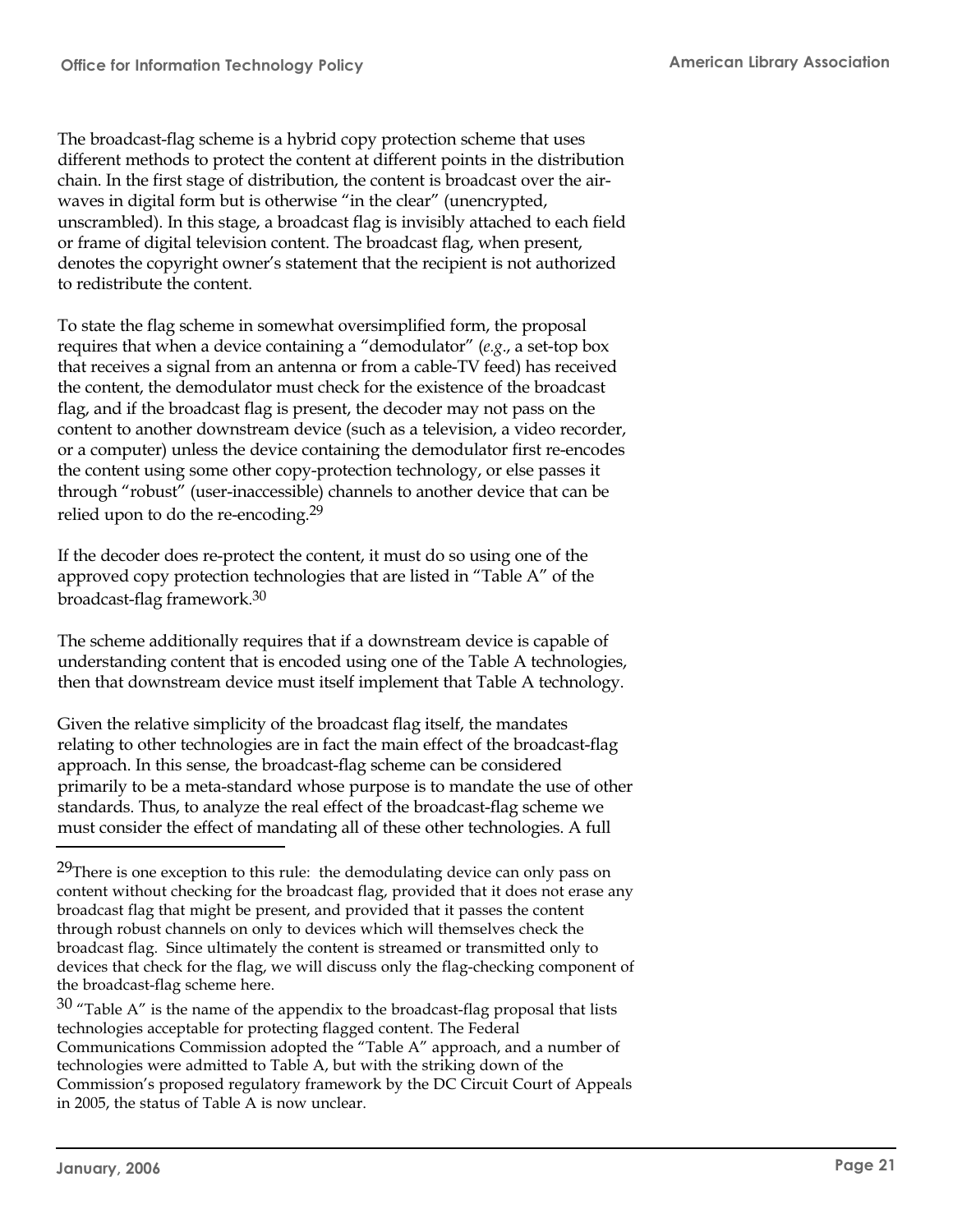assessment of that effect is beyond the scope of this paper, but we may be sure that costs associated with a broadcast-flag mandate spread out far beyond the costs of building flag-detectors into TV-receiver hardware.

To understand why this is so, we need to focus on the two main lessons to be drawn from our examination of the broadcast-flag proposal. First, consider **the ever-expanding nature of broadcast-flag technology mandate**. We start with a simple broadcast-flag label on digital television broadcasts. To protect the effectiveness of this, we need a mandate on all demodulatorcontaining devices. But this is pointless unless we impose additional mandates on all of the devices that might be "downstream"<sup>31</sup> from the demodulator. Because there are so many types of downstream devices, **we must incorporate by reference a set of other copy-protection technologies**. What started out as a "simple" broadcast flag scheme ends up including a range of copy-protection technologies, and what started out applying only to digital television demodulators must, to have any hope of even being effective at all, up applying to virtually all digital video equipment, personal computers, and personal-computer software.<sup>32</sup>

This expanding-mandate phenomenon is to be expected with "marking" approaches generally. Any technology mandate covers a limited set of devices and situations, and the devices at the edge of this coverage tend to become loopholes through which the content can escape. The natural response is to widen the coverage area to address the loopholes - but this tends only to move the boundary rather than eliminating it.

Arguably, then, the only mandate that might claim to be truly effective is one that expands to reach the entire universe of digital devices—in effect, it requires a massive universal redesign of digital technologies that might be used to capture, copy, and redistribute content labeled by the "broadcast flag." Efforts to "cabin" the effect of the broadcast-flag scheme by limiting it to certain classes of digital devices (digital TV receivers, set-top boxes, and personal video recorders, for example) may limit the extent to which IT companies and others must comply with such mandates, but at the price of

 $31A$  "downstream" device is, essentially, any device that does not itself contain a television signal demodulator but that can connect to a device that either demodulates broadcast signals, or to a device that itself has received demodulated content. In short, a downstream device is any device that receives demodulated content as the result of a digital connection  $-$  the hard disk in a TiVo personal video recorder, for example.

 $32$ The fact that the scope of devices affected by a broadcast-flag scheme is indeterminate is a key reason that there has never been an inter-industry consensus favoring the scheme.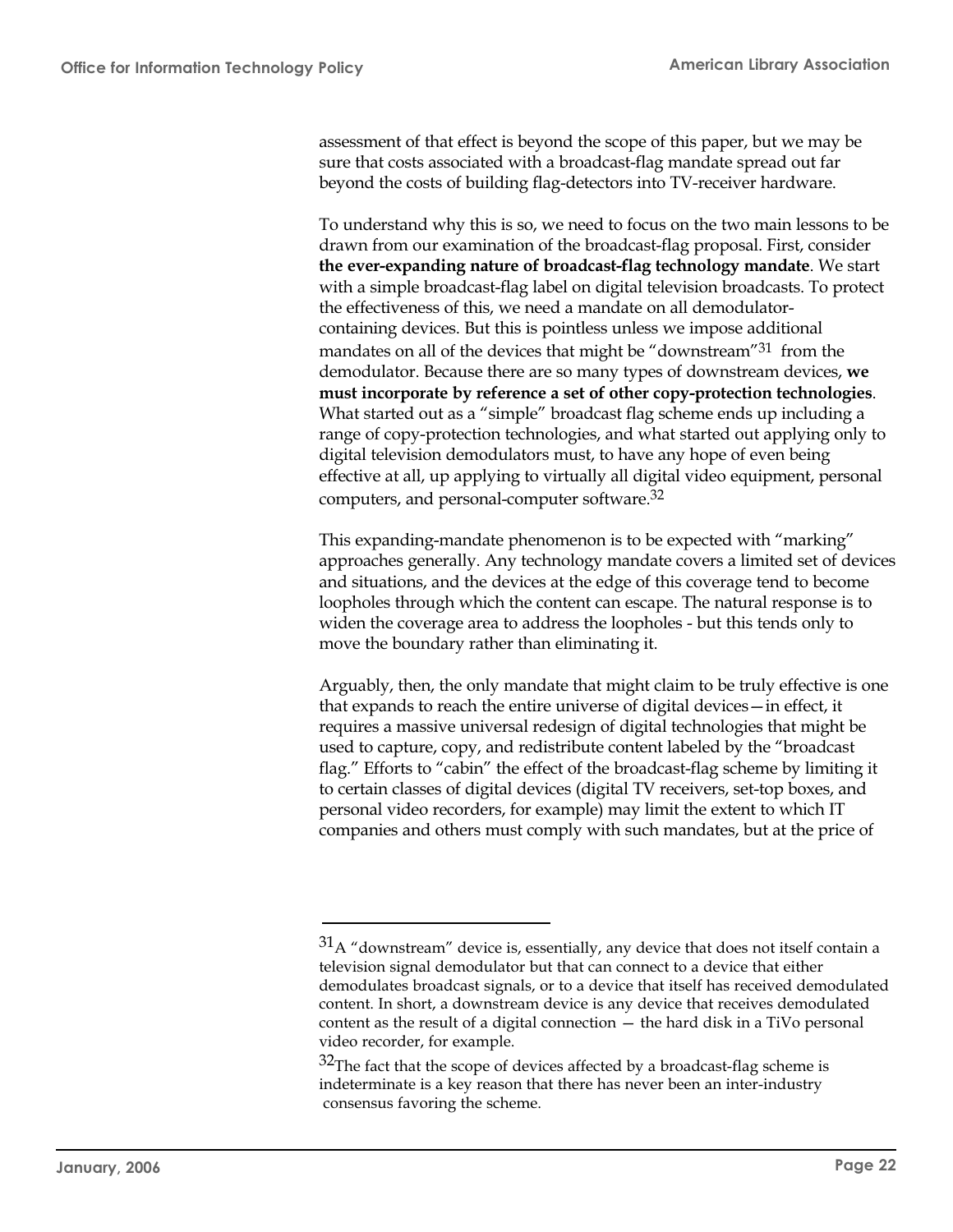increasing the risk that the marking scheme will be sidestepped, either by current or future digital tools that aren't covered by the scheme.<sup>33</sup> This development would render a "cabined" mandate and related expenses a relatively useless and costly exercise.

As discussed in Appendix II, watermarking remains an unresolved area of scientific research and debate, with many fundamental open problems. No completely satisfactory watermarking techniques have yet been developed for the audio, video, or text domains, nor is it certain that a sufficiently secure, robust and invisible marking technology could be developed in the foreseeable future. It would be very risky, at present, to deploy systems (or to base regulatory structures) that depend for their security or viability on the highly speculative assumption that a practical watermarking scheme will be able to be developed. Should an adequate watermarking technique be invented, however, it would likely play a role in several aspects of copy protection and enforcement.

At least two applications of digital watermarking technology relate to DRM. The first is **content labeling**, in which the content owner aims to identify protected material and specify permissible uses and copying restrictions. The second is **serialization**, which aims to mark material with a unique serial number or message that identifies the authorized end user and thereby provides evidence of the source of illegal copying.

Neither content labeling nor serialization is sufficient by itself to prevent illegal copying, however. Both approaches require that various parts of the content distribution process be "trusted" and secured against unauthorized access. It is theoretically possible that a practical system might be based on either, or both, approaches, but such a practical system would impose certain requirements on device-makers and other industries that enable the playback of digital content.

Systems based exclusively on content labeling require that all devices that use restricted material will read the label and refuse to act in a manner that is contrary to the restrictions encoded in the label. Furthermore, each system component must contain all the necessary keys to access the protected content. In addition, the required trusted system components include essentially any end-user equipment that must process labeled content. This last requirement is an ambitious one, since it would, for audio and video, include the entire range of consumer electronic devices, potentially including general-purpose computers.

#### Premature Deployment of a Watermark Scheme: The Risks

<sup>&</sup>lt;sup>33</sup> The FCC's broadcast-flag report and order in November 2003 takes just this approach — a "narrowed" order that leaves many devices untouched, and that also does not address alternative means by which digital TV content can be captured, such as the "analog hole."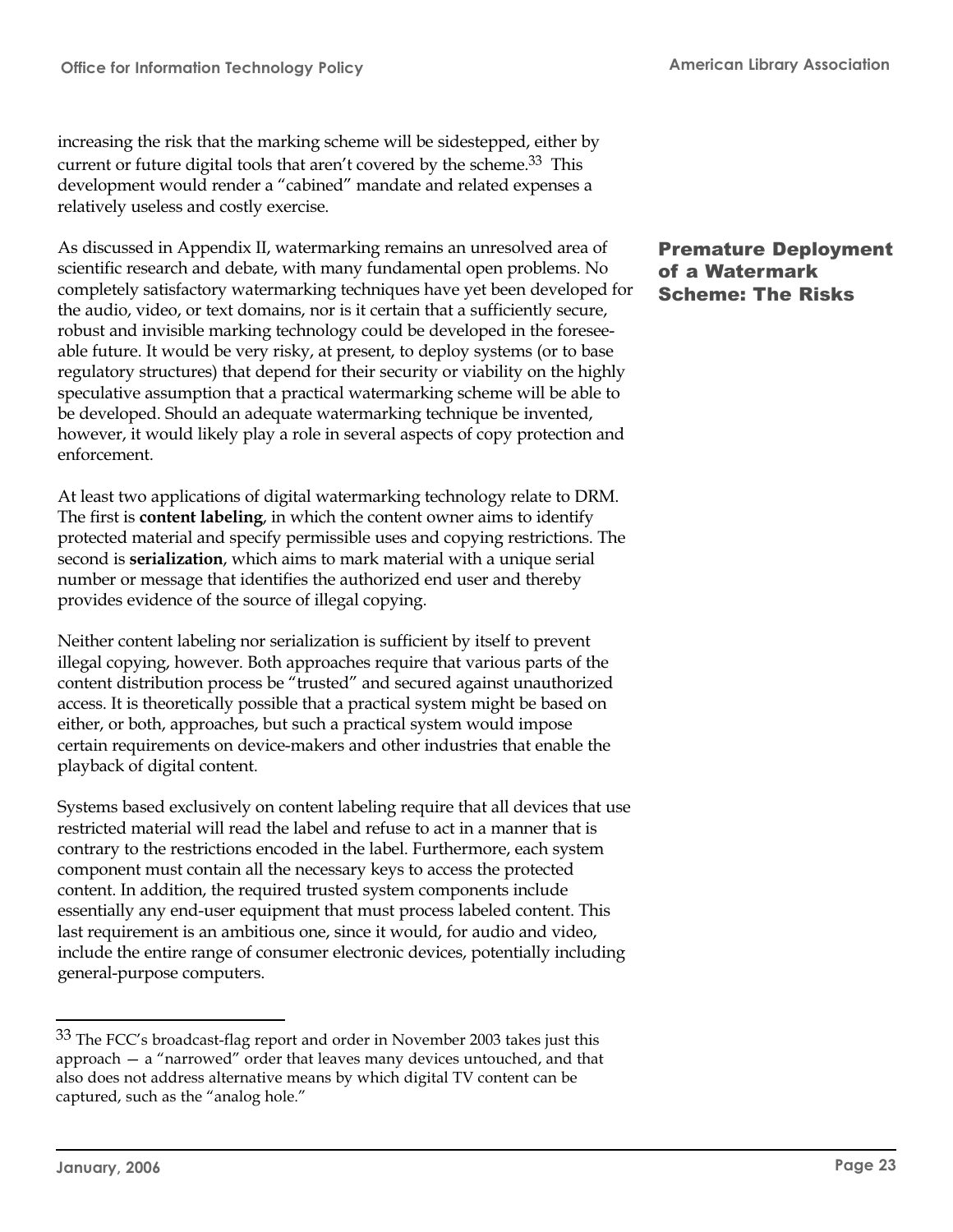Systems based exclusively on serialization, on the other hand, do not place any special requirements on end-user devices, since they would depend for their security on the fact that the perpetrators of illegal copying risk exposure by having their identity encoded in every copy they produce. However, such a system still entails considerable security infrastructure, with significant costs and risks. In a serialization scheme, the entire distribution chain, up to the point at which material is serialized, must be secure against unauthorized use; a single unauthorized, un-serialized copy has the potential to compromise the entire system. Furthermore, any effective serialization scheme requires that consumers be positively identified at the point of sale and associated with their serialized copy, a difficult administrative task at best, and one with serious privacy implications.<sup>34</sup>

Hybrid schemes may also be possible. For example, a system could employ both labeling and serialization (in which case both the distribution channel and the end-user devices must be secured). It might also be possible to perform part of a user-serialization process in the end-user devices, although that would still require a trusted distribution channel as well as trusted enduser hardware. The recent developments in "trusted computing" championed by Intel and by Microsoft may facilitate such a trusted distribution channel. But since "trusted computing" depends primarily on encryption and on the creation of secure environments *within* computing platforms, a marking scheme may be superfluous in a true trusted-computing environment.

Outside the trusted-computing context, systems based on watermarking, whether for labeling or for serialization, are often quite vulnerable to single points of failure. In particular, currently proposed "watermarking" systems all have the property that anyone with enough information to read a watermark can easily derive the information needed to remove it. In the case of labeling systems, this means that if any user device is compromised and the watermarking parameters discovered, not only can that user device make unlimited copies, but also labels can be removed or altered from content to be played on unmodified devices. In the case of serialization schemes, this means that if a single user is prosecuted in open court, the very same evidence that identifies and convicts him will provide a primer for future illicit copiers to escape detection.

 $34$  It may be argued that consumers already know that they are routinely surrendering private information in other contexts, such as credit-card purchases, video-on-demand orders, and so forth, so that their surrender of private information in the content-purchase context is at most incremental and unlikely to trouble consumers. Nevertheless, it seems likely that at least some consumers will be troubled by the transition from (a) a world in which content such as books, music albums, and DVDs can be purchased anonymously with cash, enjoyed, and then resold into (b) a world in which the content a consumer purchases is "tethered" to that individual, *known* to be associated with that individual, and *can't* be resold.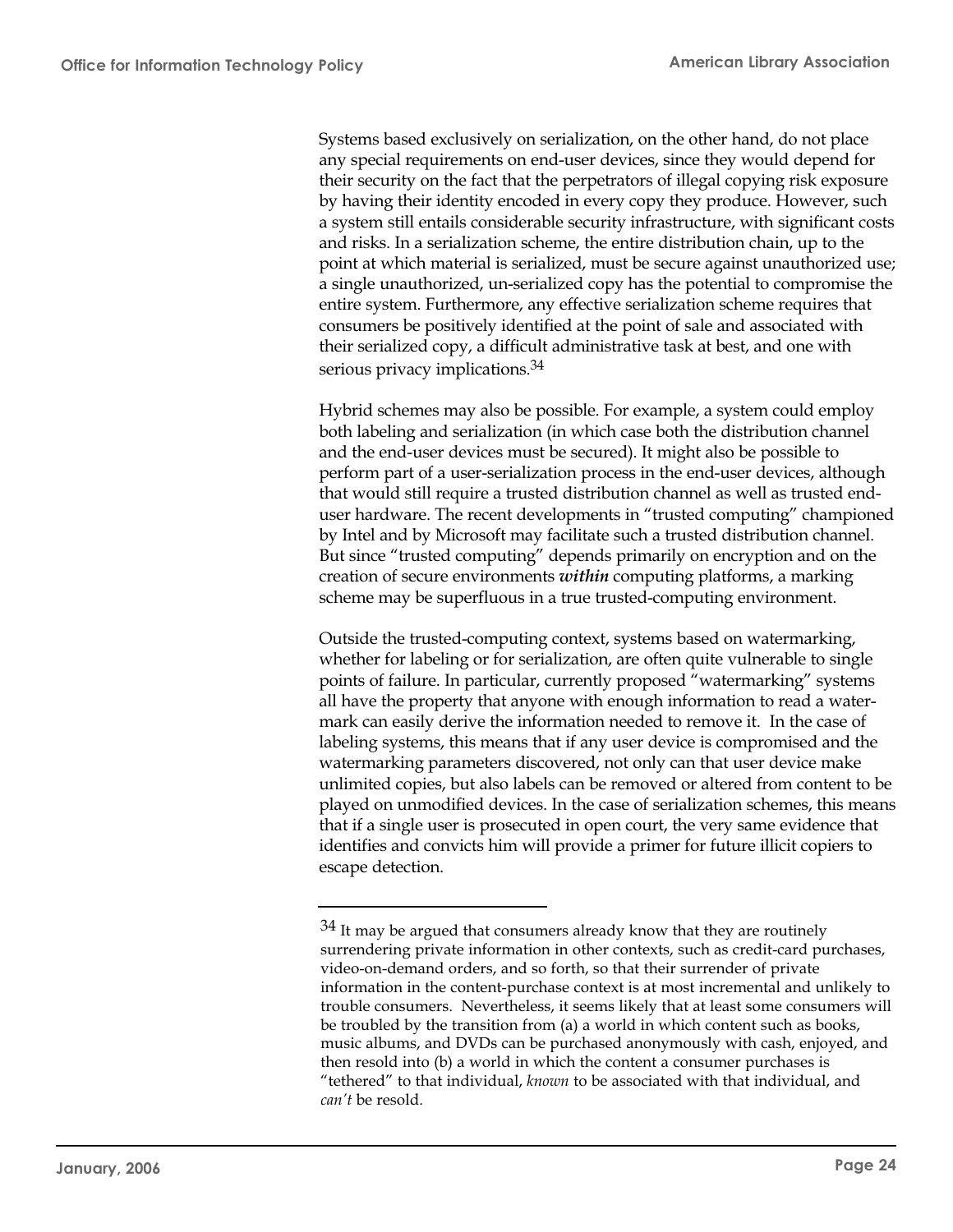Faced with the difficulties associated with each of the major types of copy protection discussed above, content owners have begun to explore other options. Among them are *selective incompatibility* and *DRM hybrids*.

**Selective incompability** is an approach we've already seen in the marketplace for music CDs. Here the notion has been that a music CD manufacturer will add deliberate "errors" into encoding of music content on CDs, with the result that the CDs will be readable by some CD players (typically consumer-electronics single-purpose devices) and not by others (typically computer CD drives). Music companies' initial efforts in this direction suggest that this approach is not a particularly viable one (one protection scheme for CDs could be defeated by using a felt-tip marker to cover up the "errors" around the edge of the  $CD^{35}$ ), and in the long term the risk of too many "false positives" (CDs that are judged to be illicit copies by protected players) and "false negatives" (CDs that are judged to be unprotected when in fact the manufacturer meant for it to be judged as protected) is significant with the selective-incompatibility approach. Moreover, both device makers and consumers are likely to react negatively to CDs that do not reliably play on the platforms that consumers customarily use. (This negative reaction can no doubt be diminished by clearly marking such CDs as protected in this manner, but this may also result in diminished sales, at least in some markets.) The issue of selective incompatibility may also arise in the near-term with the deployment of DVD-movie products in "higher-definition" or other "higher-quality" formats that cannot be read by existing DVD players.

An example of a **DRM Hybrid** includes some variants of the broadcast-flag approach for protecting television content, combined with some use of encryption. Under the "hybrid" version of the scheme, the first step is, as with the broadcast-flag scheme generally, to insert the "broadcast flag" into the digital-television signal. If that signal is not itself encrypted, there are no technical barriers to removal of this flag.

For this reason, the DRM Hybrid version of the broadcast-flag scheme would require a legal or regulatory mandate that receivers check for the broadcast flag, and apply an approved DRM method (such as encryption or "tethering" the received content to a particular home entertainment system or user) to the content if it is marked with the flag.

# Other Approaches

 $35$  The federal Digital Millennium Copyright Act has been interpreted in at least one case to forbid even the dissemination of information that can be used to defeat a DRM scheme. See Universal City Studios, Inc. v. Reimerdes, 111 F. Supp. 2d 294 (S.D.N.Y. 2000). In theory, then, this discussion of using felt-tip markers to defeat CD copy protection might be deemed illegal. A discussion of the DMCA follows below.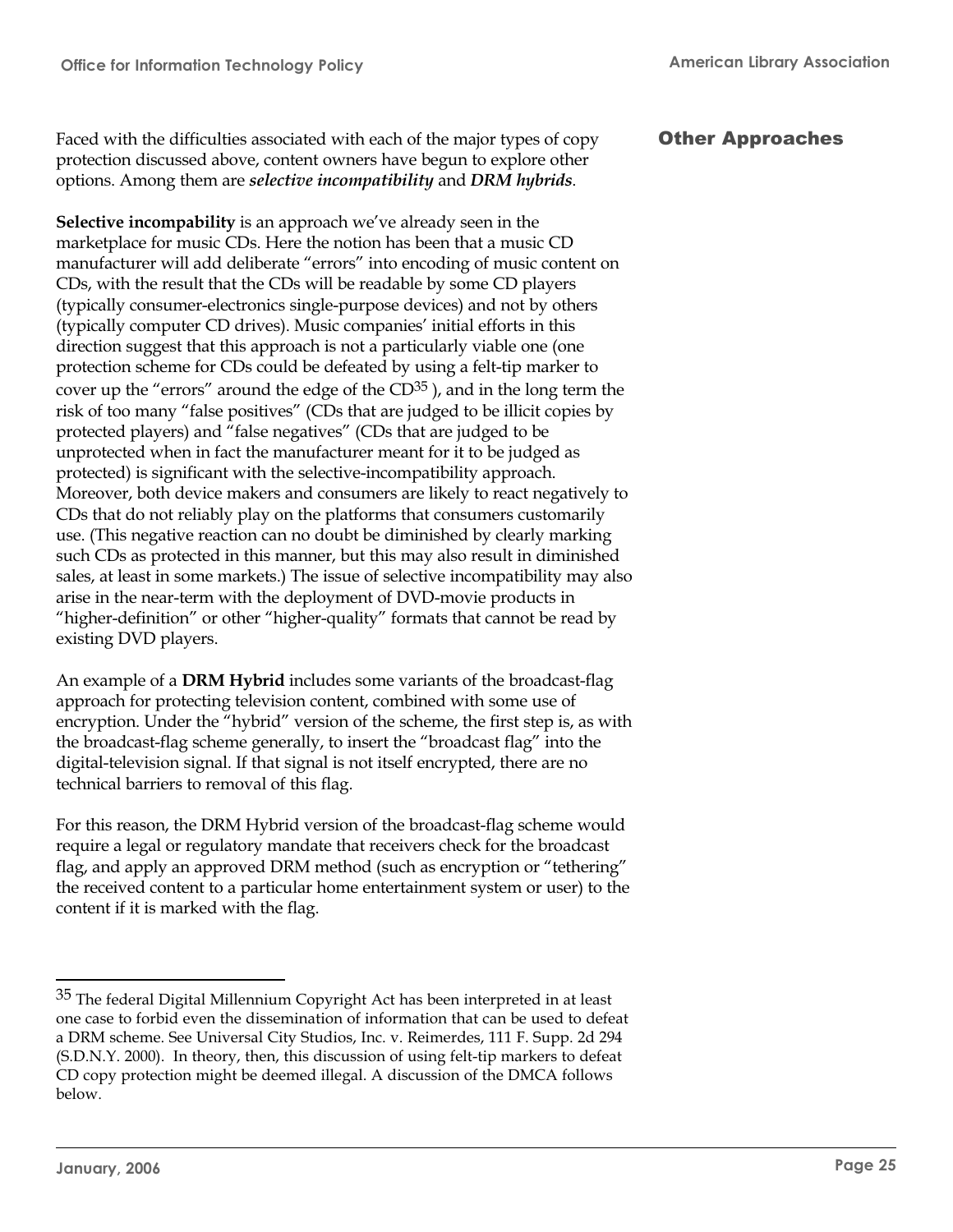|                                                                       | The DRM Hybrid version of the broadcast flag approach illustrates a problem<br>with marking systems generally $-$ whether one is using a "pure" marking<br>scheme or a DRM hybrid version of the scheme, there is a general<br>requirement that the scheme be buttressed by government regulation of some<br>sort. This brings us to our next policy question.                                                                                                                                                                                                                                                                                                                                                                                                                                                                                                                                                                                                                                                                                                                                                                                                                                                                                                                                                               |
|-----------------------------------------------------------------------|------------------------------------------------------------------------------------------------------------------------------------------------------------------------------------------------------------------------------------------------------------------------------------------------------------------------------------------------------------------------------------------------------------------------------------------------------------------------------------------------------------------------------------------------------------------------------------------------------------------------------------------------------------------------------------------------------------------------------------------------------------------------------------------------------------------------------------------------------------------------------------------------------------------------------------------------------------------------------------------------------------------------------------------------------------------------------------------------------------------------------------------------------------------------------------------------------------------------------------------------------------------------------------------------------------------------------|
| <b>DRM: What Role</b><br><b>Should the</b><br><b>Government Play?</b> | No treatment of the DRM-mandate issue (which hereafter we'll refer to as<br>"technology mandates" or simply "mandates") can proceed without<br>recognizing that a confluence of several factors has brought copyright issues<br>to the center of the public-policy arena. Although not quite commanding the<br>same attention as, say, counterterrorism measures or foreign-policy concerns,<br>copyright issues have risen to the top of the discussion of broadband-Internet<br>policy and digital-television policy in addition to commanding attention on<br>their own.                                                                                                                                                                                                                                                                                                                                                                                                                                                                                                                                                                                                                                                                                                                                                  |
|                                                                       | The reason for this increasingly evident intersection of copyright policy and<br>technology policy lies in the fundamental nature of the personal computer<br>itself. Computers are designed to copy and manipulate data with ease and<br>with accuracy, (e.g., from hard disk to RAM, or from your e-mail program to a<br>friend's). This copying is part of the essential functionality of computers. For<br>this reason, the increasing ubiquity of powerful but inexpensive general-<br>purpose computers poses a particular challenge for copyright holders whose<br>interests lie in digital works.                                                                                                                                                                                                                                                                                                                                                                                                                                                                                                                                                                                                                                                                                                                    |
| <b>The Lessons of</b><br><b>Software Copy</b><br><b>Protection</b>    | For some copyright holders, this challenge has long been apparent. Software<br>makers in the 1970s and 1980s were fully aware that computers could be used<br>to make unlicensed copies of their products. Many and perhaps most<br>software makers attempted to use various "copy protection" technologies to<br>prevent users from making copies of commercial software; these efforts were<br>less than completely successful in large part because general-purpose<br>computers could be programmed to edit or alter the very copy-protection<br>measure that was designed to prevent copying. As a result of this aspect of<br>the nature of computers, and in response to the inconvenience of copy-<br>protection schemes of the period, an aftermarket in utility programs that<br>enabled the defeat of such measures quickly appeared. For several years<br>there was an ongoing "arms race" between commercial software vendors,<br>who developed ever more powerful and arcane copy-protection strategies,<br>and the makers of copy-protection-defeating utilities. Generally speaking,<br>however, digital information is inherently copyable and inherently alterable,<br>which poses special problems for the copyright holder who seeks to prevent<br>his or her digital work from being copied or altered. |
|                                                                       | In the same period, the general-purpose nature of personal computers was<br>what created the greatest number of business opportunities for software<br>makers. Because the leading personal computers at the beginning of the<br>microcomputer revolution $-$ most notably the Apple II (1978) and the IBM<br>$PC(1981)$ — were designed to be "open platforms," this meant that third-                                                                                                                                                                                                                                                                                                                                                                                                                                                                                                                                                                                                                                                                                                                                                                                                                                                                                                                                      |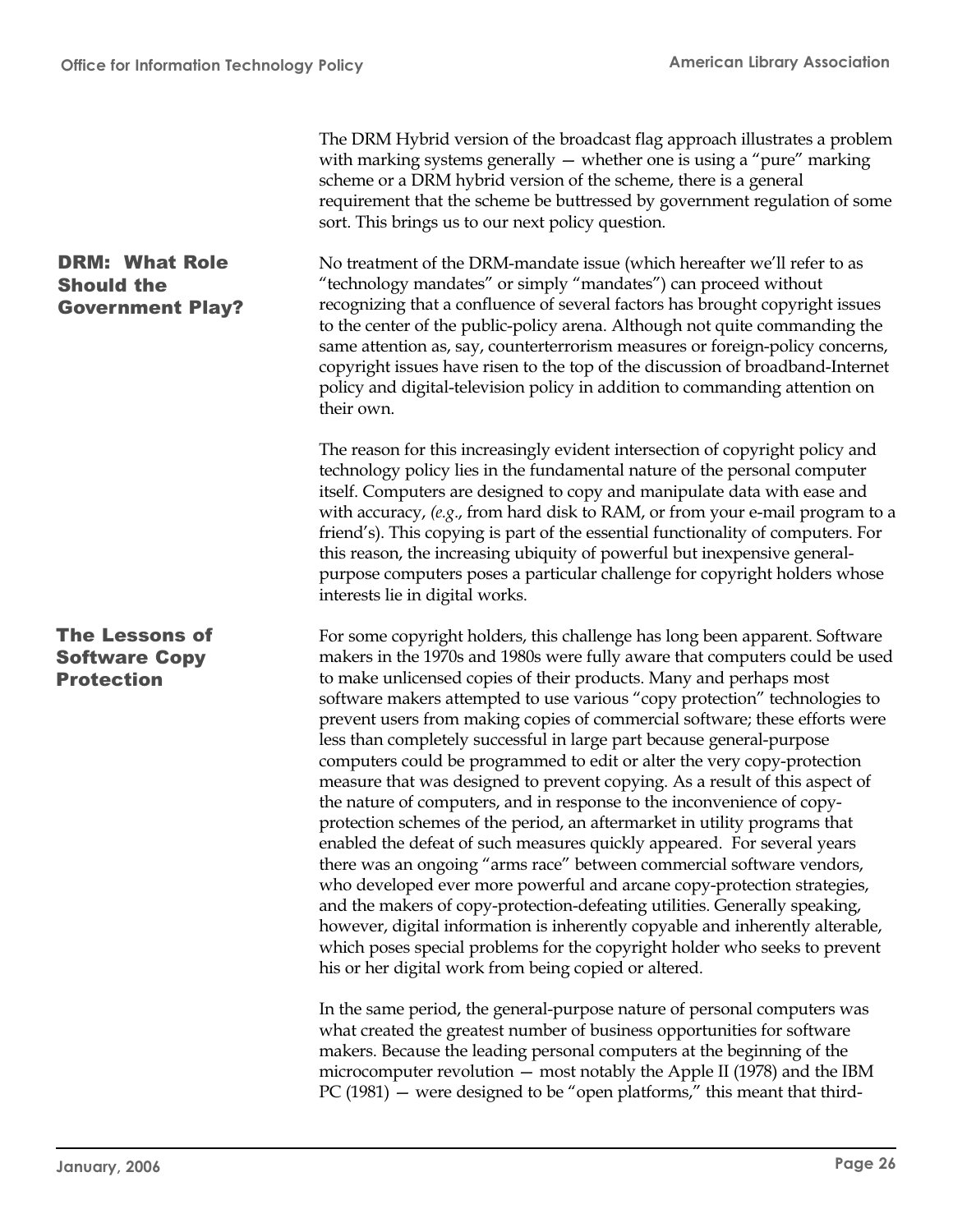party software vendors were able to freely develop new applications for those platforms. (One of those vendors, Microsoft, has been so successful at this that its revenues currently exceed those of any single computer maker.) At the same time, efforts to meet consumer needs by promoting dedicated word processors and other dedicated digital tools failed in the marketplace, with the notable exception of game consoles. In general, when it comes to computing, the public prefers general-purpose, unconstrained, "openplatform" tools to special-purpose, limited ones. We may reasonably infer, therefore, that any government mandate that focuses on limiting the functionality of general-purpose computing tools may have the unintended effect of diminishing the market for the resulting products. A mandate might also prime an aftermarket for pre-mandate "open architecture" devices, perhaps via auction websites such as eBay.

Software makers in the 1970s and 1980s had certain advantages when attempting to block software copyright infringement. The first and most important advantage was the fact that most commercial software that is capable of performing complex tasks requires a significant degree of documentation and support; bona-fide purchasers of software were able to receive such benefits, whereas those who made unlicensed copies typically had to do without. This led to another aftermarket, this one in third-party manuals and workbooks for commercial software products. That aftermarket continues to this day, somewhat to the chagrin of software vendors. Nevertheless, software makers have generally abandoned the harsher varieties of copy-protection schemes to prevent unauthorized software copying, largely because of negative consumer response. A fundamental principle of the personal-computer business — the principle of High Volume/Low Cost — drove vendors away from the more rigid and restrictive types of copy protection; the vendors manage the problem of "leakage" partly by seeking legal remedies against the more egregious infringers, partly by making software more affordable and thus easier to acquire legally, and partly by employing measures such as registration schemes that make illicit copying somewhat more difficult for ordinary users.

But the other advantages for software makers were also considerable: modem speeds were comparatively slow, computer storage was comparatively expensive, and relatively few consumers had access to the Internet. All of these advantages evaporated in the late 1980s, in the 1990s, as well as in the current era, as modem speeds increased by orders of magnitude, computer storage became increasingly cheap, and access to the Internet became ubiquitous. Indeed, current telephone modems, fast as they are, are likely to be supplanted by high-speed broadband connections to the Internet, which are becoming increasingly available to most businesses and homes in America.

These factors compounded the problems of digital copyright holders in a number of ways. First of all, just as the "open platform" of the general purpose computer was designed to make the copying of digital information

#### How Digital Content is Different From **Software**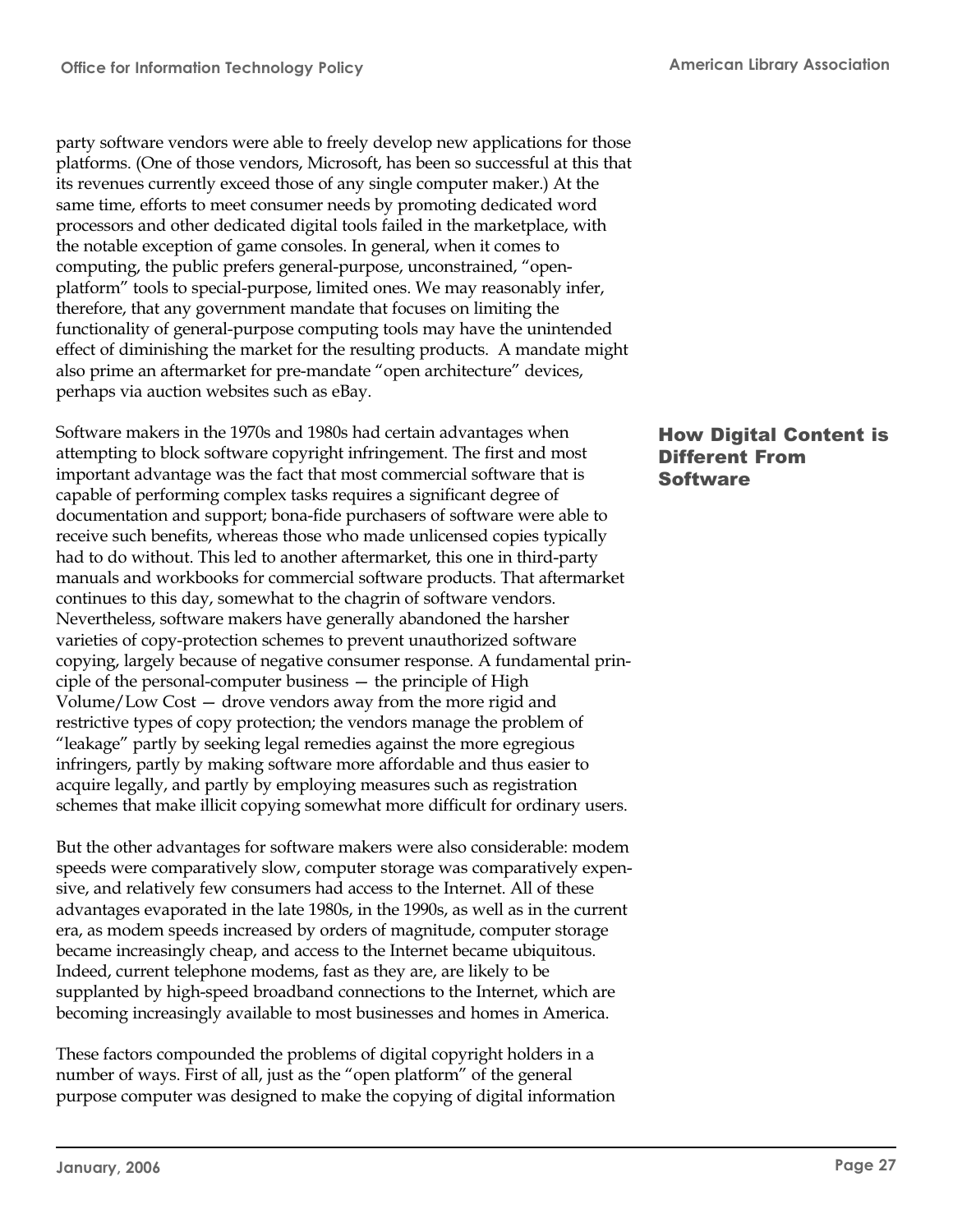easy and reliable, the "open platform" of the Internet was designed to make the copying of bits over long distances reliable. In addition, the Internet makes it possible for individual computer users to copy works to a multiplicity of recipients—to effectively "broadcast" unlicensed copies of copyrighted works.

Secondly, greater computer capacity, advances in compression technology, and greater bandwidth have made it possible to copy significant numbers of copyrighted works (most notably, songs in the form of MP3 files) and copyrighted works of significant size (*e.g*., television shows and feature films). Third, digital copyrighted content, unlike copyrighted software, does not typically require documentation or support to be used.

As we have seen, in the computer era one approach of content owners has been to enclose or protect digital copyrighted works with what we once called "copy-protection technologies" but which we are now commonly referred to as Digital Rights Management technologies or "DRM." These technologies are commonly (but not always) based on encryption. The use of encryption-based copy-protection technologies has been the foremost of the two major approaches to preventing the unauthorized copying of copyrighted works in the digital world. The other approach — the reliance on government regulations (often called "technology mandates") to constrain the capabilities of consumer technologies — has been much less widespread, although this may be changing. Content Producers Respond: The DMCA

> The Digital Millennium Copyright Act (DMCA), enacted in 1998, reflects the Content companies' assumption at the time that it would rely primarily on DRM technologies to protect its copyrighted works in the digital age. Most of the broad prohibitions of the DMCA are aimed at preventing circumvention of these technologies, which, once again, are usually based on encryption. At the same time, the DMCA expressly codified a technological mandate concerning videocassette recorders, but also expressly sidestepped the issue of technology mandates generally.<sup>36</sup>

> The DMCA's provisions in 1998 were aimed at making DRM approaches more secure by broadly prohibiting circumvention (thus preventing the kind of "arms race" between copy-protection developers and copy-protection circumventers that occurred in the 1980s in the software industry). At the time, content-company advocates, as well as advocates from the informationtechnology sectors, believed that the DMCA was in itself a long-term solution to the copyright-infringement problems they feared. The DMCA, which did not provide significant exceptions for circumvention or circumvention tools — even when the underlying goal of the circumventer or the toolmaker was a legal one — was enough, they believed to forestall the kind of widespread infringement and unlicensed copying to which the Internet might give rise.

<sup>36</sup> See 17 U.S.C., Sec. 1201(c)(3).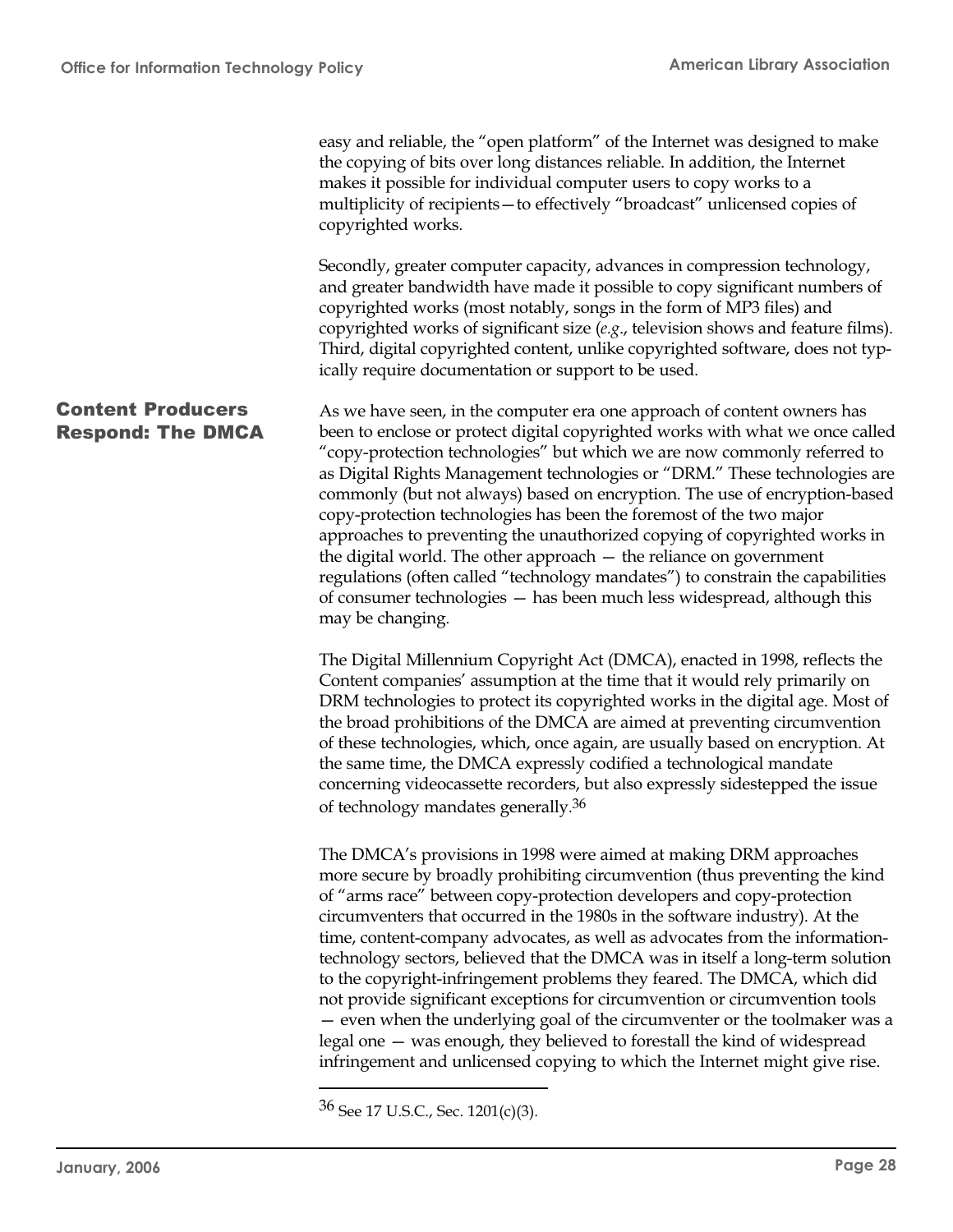Only a year later, however, peer-to-peer file sharing became a visible and well-publicized phenomenon (most famously, through the use of Napster). While particular peer-to-peer applications and services may be hindered or neutralized through litigation, the essentially decentralized nature of the Internet, together with the ubiquity and increasing cheapness of computers, has made it possible for file-sharing, particularly of music, to continue.

Music companies have been particularly vulnerable to file sharing, for a number of reasons. First and foremost, MP3 compression makes most song-files remarkably compact, which makes them far easier to transmit and receive, even over today's relatively limited consumer broadband networks. Moreover, most music companies' catalogs are available on CD in unprotected formats. This is because music companies, when adopting the CD format for distribution of music, did not anticipate the ubiquity and ease of use of "ripping"<sup>37</sup> and "burning"<sup>38</sup> applications and technologies, nor did they anticipate the quickness with which music hobbyists would begin to share "ripped" music files on the Internet via peer-to-peer mechanisms.

Movie and television studios and networks fear that increasing adoption of broadband Internet services, together with the migration of video content to digital formats (such as HDTV) will result in the same "Napsterization" of their offerings that the music companies have endured. There is less justification for their fears, at least in the short term. Partly this is because the most common form of commercial video distribution, other than television, is DVD sales, and DVD content is scrambled to prevent easy copying. Another factor that has slowed or even prevented true "Napsterization" of television content has been the sheer size of video files; in general, a digital file created from an hour of standard television is two or more orders of magnitude larger than an MP3 file. (When the digital file is HDTV television, the disparity in file sizes is even larger.)

Nevertheless, TV and movie offerings that are distributed via broadcast and cable channels are either unprotected ("in the clear") or, if protected by DRM, they are descrambled at the player/receiver end (which they must be in order to be viewed), whereupon they can be captured by users through a variety of means. These users can then digitize, alter, or disseminate the works to the Internet and elsewhere. The fact that some users do this (albeit after reducing significantly the resolution and quality of the captured video

## The Problem of Peer-to-Peer Content Sharing

 $37$  "Ripping" is the reduction of music from its native digital format on CD to reduced-in-size formats such as MP3. The term may also be applied to the reduction to MP3 of music in analog formats, such as the tracks on LP records.

 $38$  "Burning" is the reproduction of music in compressed formats, such as MP3, to a writable CD or some other writable optical medium. "Burning" of music files may or may not include re-expansion of the files into a non-compressed format.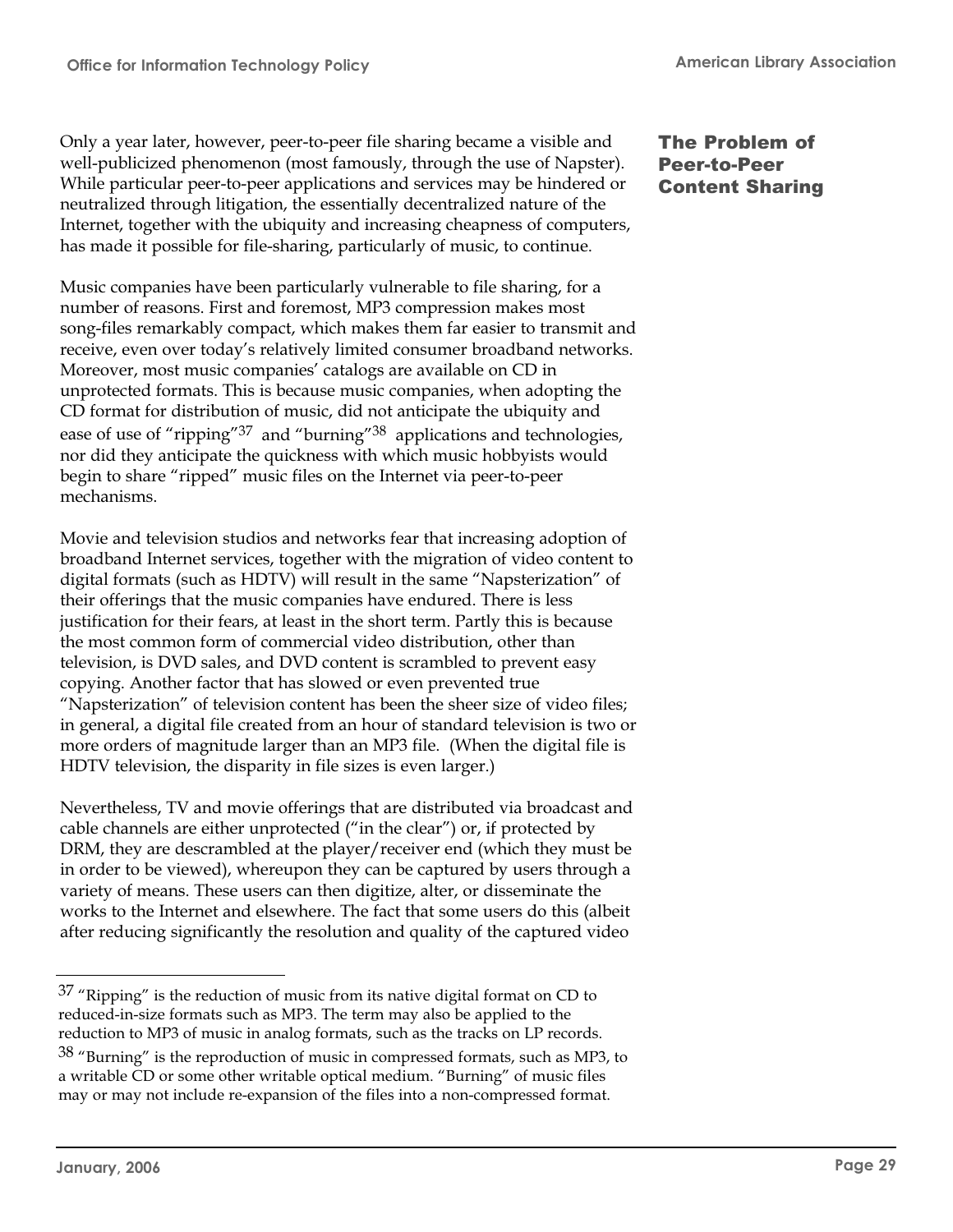content) is adduced by movie and TV companies as evidence that the threat to their business models posed by peer-to-peer file sharing is either just around the corner, or is already here.<sup>39</sup>

Neither the issue of peer-to-peer file sharing nor the increasing capability of computers to copy and transmit content was fully foreseen by the drafters of the DMCA. Specifically, these issues are not addressed by the anti-circumvention provisions of the DMCA<sup>40</sup> (since they rarely if ever involve actual circumvention of copy-protection technology) and only tangentially addressed by the Notice-and-Takedown provisions of the DMCA (since peerto-peer file sharing does not typically require the use of an Internet Service Provider as a site for making illicit content available). Of course, to the extent that file sharing constitutes copyright infringement, it is squarely addressed by the substantive provisions of the Copyright Act, Title 17 of the U.S. Code, but the prospect of having to file thousands or even millions of infringement actions against American citizens is a daunting one for even the most assiduously protective content company.<sup>41</sup>

As a result of the onset of peer-to-peer file sharing, a number of content companies have increasingly asserted that the solution to peer-to-peer infringement lies in constraining what those tools and mechanisms can do,

 $40$  The DMCA's notice-and-takedown provisions create a liability "safe harbor" for Internet service providers and others who, when given notice by a copyright holder that their service or site contains infringing copies of copyrighted works, immediately take down the content in question. The statute also includes an appeals process for those who believe the works on their service or site are not instances of copyright infringement.

 $^{41}$  Of course, it is well documented that the recording industry has started to bring infringement actions against parties it considers to be the most egregious filetrading infringers of music copyrights. Whether this campaign has successfully deterred illegal file trading is unclear. A recent Pew Research Center poll <http://www.pewinternet.org/reports/toc.asp?Report=109> concluded that such deterrence may have occurred, but critics of the poll's methodology have argued that the data are ambiguous at best, since accurate data would depend on respondents' admitting to illegal activity. See, *e.g*., Schwartz, John, "In Survey, Fewer Are Sharing Files (Or Admitting It)," *The New York Times*, Jan. 5, 2004. Section C, Page 1.

 $39$  Ironically enough, the unauthorized copying of current television shows invariably originates as digitized copies of *analog* transmissions. Actual HDTV content, which is digital, cannot be significantly compressed without loss of the very video quality that makes it special, which makes digital TV content safer from this kind of infringement than is ordinary analog television. Nevertheless, it is a widely accepted myth that digital television, merely by virtue of being digital, is more subject to peer-to-peer infringement than is analog TV content. At some level, however, content companies see past this myth; hence their efforts to develop marking schemes that survive digital-to-analog/analog-to-digital conversions, or, in the alternative, to pressure device makers to "retire" analog technologies altogether.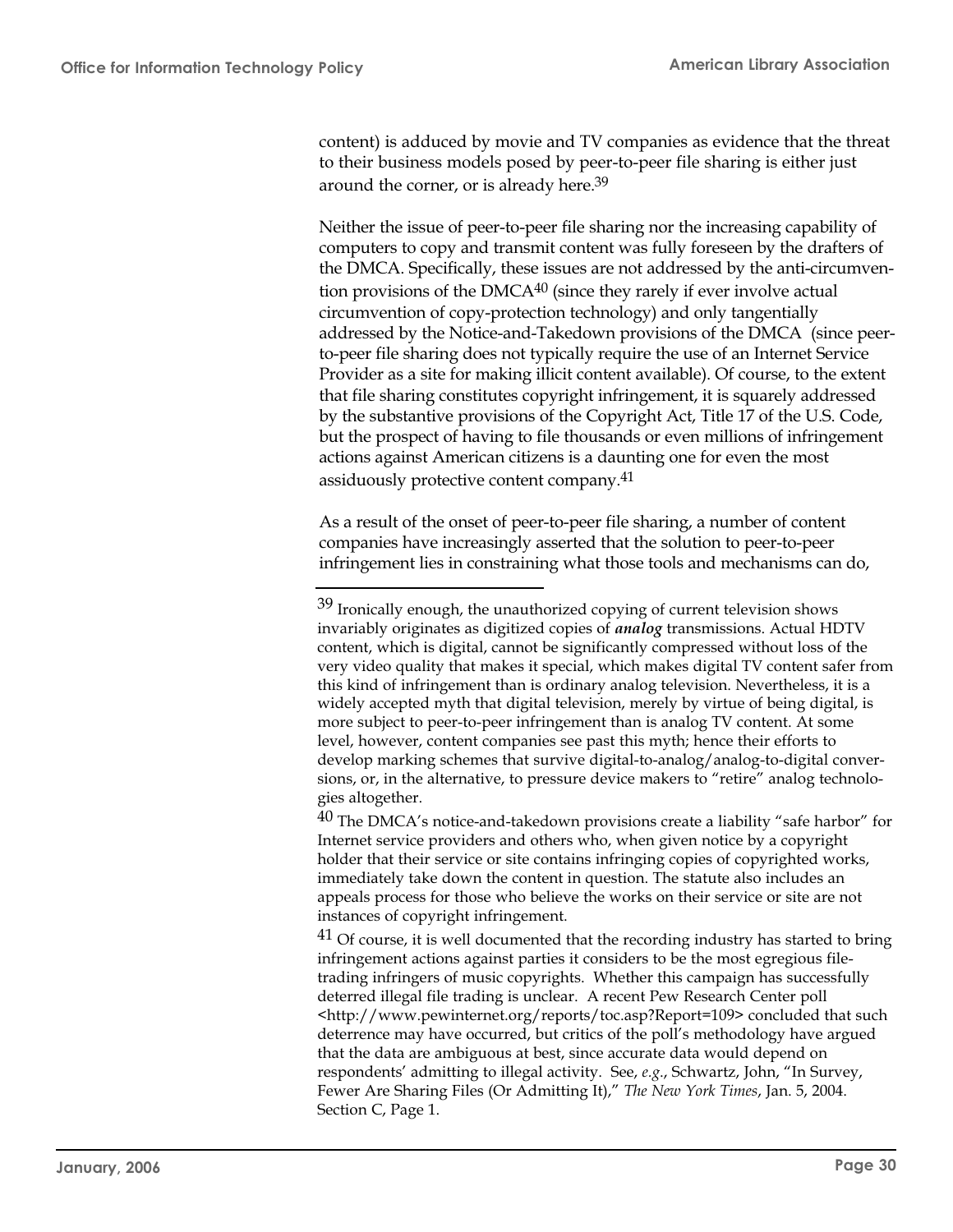through technological measures in tandem with government mandates (either regulatory or legislative or both). This perception has been at the root of recent legislative and regulatory initiatives that are designed to limit or prevent peer-to-peer file sharing, but that may, if enacted, have unintended consequences, including a significant chilling effect on innovation. That such measures may be worse than ineffective — that they may even be counterproductive — becomes apparent when we dig deeper into our analysis of what the real "threat" to content companies is.

But before we discuss this threat model, we need to consider one final aspect of the issue of government mandates of DRM — that, even considered purely in terms of content-rights-holder interests, a government-imposed technology mandate might actually exacerbate rather than diminish infringement problems. Consider that when it comes to "solving" infringement problems DRM is aimed at a moving target. As circumvention tools evolve, and as new technologies pose new infringement problems, the locking of industrial sectors into a particular "standard" scheme, mediated and supervised by government, actually *slows the ability of the Content sector to respond to new problems*. There are fewer incentives to develop solutions that lie outside the standard. And solutions that are developed within the framework of an "open" yet government-administered standard will take longer to be approved and longer to find their way into market offerings. While it is unclear that truly effective long-term DRM solutions can be developed in the digital environment, certainly they are less likely to be developed if development is constrained both by an increasingly outdated standard and by a government-approval process.

If there is anything that those of us who live in the age of the Internet, and who have access to the Internet, know for certain, it's that our use of computers and Internet enables us to engage in the broad sharing of any information. Since any content can, in principle, be broadly shared or disseminated over the Internet, it follows that the illegal distribution of copyrighted content is possible as well. In effect, the same aspects of computers and the Internet that empower us to be global publishers also empower us to be global copyright infringers.

In a nutshell: *content owners fear that once an unprotected copy of a copyrighted digital work becomes available, it can and will be distributed universally on the Internet, and its distribution will destroy, or at least severely diminish, its ability to generate revenue*.

This fear often results in self-contradictory statements from content companies that seek, in various forums, legal or regulatory mandates for copy protection. On the one hand, such proposals are defended as "speed bumps" that merely "keep honest people honest" and that are not meant to be unduly burdensome to ordinary users of the content. On the other, when objections to certain kinds of mandates are raised, the advocates of the mandate frequently

The Threat of **Universal** Infringement, and the Threat of Ill-Considered DRM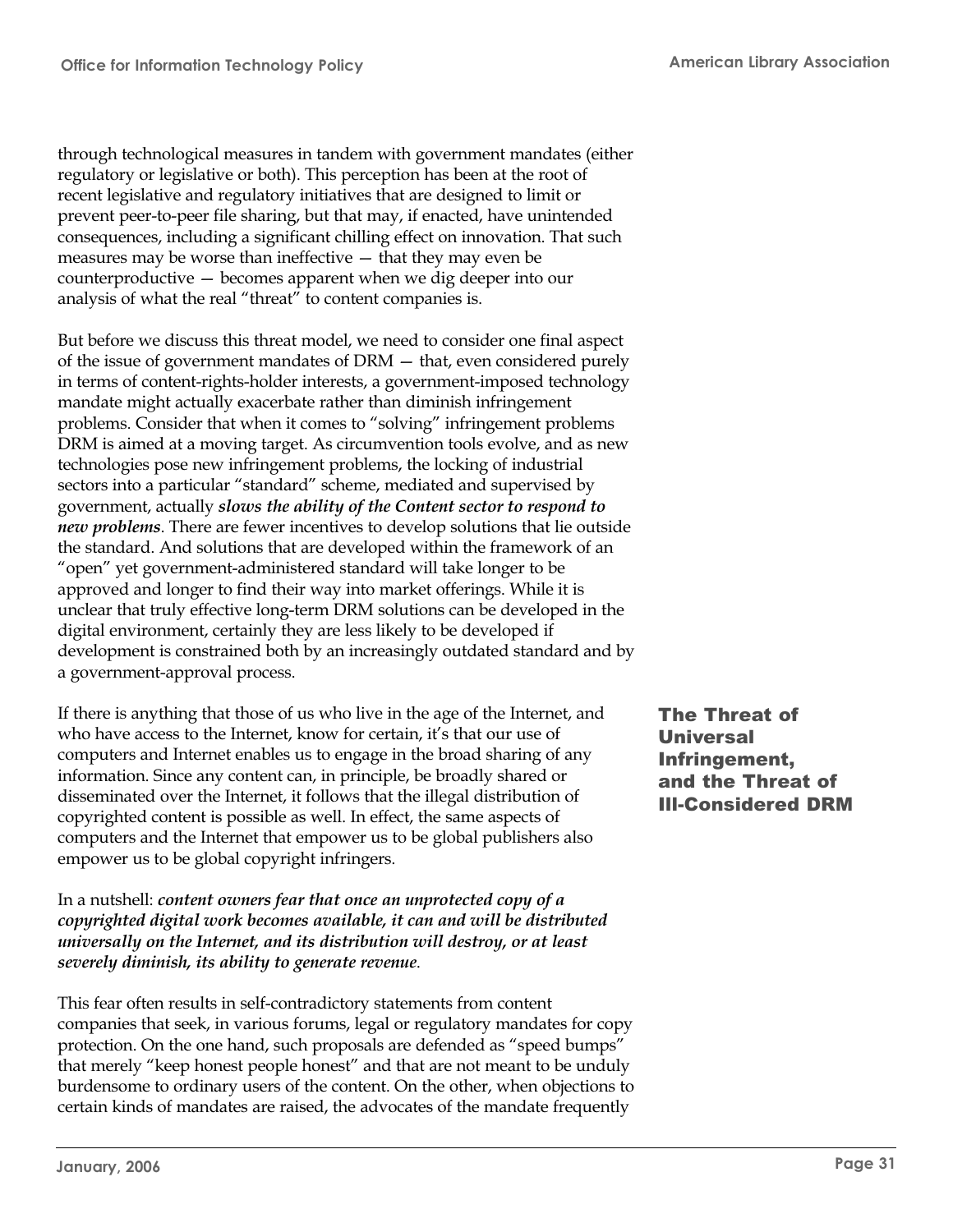invoke the specter of the "one perfect copy" of the content escaping the secure system and then being distributed universally on the Internet. Policy discussions of DRM frequently oscillate between the advocacy of limited (and therefore ineffective) proposals and broad (and therefore less politically palatable) proposals. Sometimes the very same proposal may be described at one point as "limited" and at another point as "necessary to prevent Internet distribution." As a practical matter, no "limited" proposal can prevent Internet distribution of the copyrighted work.

Of course, not all unauthorized distribution of copyrighted content over the Internet is necessarily infringement. For example, we have built into our copyright-law framework the important principle of "fair use." Without discussing "fair use" and other exceptions to copyright protection in detail a project that all by itself would take an essay far longer than this one — we can say generally that the Framers of the Constitution and subsequent interpreters of the Constitution's Copyright Clause and of the Copyright Act that springs from that clause believed that some degree of unlicensed or unauthorized use of another person's content is lawful. To the extent that such distribution is large scale, however, and to the extent that this large-scale distribution undermines the commercial value of the work being distributed, it is more likely to be found by a court to be infringement.

Theoretically, this notion of lawful though unauthorized use of copyrighted works is well-established and uncontroversial, and even the content industries can be heard to say they agree with the general principle that fair use is important. In practice, however, there is wide disagreement among stakeholders as to what the contours of "fair use" or other lawful but unauthorized uses might be. In the digital world, however, it is theoretically possible for content owners to use DRM to foreclose most or all unauthorized uses of even parts of copyrighted works. This foreclosure of uses does not merely affect our ability to make unauthorized copies; it also affects our ability to *own* a copy of a copyrighted work, since the rights associated with ownership of a traditional book or record album or movie may be significantly reduced in a DRM-mediated environment. This raises the question of whether the very existence and use of DRM alters the balances of our system of copyright in one direction, even as computers and peer-to-peer file sharing may alter them in another direction.<sup>42</sup> If so, then we may face the

<sup>&</sup>lt;sup>42</sup> Increasingly, there are efforts to design what is called "fair use" into DRM schemes — here the term "fair use" does not carry the same meaning it carries in the Copyright Act. Instead, it signifies some degree of individual copying, in line with what is currently considered to be fair use under American copyright law. Legally speaking, such design efforts cannot be said to add up to "fair use," since in effect they allow instances of authorized copying — authorized, in this case, by the copyright holder and the designers of the DRM scheme — rather than the kind of unauthorized copying that is dealt with in Section 107 of the Copyright Act.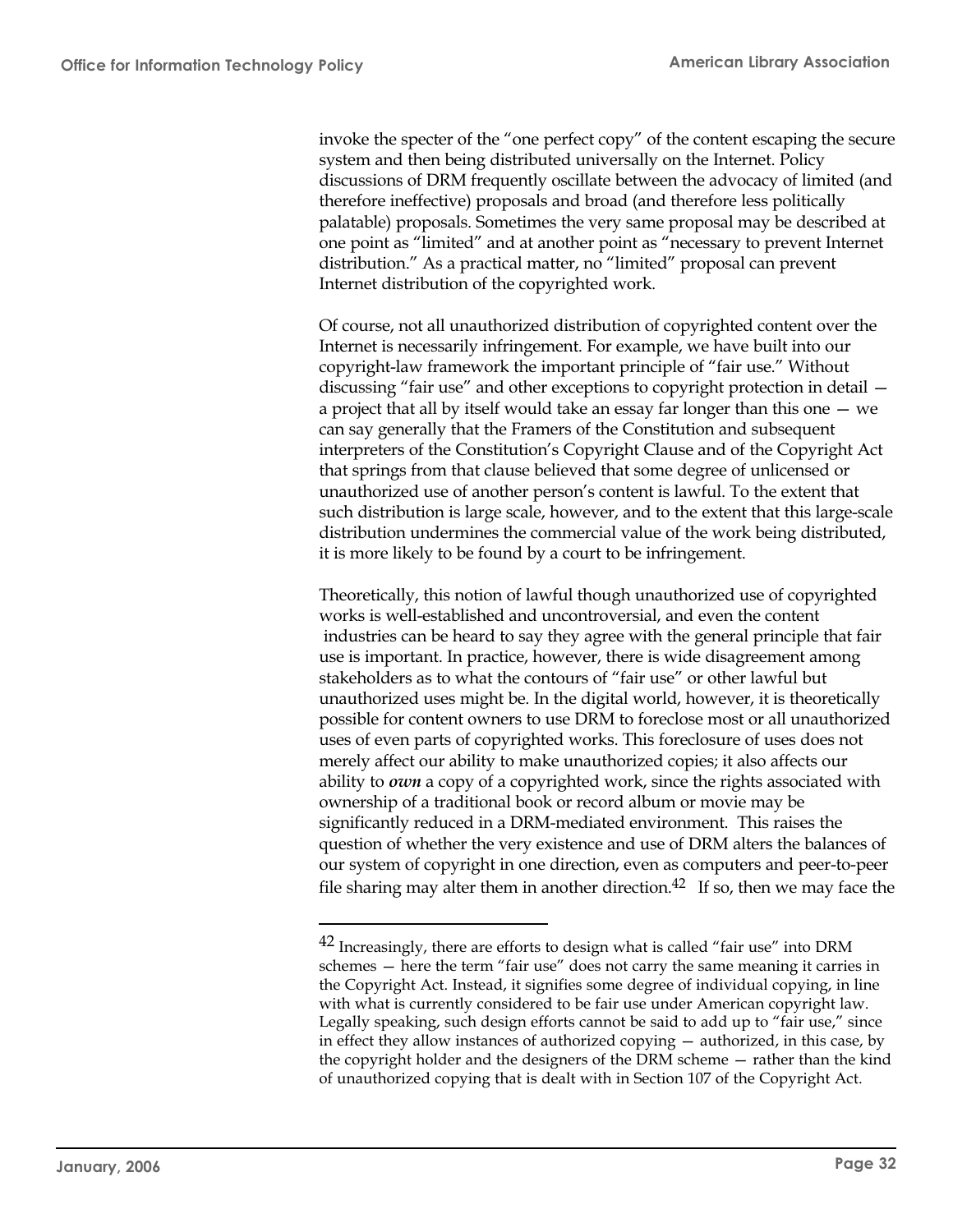challenge of developing ways to ensure that DRM does not skew the fundamental structure of rights in copyright. The last part of this paper addresses some choices we may make in that regard.

Foremost among the perceived threats faced by the copyright industries in the digital age is peer-to-peer file sharing, which arrived as a widespread mass consumer phenomenon. Although peer-to-peer file sharing is commonly regarded in the content community as a new, and pernicious, technological development, it actually derives from the "architectural" design of the Internet itself. The Internet was designed to be a simple, robust, reliable, and (most important) decentralized computer-based communications medium. Because the "peer-to-peer" aspect of the Internet is central to its design, it is difficult to imagine any "solution" to peer-to-peer-based copyright infringement that does not require, at minimum, a fundamental redesign of the Internet.

At bottom, peer-to-peer file sharing can be understood simply as the use of multiple computers connected to the Internet as both "servers" (storing specified files that other computers can retrieve) and as "clients" (able to retrieve specified files from other computers that are storing them). Because computers engaging in such reciprocal file sharing and retrieval are acting both as "servers" and as "clients," they are, in effect, "peers"—hence the term "peer-to-peer." It is generally believed that peer-to-peer file-sharing has greatly increased the volume of unlicensed copying, although reliable statistics as to the actual extent of such copying or as to the economic impact of such copying are currently unavailable, partly due to the problem with tracking such copying. Moreover, although peer-to-peer applications are perceived by many to be primarily tools of copyright infringement, it is important to stress that such applications have both infringing and non-infringing uses.

What this all adds up to is that the aspect of the Internet that most bothers content companies is an aspect that is central to its design. In effect, it is exceedingly difficult to craft a law or regulation that categorically outlaws peer-to-peer file sharing without, in doing so, outlawing the Internet itself.

This may be counterintuitive to you if you think of peer-to-peer file sharing as a relatively recent phenomenon. One of the reasons peer-to-peer file-sharing may seem to be a new phenomenon is that, during the explosion of commercial activity on the Internet in the 1990s, it was common to have larger, more powerful computers function primarily as servers, which then could be accessed by personal computers and other devices that would retrieve files as necessary. The term "web server" in the mid-1990s typically denoted, or at least suggested, the use of a larger, more powerful machine to "serve" web content to users who were surfing the Web with their personal computers.

# Can "Peer-to-Peer" be Stopped on the Internet Itself?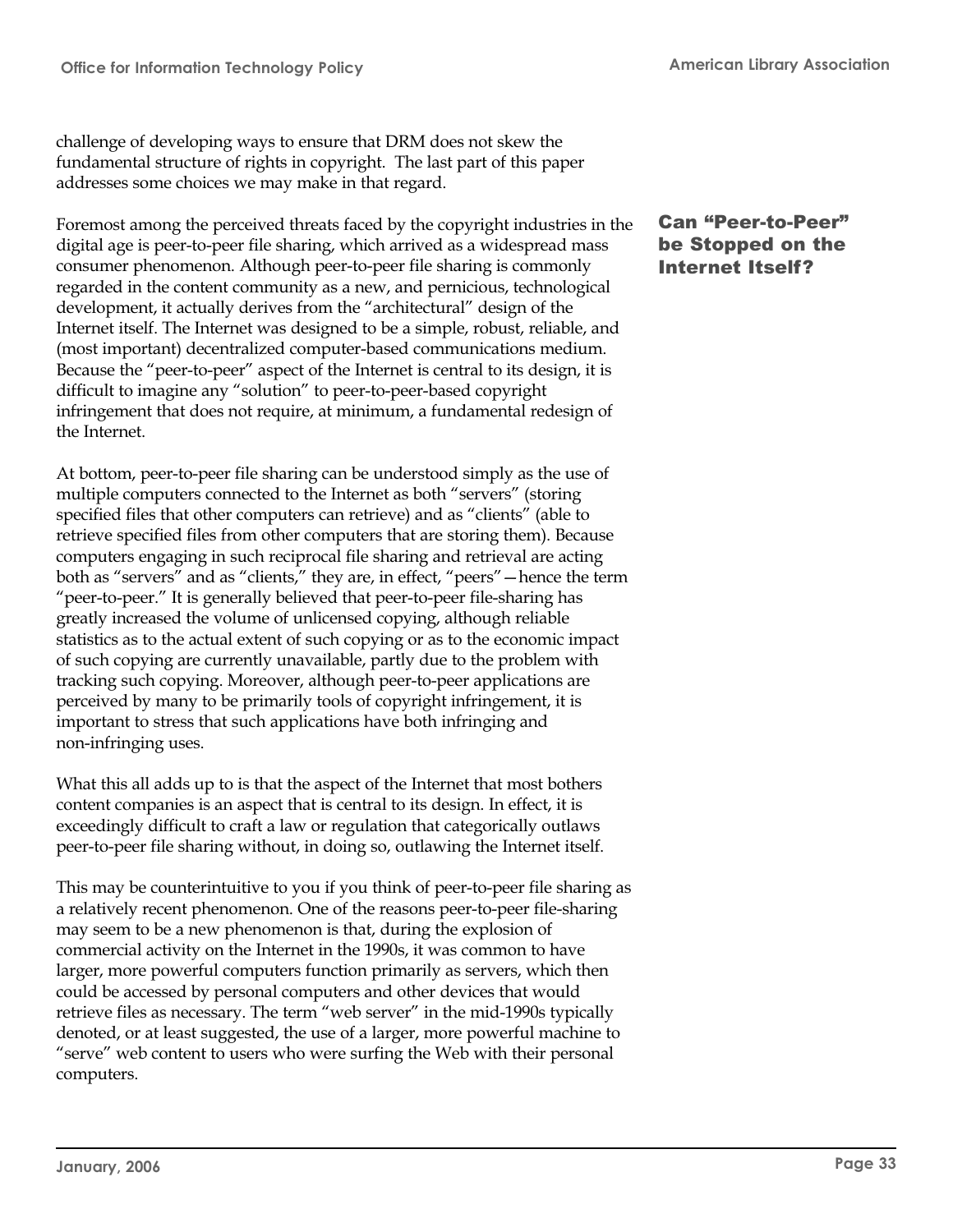As a factual matter, however, any computer capable of connecting to the Internet in a manner that relies on the standard Internet Protocol (sometimes referred to as "IP" or even redundantly as "the IP protocol") can potentially act either as a server, or as a client, or as both. (Increasingly, consumer operating systems, from Windows to the Mac OS to GNU/Linux, include software designed to enable the use of the computer running the operating system as a Web server.) To understand how intertwined peer-to-peer file sharing is with the Internet itself, it helps to consider what the Internet actually is. One way to understand the Internet is to say that the Internet consists of special computers called "routers" interconnected with fiber optic lines, cable and dialup modems, and the like. General-purpose "host" computers, including your personal computer, connect to the routers to use the Internet to communicate, and in effect they become part of the Internet as well. Routers are functionally similar to postal sorting machines. But instead of sorting paper envelopes, they handle small electronic "packets" of data from and to the host computers. By design, routers provide only a minimum set of services. All other processing is done on an "end-to-end" basis by the hosts. This "end-to-end principle" was and continues to be extremely influential in the development of the Internet. The principle serves two vital purposes: it simplifies and reduces the cost of the Internet infrastructure, and it facilitates the development of new and innovative Internet applications on the host computers. This end-to-end architecture has a profound effect on the viability of any mandated technological copy-protection scheme implemented within the Internet itself (i.e., in the routers), as opposed to the host computers connected to it. Just as a postal sorting machine looks only at the addresses on the outsides of envelopes without opening them, Internet routers only need look at the Internet protocol "header" on each packet. The content of each packet is wholly arbitrary, and is not necessarily meaningful to anyone but the host to which it is addressed. This is especially true when the packet has been encrypted with a key possessed by only the source and destination hosts. Several security (encryption) protocols are already widely used on the Internet, including SSL, SSH, TLS and IPSEC. Since end-to-end encryption can completely hide the meaning of each packet, The Internet's End-to-End Design Principle

use of encryption would make it completely impossible for Internet routers to scan encrypted packets for "broadcast flags" or any other copyright information so that the transfer of such packets could be blocked. Making things worse for would-be infringement detectives, even when Internet Protocol (IP) communications traffic is not encrypted, IP "sniffing" (sampling of packets) is not particularly effective at detecting infringement. A single IP packet can carry only a limited amount of data (1500 characters is the usual maximum) and it is both permitted and fairly common for the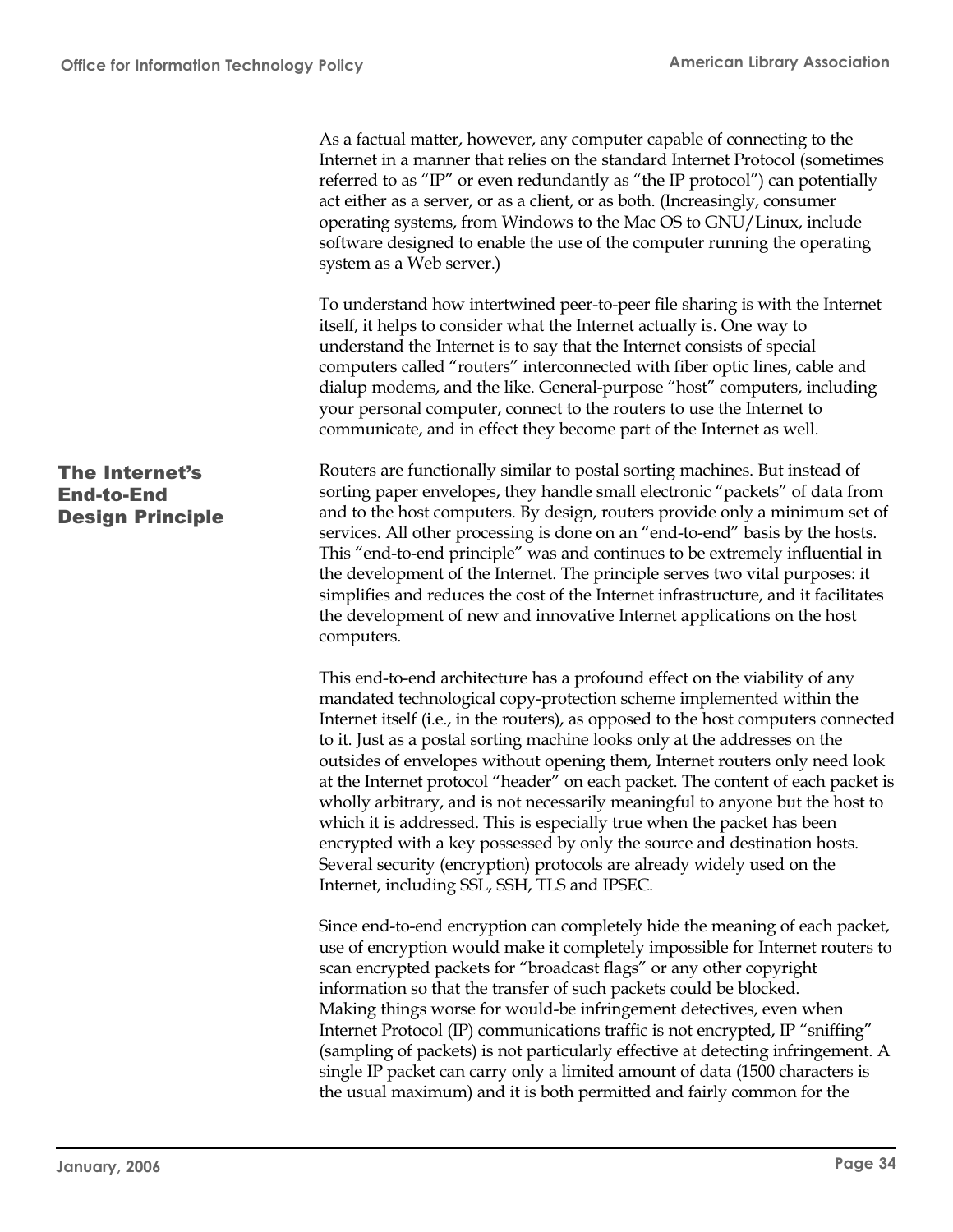different IP packets that make up a transfer to follow different paths to their destination. To determine by "sniffing" packets whether content is being infringed would require the gathering, buffering, and examination of whole files, or least large chunks of them, even if they were transmitted "in the clear."

What this discussion suggests is that any technology mandate that requires core Internet components (routers, transmission links, and so on) to implement schemes to thwart the transfer of copyrighted material is likely unworkable and easily circumventable. This means that copy-protection mandates, if they were to work at all, would require mechanisms and measures to be implemented in the Internet hosts.

This is a broader prescription than it may first appear to be because nowadays virtually every computer on the Internet can function as a host.

This was not always the case, however. In the years before the personal computer revolution (which can be said to have begun approximately in 1976), Internet hosts were usually physically large, continuously operating computers that acted as both servers and clients, depending on how you used them. They communicated as equal peers.

With the personal computer driving the Internet's explosive growth in the mid to late 1990s, clients and servers began to differentiate. Today, many and perhaps most personal computers function only as clients; they rely on services provided by relatively few dedicated "server" hosts. Many Internet service providers (ISPs) provide server-type services to their customers so that they may publish web pages and other information. One consequence of this design is good news for content owners: Specifically, when a user publishes infringing material on his ISP's server, it is relatively easy to identify and contact the ISP staff to request removal of the infringing materials.

But this aspect of Internet use is changing, and in a way that harkens back to the original structure of the Internet. With the availability of high speed, "always-on" Internet access by cable modem and DSL, of advanced operating systems such as GNU/Linux and BSD and later versions of Windows, and of continuing price/performance improvements in computer processors, memory and disk storage, individuals can now run their own servers, accessible to anyone on the Internet. Users no longer necessarily rely on ISPprovided servers; they need only basic Internet connectivity. Individual users become, in effect, "hosts." This is why, while some perceive user-run peer-topeer servers as a novel development, they are actually nothing more than a return to the Internet's original model as a network of computers as equal peers, each acting as both client and server.

#### Who's a Host on Today's Internet?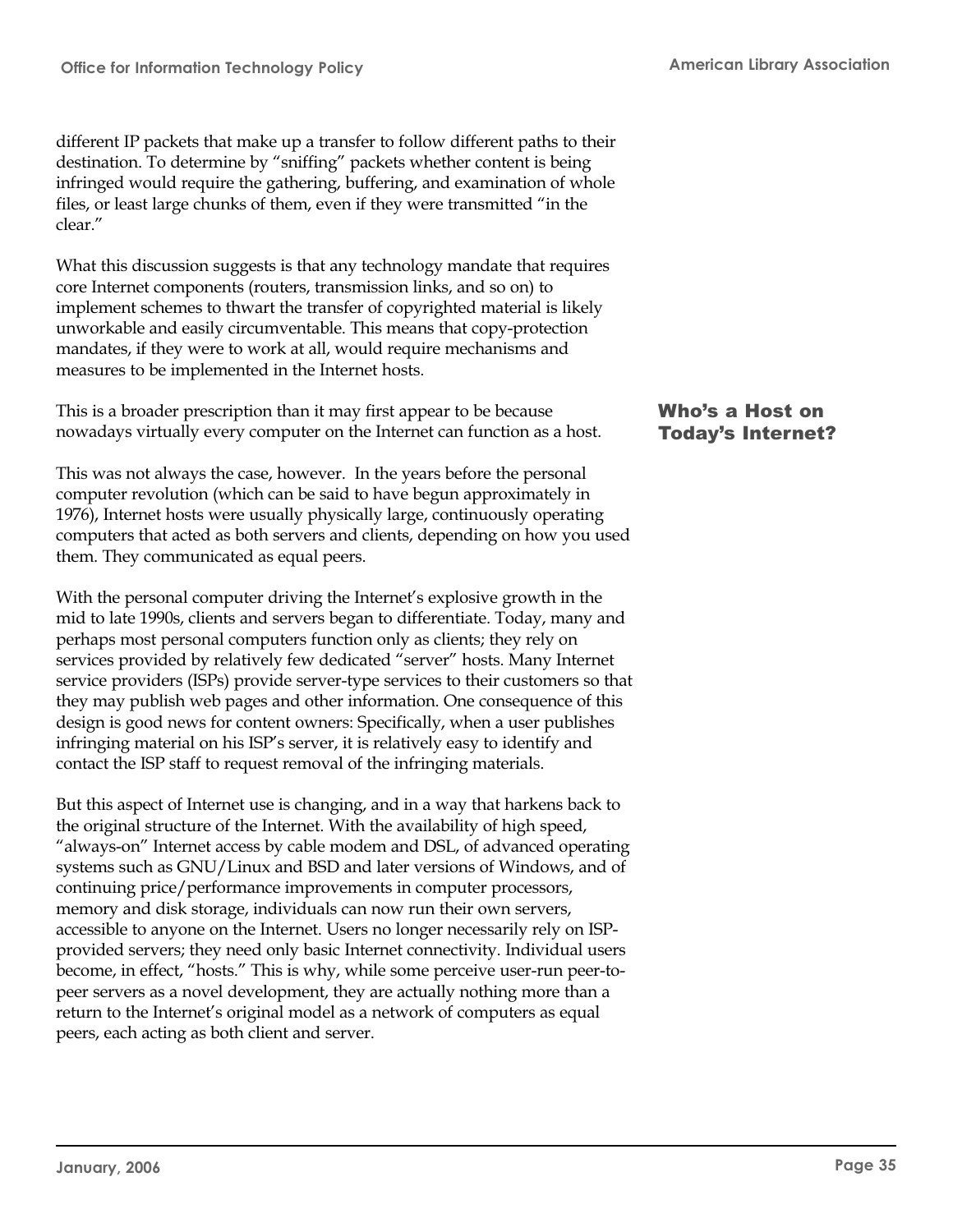The implication of this development is both clear and disturbing for those who wish to outlaw peer-to-peer services as such — one probably cannot build effective DRM at the router level<sup>43</sup>, and building it in at the host level probably requires building DRM into every personal computer that can connect to the Internet.

This is a tall order, but at least some representatives of content companies hope to approach this goal. One way to do so is on a step-by-step basis. For example, content companies could seek regulations and other measures that affect the design of computers that receive television content (as an increasing number of personal computers are able to do), or that affect the design of devices that can be connected to TV receivers (this would cover a broad range of digital and consumer-electronics devices). Indeed, many observers regard the content companies' push for a broadcast-flag regulation to be evidence of such a step-by-step strategy.

The step-by-step approach can be used in more than one arena. For example, content companies can seek DRM-based design changes through private contracts (*e.g*., by refusing to license content to cable or satellite-TV companies that don't incorporate certain DRM measures into their equipment, including the equipment they license consumers to use). At they same time they can seek to advance the ubiquity of DRM by public regulation such as the broadcast-flag proposal, which the FCC adopted, although the Commission's proposed regulation was adopted in significantly altered form, and even so was ultimately struck down in court.

The content companies' efforts to make DRM more pervasive in the digital world are complemented by efforts in the computer industry, some members of which hope to establish through "trusted computing" and similar initiatives a kind of DRM-based secure space inside your next computer secure in ways that benefit you, perhaps, but also secure in ways that prevent you from having full control over your computer, especially when it is being used as a channel for delivery of commercial content.

Collectively, these efforts may hurt citizens in at least three ways:

**First**, they may swing the balance of rights in copyright so much further in the direction of the copyright owners that, in effect, they make the "fair use" and other balancing provisions of the Copyright Act unusable and thus irrelevant in practical terms.

 $43$  Nevertheless, at least one router company has offered to build DRM in at the router level. Outside experts remain skeptical that such a scheme can be implemented credibly, however, and they also note that, in order to work, such a scheme would require the replacement of most or all Internet routers currently being used. This of course would be a boon for router manufacturers, albeit a cost to nearly everyone else.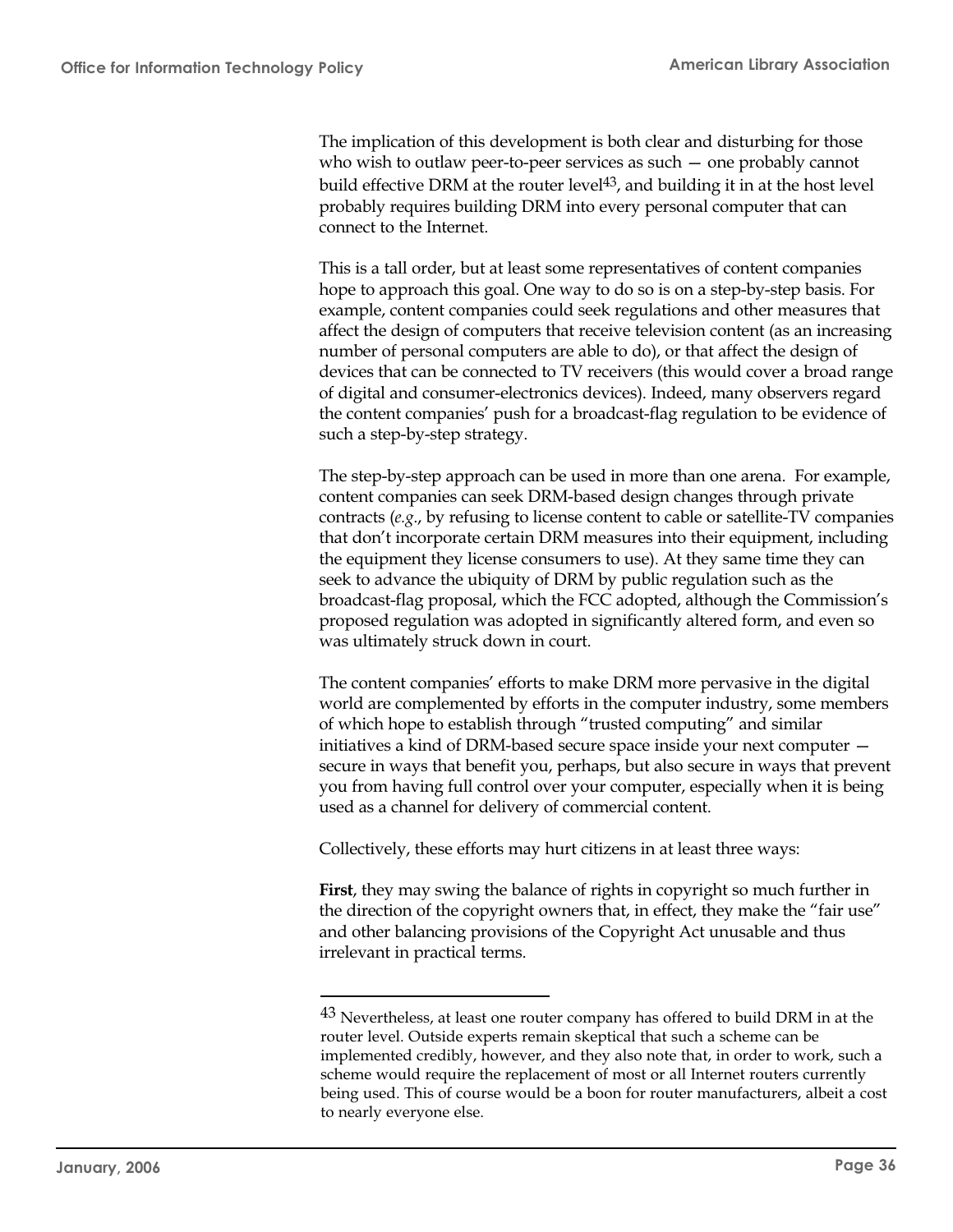**Secondly**, to the extent that these efforts result in new limitations on personal computers and consumer electronics, citizens may soon find themselves in a world in which these tools empower them much less than they once did.

A **third**, related point is this: the computer revolution and the remarkable advances we've seen in computer technology over the last quarter century have been dependent largely on so-called "open architectures." Personal computers are said to have "open architectures" because you can buy or build new devices that the computers can use in new ways, and because you can program them to do things that their designers never thought of. Moreover, the Internet itself, through its "end-to-end" principle, is another example of an open architecture — because its underlying principles are decentralized, simple, and robust, it's possible for inventors to come up with new uses for it. A notable example of the latter is the World Wide Web itself, which originated two decades after the Internet was invented.

In sum, then, it's not just copyright-law interests that are at stake — or even citizens' relationship to copyrighted works. DRM, if too broadly and indiscriminately applied, may throttle the advance of personal-computer technology itself. What this means is that, in addition to the problems that DRM may create for libraries and librarians in limiting the use of content, it also might limit the creation and use of more refined and advanced information-retrieval tools.

As this essay demonstrates, the balance of rights and public policies we have grown accustomed to in our copyright-law framework is being pulled in more than one direction. On one side, digital technologies seem to have the potential to undermine and perhaps even destroy the incentive system we have constructed as part of society's "copyright bargain" with artists and authors. On the other side, DRM may have the potential to destroy society's part of that bargain, by enabling copyright owners to prevent even those unauthorized uses of copyrighted works that we recognize to be lawful, all in the name of stopping Internet-based infringement.

On still another side, we have the technology companies, who are torn between their desire to provide new platforms for copyrighted works (and who themselves value copyright) and their desire to prevent the open platforms of digital tools and the Internet from becoming "closed" in a way that hinders or halts innovations we haven't thought of yet.

No one can yet claim convincingly to have an obvious solution to the tensions created by the collision of DRM, copyright law, and the informational needs

# DRM and Public Policy: Where Do We Go From Here?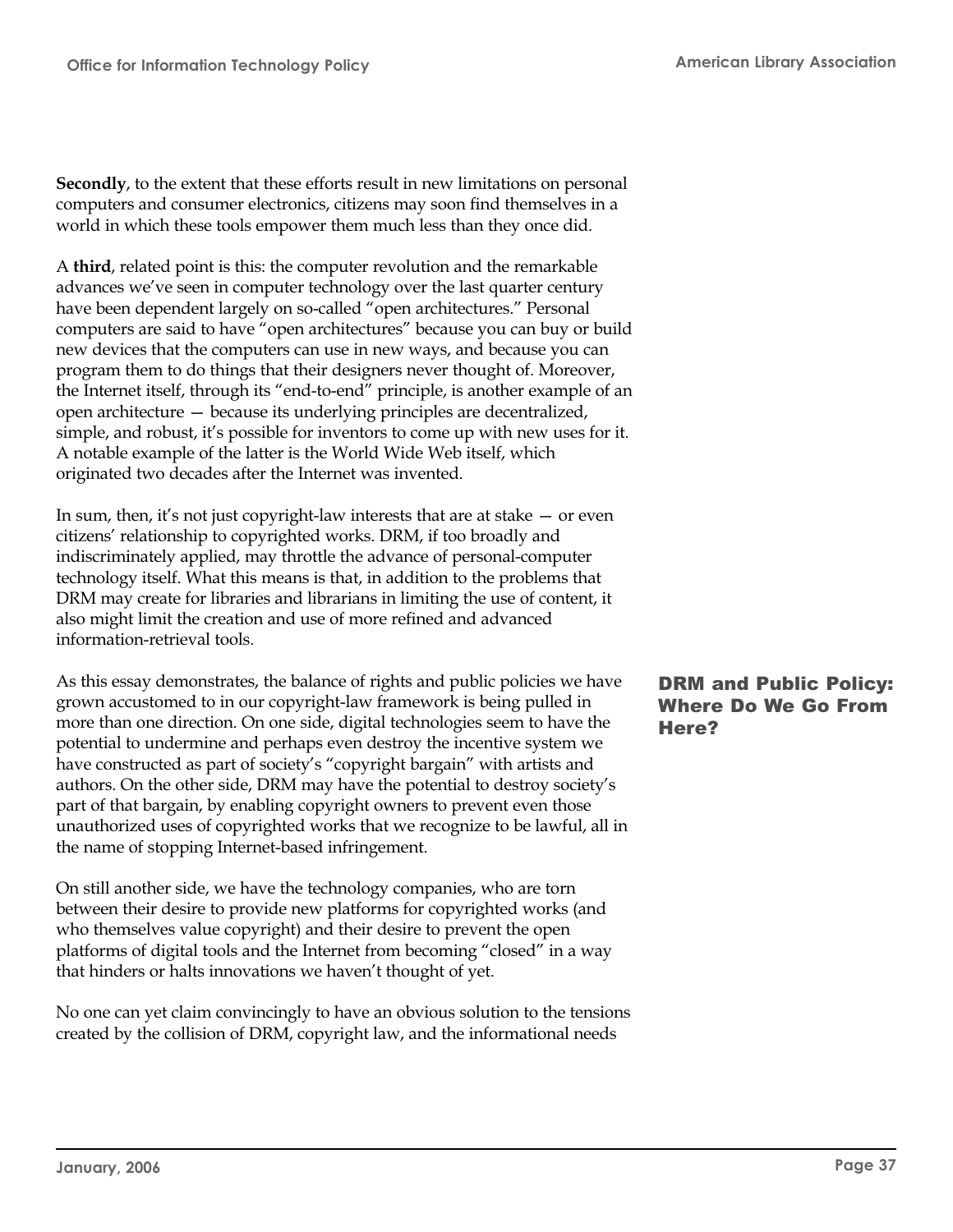of an open, democratic society. Still, this should not prevent us from beginning to talk about what a balanced approach to DRM and related issues might look like, assuming for the sake of discussion that such a form of DRM is possible. <sup>44</sup>

The kind of DRM framework I imagine for the sake of this discussion meets, at least, the following set of criteria:

**A. For Copyright Rights-Holders**: It must limit (or, ideally, prevent) largescale unauthorized redistribution of copyrighted works over the Internet or any similar medium. In addition, it must allow a range of business models for distributing content, within the constraints of copyright law.

**B. For Technology Makers**: It must maintain technology companies' ability to create a wide range of innovative non-infringing products, and to design, build, and maintain those products efficiently. It must maintain the ability to choose between open-source and closed-source development models. It must enable technology makers to come up with robust, interoperable, relatively simple technologies that are fault-tolerant and easy to maintain.

**C. For Citizens, Ordinary Users, and the Communities Libraries Serve**: It must maintain access to a wide variety of creative works, both past and present, including both public-domain works and works still protected by copyright. It must maintain access to advancing consumer technology for uses not related to copyright. It must continue to allow for maintain fair use and other lawful unlicensed uses of copyrighted works (including time-shifting, space-shifting, archiving, format translation, excerpting, and so on) and also must be flexible enough to allow for new, innovative fair uses (*e.g*., uses of home networking and other kinds of beneficial uses we haven't yet imagined or discovered).

<sup>&</sup>lt;sup>44</sup> Some readers may ask at this point whether it is appropriate to allow DRM to exist at all, given the remedies that copyright owners already possess under our copyright law. I understand and sympathize with their point. I also note, however, that our legal system allows us to take steps in other areas to prevent harm from coming to ourselves and to our interests. For example, we have the right to physically defend ourselves from assault, even when such defenses might themselves be considered criminal if unprovoked, and we have the right to lock up our tangible goods in our houses, even though we also have legal redress should we be stolen from or burglarized. Neither of these examples should be taken as analogous to the copyright bargain, whose built-in balances are unique, implicate free-speech considerations, and do not easily map to other areas of law. Copyright, as the Supreme Court has said, is "no ordinary chattel." But I think most citizens' intuitions about the copyright-law balance is that it should include at least some measure of self-help. Assuming those intuitions are correct, I infer that at least some degree of DRM may be considered acceptable, so long as it is implemented in a manner consistent with longstanding copyright policy and with the First Amendment.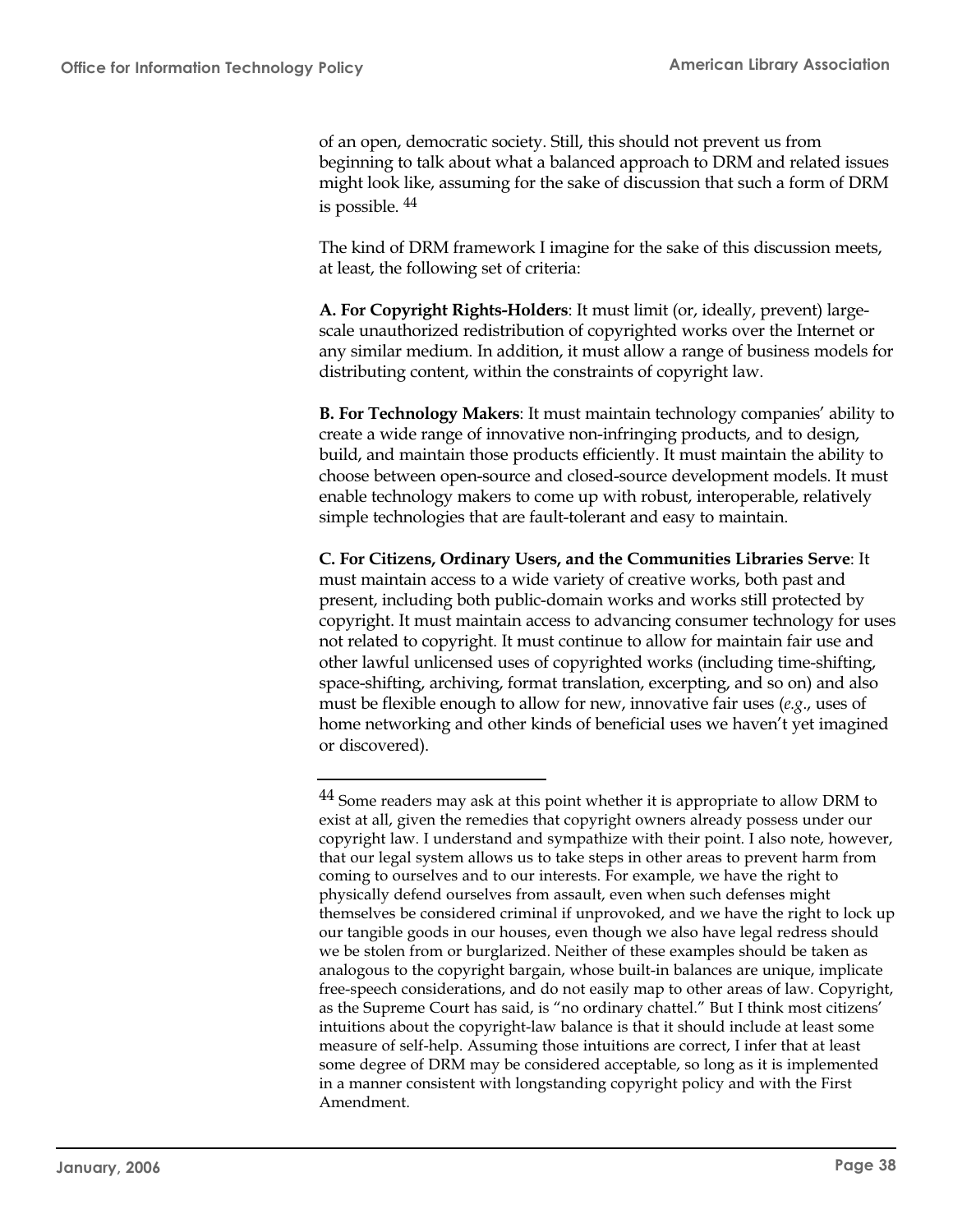It will be difficult for any policy to meet all three of the above criteria in a way that fully satisfies all stakeholders. A truly diverse free market in DRMprotected works might get us at least closer to these combined goals, but such a market will occur only if publishers commit to experiment with all variations of DRM implementations -- including experimenting with little or no copy protection at all. Currently, however, publishers tend to favor DRMencumbered digital-media formats that are as limited as, or even more limited than, their analog predecessors.

Take e-books, for example. When reading an e-book, one often is blocked by DRM from cutting and pasting a passage from an e-book into a wordprocessing document -- this limitation forces students and scholars to retype literary passages that they're analyzing, and the e-book format also may restrict the kinds of scholarly analysis that could be done by doing computerized searches of the text. The practical outcome of the restrictions on proprietary e-book formats is that these formats are dead in the marketplace e-books are unpopular, considered clunky and burdensome, and, at best, an idea whose time has not yet come. Designers of e-book platforms have been cogitating about the "right" combination of content protection and flexibility, but few publishers nowadays are considering less DRM-intensive options. If, however, some enterprising company set out to make some e-book editions of works available with most or all the DRM copy protection turned off, the market might learn whether the money to be made by publishing works in more convenient digital forms compensated for the (presumed) risk of widespread digital infringement. No such experiment appears to be on the horizon, however.

If the market is unlikely to experiment with less DRM-encumbered formats for digital media, does this mean there's a role for government in setting DRM standards and policies? Perhaps, but we must remain aware that, if history is any guide, the copyright industries will field countless lobbyists and spend significant amounts of money to promote their interests with policymakers.

We can compensate for that factor in part by educating consumers that it's not that e-book or digital-media formats are inherently limited — instead, it's that the limitations have been insisted upon by particular publishers or artists. This additional information enables consumers and libraries to make betterinformed choices — they might choose one work over another because its DRM-enabled player has been set to be more flexible or less restrictive. They might forgo buying books from a particular publisher if that publisher insisted on too many restrictions. A more educated market for digital works is likely over time to become a more rational market, making better-informed choices about what kinds of access to a work they are willing to pay for.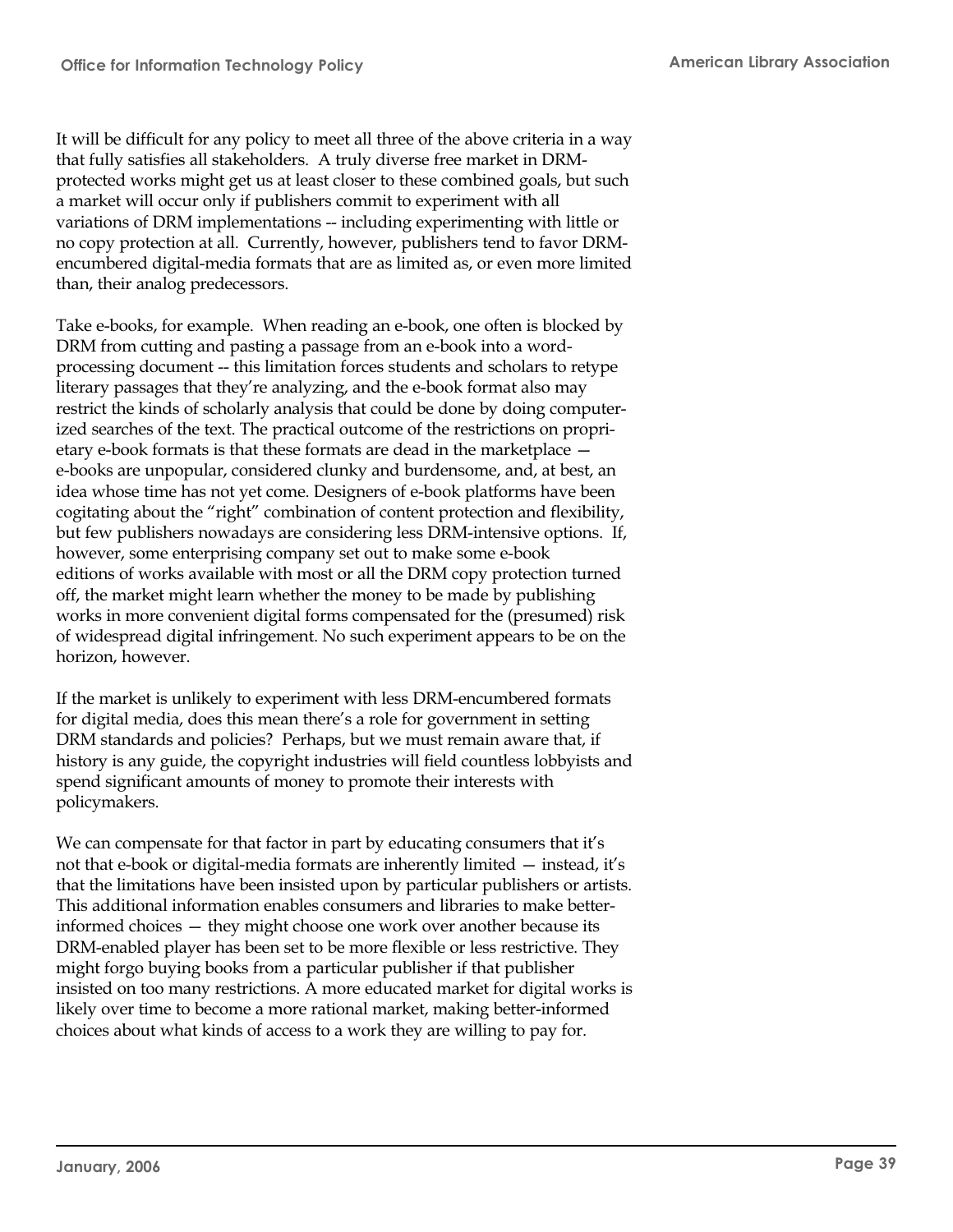Most of us believe that artists and authors deserve to be compensated, and even that publishers deserve compensation for bringing them to us. At the same time, it is a natural human impulse to share the creative works we love. In the absence of a more humane variety of DRM, these interests may be at odds with one another. The temptation will be to ask government to set DRM standards, but that process, as we see in the case of the broadcast-flag regulation, may lead to results that are potentially worse -- because they lock in restrictive DRM schemes -- than if the government did nothing. A better path to more humane DRM, a path along which all stakeholder interests may converge, may be for government to avoid mandating DRM standards, but at the same time to speak clearly (both in the legislative branch and in the courts) in stating that DRM should not be implemented or enforced in ways that contract the dynamic range of lawful uses of copyrighted works that our copyright law historically has allowed, and on which our open, democratic society continues to depend. But our government can't be expected to speak clearly on these issues unless it *hears* clearly from librarians, and from the public in general, how the traditional balance of rights under our copyright law must be preserved even as the landscape of copyright is changed by our transition into a digital world.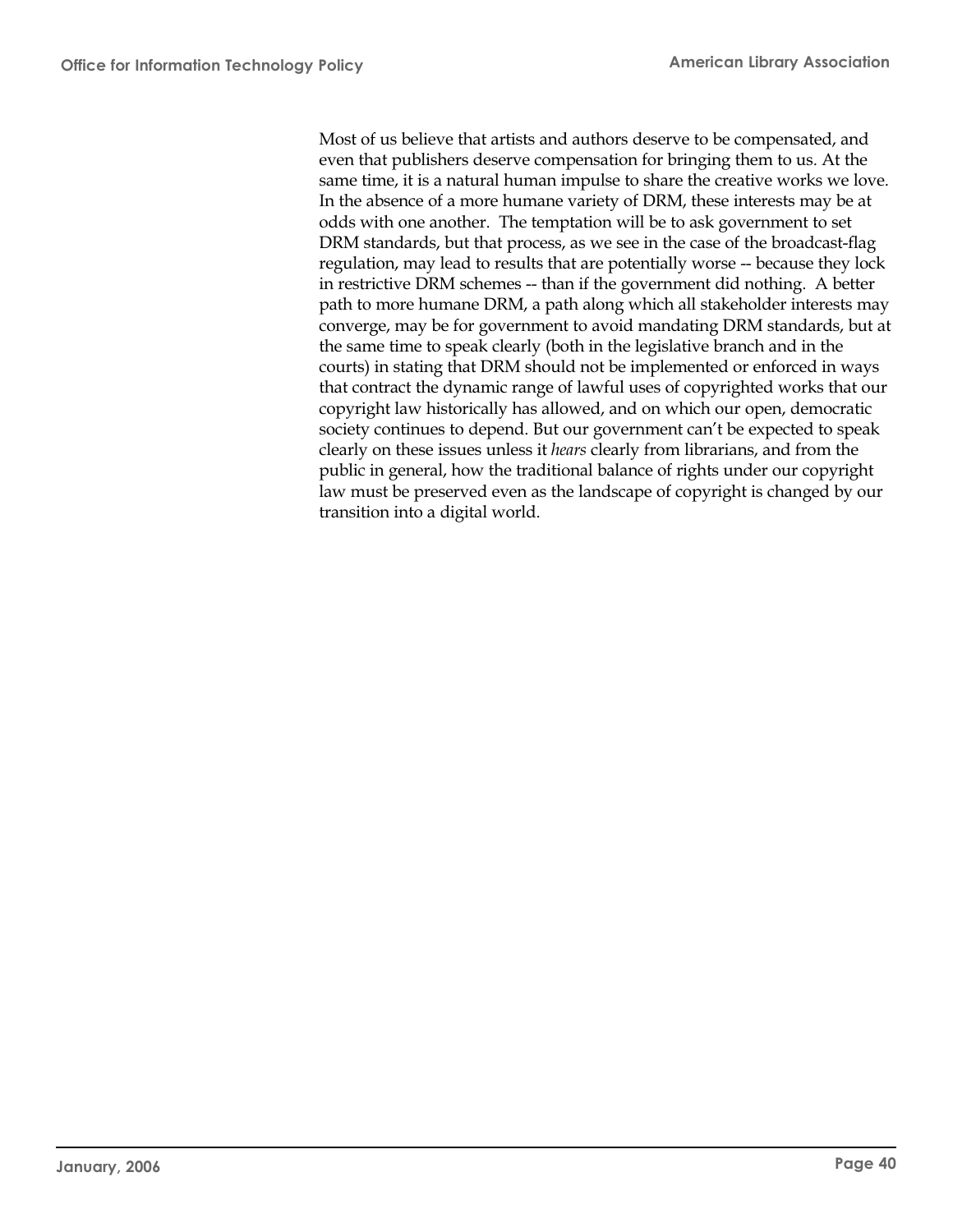It's important to understand the fundamental differences between digital technologies and analog technologies. "Digital" generally refers to representation of information, including content, as ones and zeros (or "bits"). There are a number of advantages to the use of digital technologies — the major one is that it is possible for the receiver of digital content to determine whether there has been an error in transmission, and to correct the error (by seeking retransmission of the altered or lost bits). This is why the word "digital" has a certain appeal for both consumers and vendors — the word connotes quality, because it suggests (not always accurately) that the content has been perfectly copied or transmitted for consumer use. Moreover, the fact that it can be subjected to such error-checking is what makes it possible for the content to be subjected to digital encryption and decryption techniques.

For most of the history of consumer electronics, however, analog technologies, which directly reproduce the waveforms of auditory and visual information but do not translate them to "bits," have been at the heart of home-entertainment systems. Even where digital technologies and content formats have become commonplace (as music CDs and movie DVDs are), they are most commonly used on systems with analog components (such as stereo systems that use analog connectors to connect CD players to speakers). Similarly, in the United States, most TV watchers view television content through analog TV displays, even when the actual signal carrying that content (a cable or satellite signal, for example) may have been digital when it first arrived in the home.

## APPENDIX I: Analog Versus Digital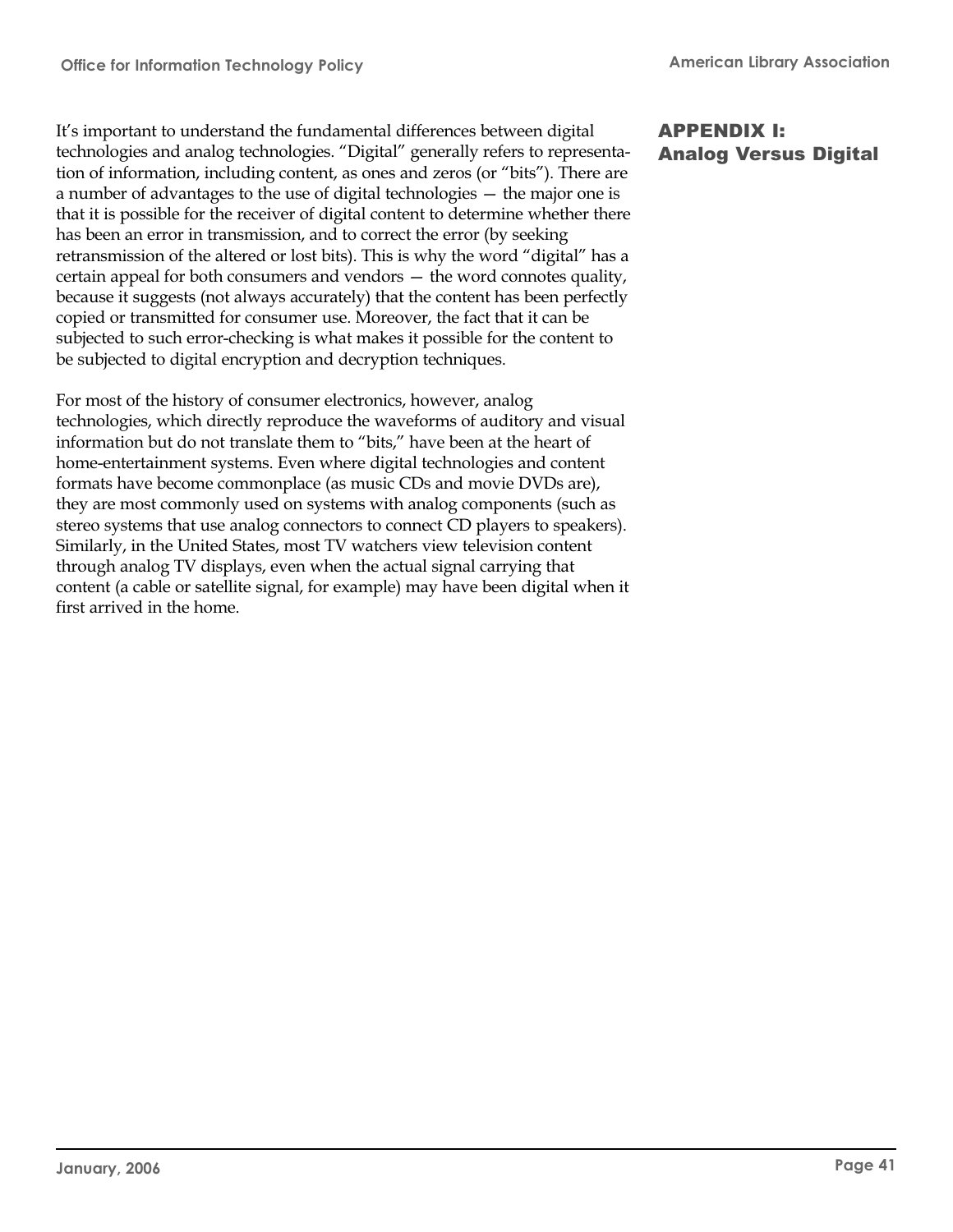## APPENDIX II: Technical Issues with "Watermark" Schemes

As we have noted, a watermark must meet three technical criteria; it must be:

- Imperceptible to the user of the content
- Detectable by machines
- Difficult or impossible to remove.

Is it possible to meet these three criteria simultaneously? We find ourselves asking this question because the criteria seem to be in conflict with one another. For example, it must be possible to add to digital content a mark that is an imperceptible mark, yet it also must not be possible to subtract out that mark imperceptibly. Similarly, it must be relatively easy and cheap for any player to find a watermark; but it must be impossible for anyone to find (and then presumably remove) the watermark.

Watermarking also appears to conflict with popular data compression methods such as MPEG4 and MP3.<sup>45</sup> These methods reduce the size of a content file, and thus allow that file to be stored more compactly or transmitted more quickly, by discarding any aspect of the content that human eyes cannot see (or that human ears cannot hear), and that therefore is unnecessary to one's enjoyment of the content. This poses a problem for watermarks, as an imperceptible watermark consists of exactly the kind of information that such a compression method is trying to remove. If compression methods are imperfect, as today's are, then watermarks can be "hidden in the margins" by building them out of imperceptible elements that the compression methods do not yet know how to remove. But as compression methods get better, these "margins" will shrink, and it will become harder and harder to create imperceptible watermarks that are persistent in the face of compression.

As we have no solid evidence that watermarking is possible, and we have reason to doubt whether the requirements for a watermarking scheme can be met, we have every reason to doubt that a successful watermarking method will be discovered any time soon. These general reasons for skepticism are supported by the history of watermarking research, which has repeatedly shown the weakness of proposed watermarks.

<sup>&</sup>lt;sup>45</sup> MPEG stands for "Moving Pictures Experts Group," which is the name of family of standards used for coding audio-visual information (e.g., movies, video, music) in a digital compressed format. MPEG-4 is a one of the more recent standards of audiovisual content compression, and is more efficient than earlier standards, such as MPEG-1. MP3 is the term for the audio layer of the MPEG-1 standard, and is the part of the MPEG-1 standard that is used for encoding soundtracks. More recently, it has become the most common format for digital music that is traded or distributed online.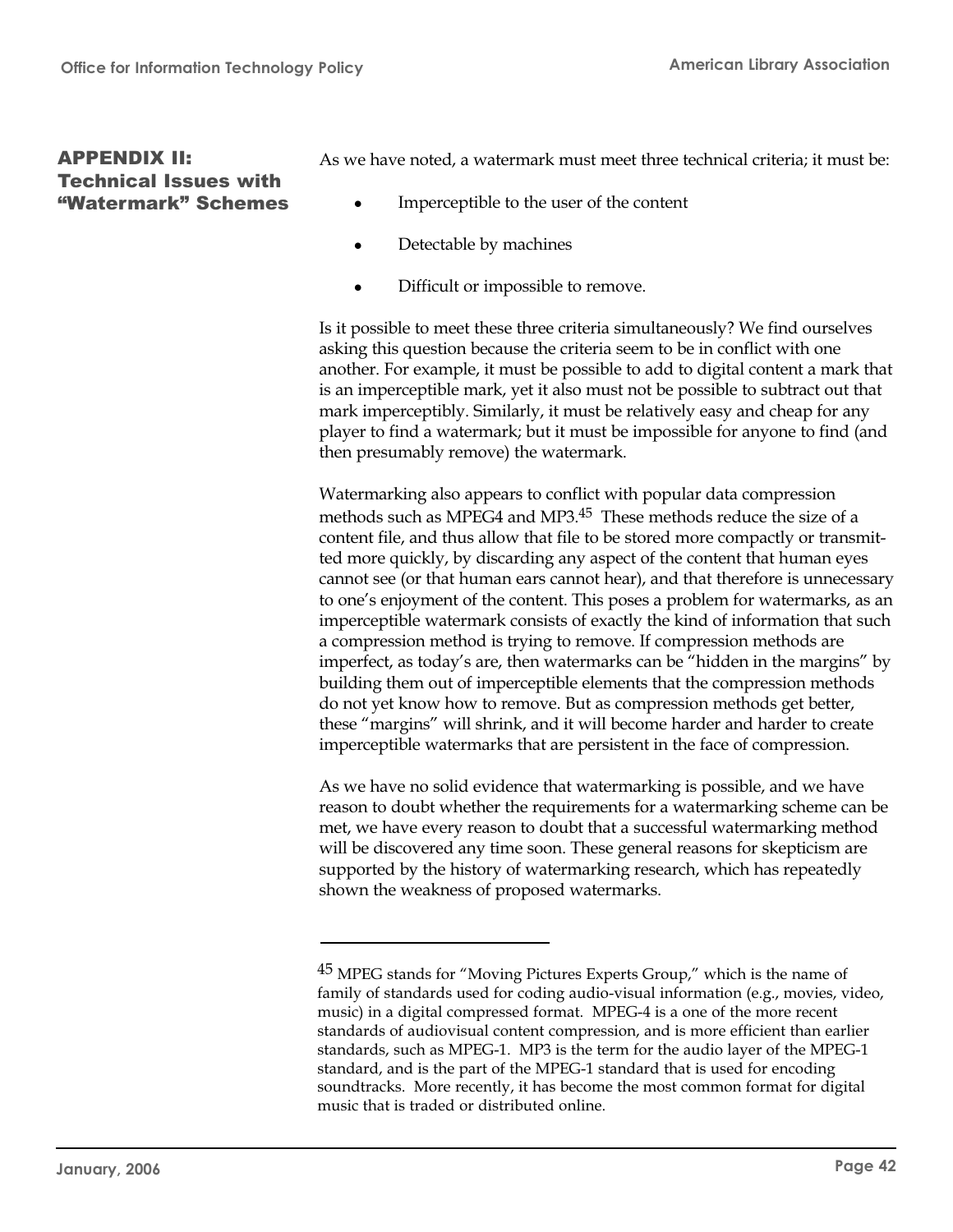One prominent example of the problems inherent in attempting to develop a standard watermarking technology for content can be found in the experience of the Secure Digital Music Initiative (SDMI), a consortium of companies from the music, consumer electronics, and software industries. SDMI sought to design a marking-based DRM system for recorded music. After choosing a set of proposed DRM technologies, including four watermarking methods, SDMI announced a public challenge, inviting the public to try to defeat the proposed technologies.

A team of researchers from Princeton University and Rice University studied the four watermarking methods, and was able to defeat all of them - that is, to remove each watermark without unacceptably damaging the audio quality of the content—in less than three weeks of work.<sup>46</sup> During this time the researchers had access to less information than a real would-be copyright infringer would have had.

The researchers were able to defeat each SDMI watermark technology by first pinning down the nature of the watermark and where in the content it was hidden, and then by devising a modification to the content that would target the watermark's location and thereby either remove or mask the watermark. As an example, in one of the SDMI technologies, the watermark consisted of a small amount of noise added within a certain narrow range of musical tones. Having identified this range of tones, the researchers found it easy to isolate and suppress this noise, thus defeating the watermark.

None of the SDMI watermarks required highly advanced technology to defeat. The Princeton and Rice researchers concluded that an attacker of even moderate technical sophistication can defeat current watermarking technology. Although we cannot rule out the possibility that a major advance in watermarking technology will occur, history suggests that any purported advance would have to be subjected to substantial public scrutiny and testing before it could be deemed reliable.

<sup>46</sup> See Scott A. Craver, Min Wu, Bede Liu, Adam Stubblefield, Ben Swartzlander, Dan S. Wallach, Drew Dean, and Edward W. Felten. "Reading Between the Lines: Lessons from the SDMI Challenge," Proceedings of 10th Annual USENIX Security Symposium, Washington, DC, August 2001.